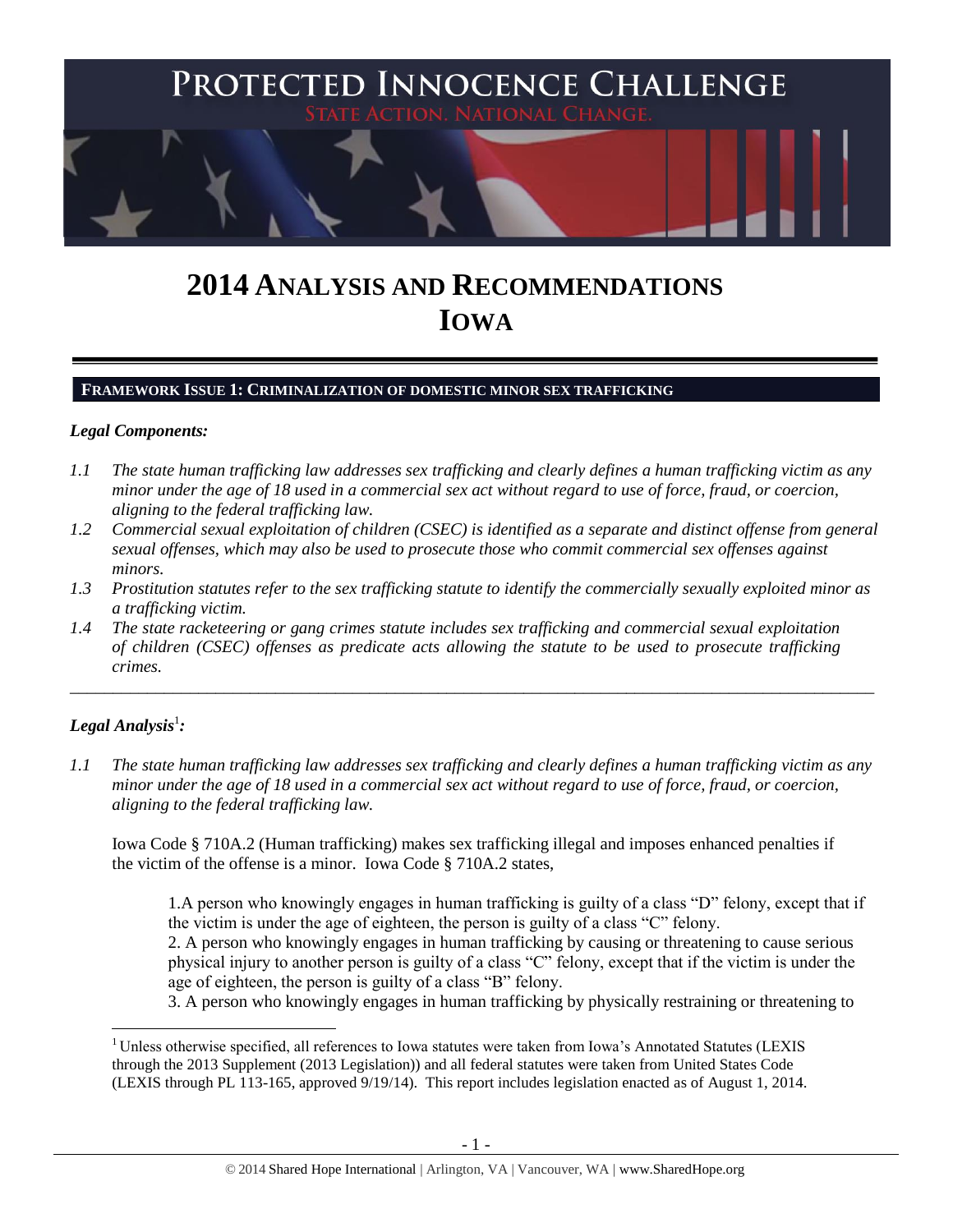physically restrain another person is guilty of a class "D" felony, except that if the victim is under the age of eighteen, the person is guilty of a class "C" felony.

4. A person who knowingly engages in human trafficking by soliciting services or benefiting from the services of a victim is guilty of a class "D" felony, except that if the victim is under the age of eighteen, the person is guilty of a class "C" felony.

5. A person who knowingly engages in human trafficking by abusing or threatening to abuse the law or legal process is guilty of a class "D" felony, except that if the victim is under the age of eighteen, the person is guilty of a class "C" felony.

6. A person who knowingly engages in human trafficking by knowingly destroying, concealing, removing, confiscating, or possessing any actual or purported passport or other immigration document, or any other actual or purported government identification document of a victim is guilty of a class "D" felony, except that if that other person is under the age of eighteen, the person is guilty of a class "C" felony.

7. A person who benefits financially or by receiving anything of value from knowing participation in human trafficking is guilty of a class "D" felony, except that if the victim is under the age of eighteen, the person is guilty of a class "C" felony.

8. A person's ignorance of the age of the victim or a belief that the victim was older is no defense to a violation of this section.

Iowa Code § 710A.1(4) (Definitions) defines "human trafficking,"

a. "Human trafficking" means participating in a venture<sup>2</sup> to recruit, harbor, transport, supply provisions, or obtain<sup>3</sup> a person for any of the following purposes:

<span id="page-1-0"></span>1. Forced labor or service<sup>4</sup> that results in involuntary servitude,<sup>5</sup> peonage, debt bondage, or slavery. 2. Commercial sexual activity through the use of force, fraud, or coercion, except that if the trafficked person is under the age of eighteen, the commercial sexual activity need not involve force, fraud, or coercion.

b. "Human trafficking" also means knowingly purchasing or attempting to purchase services involving commercial sexual activity from a victim or another person engaged in human trafficking."

Iowa Code § 710A.1(1) defines "commercial sexual activity" as "any sex act or sexually explicit performance for which anything of value is given, promised to, or received by any person and includes, but is not limited to, prostitution, participation in the production of pornography, and performance in strip clubs."

 $\overline{a}$ 

labor or services that are performed or provided by another person and that are obtained or maintained through any of the following:

c. Abusing or threatening to abuse the law or legal process.

<sup>5</sup> Iowa Code § 710A.1(5) (Definitions) defines "involuntary servitude" as

a condition of servitude induced by means of any scheme, plan, or pattern intended to cause a person to believe that if the person did not enter into or continue in such condition, that person or another person would suffer serious harm or physical restraint or the threatened abuse of legal process.

<sup>&</sup>lt;sup>2</sup> Iowa Code § 710A.1(12) (Definitions) defines "venture" to mean "any group of two or more persons associated in fact, whether or not a legal entity."

 $3$  Iowa Code § 710A.1(8) (Definitions) defines "obtain" to mean "in relation to labor or services, to secure performance thereof."

Iowa Code § 710A.1(3) (Definitions) defines "forced labor or services" as

a. Causing or threatening to cause serious physical injury to any person.

b. Physically restraining or threatening to physically restrain another person.

d. Knowingly destroying, concealing, removing, confiscating, or possessing any actual or purported passport or other immigration document, or any other actual or purported government identification document, of another person.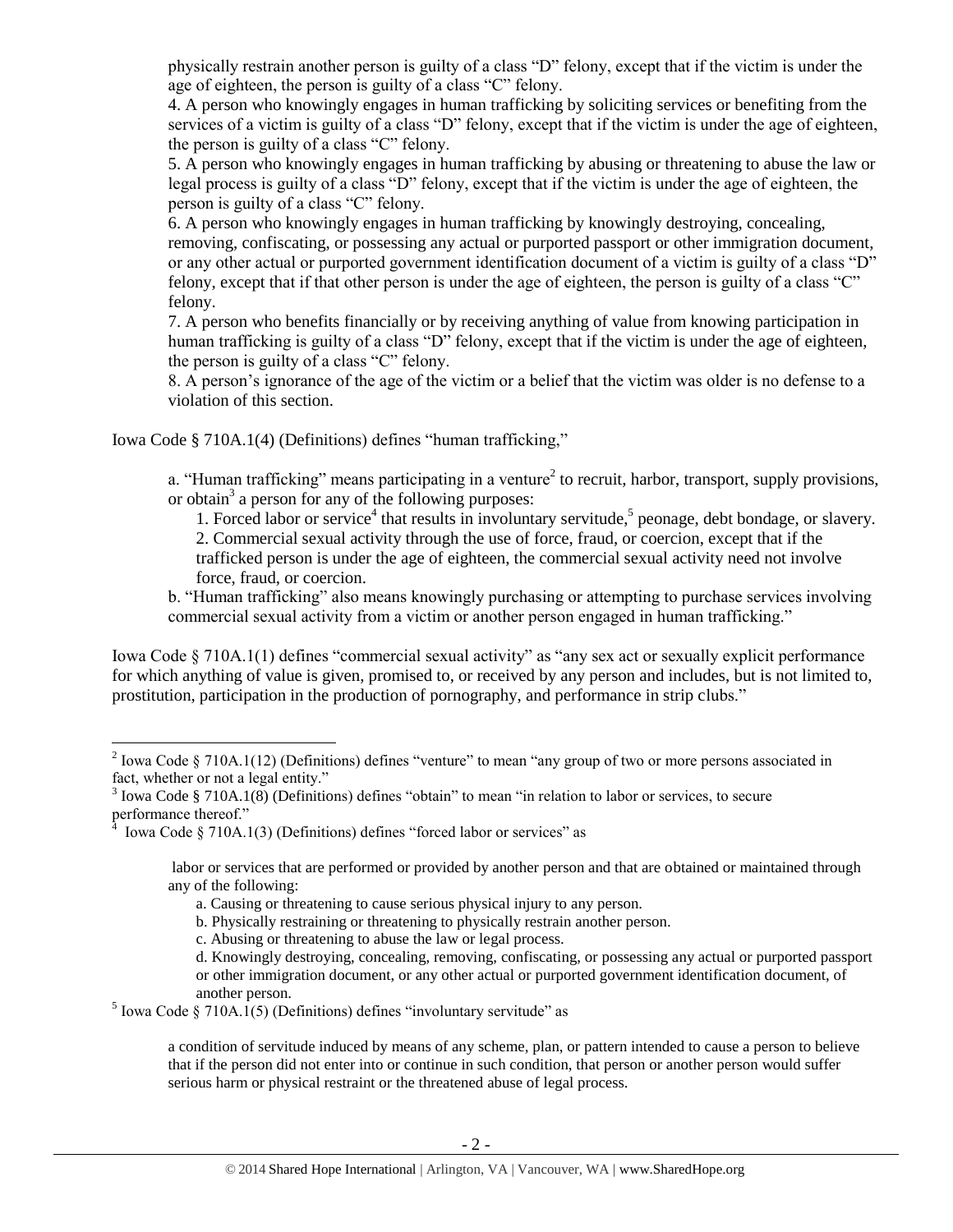<span id="page-2-1"></span>Class B, C, and D felonies are punishable as follows: Class B felonies are punishable by imprisonment up to 25 years, Class C felonies by imprisonment up to 10 years and a fine of \$1,000–\$10,000,<sup>6</sup> and Class D felonies by imprisonment up to 5 years and a fine of \$750–\$7,500. Iowa Code § 902.9(1)(b), (d), (e). A habitual felon may receive imprisonment up to 15 years.<sup>7</sup> Iowa Code § 902.9(1)(c). In addition to fines imposed for an offense under Iowa Code § 710A.2 (Human trafficking), Iowa Code § 911.2A<sup>8</sup> (Human trafficking victim surcharge) requires a convicted person to pay a human trafficking victim surcharge of \$1,000 to be deposited in the human trafficking victim fund.

*1.2 Commercial sexual exploitation of children (CSEC) is identified as a separate and distinct offense from general sexual offenses, which may also be used to prosecute those who commit commercial sex offenses against minors.*

The following laws make CSEC a distinct crime in Iowa:

1. Iowa Code § 725.3(2) (Pandering) makes it illegal if

<span id="page-2-3"></span><span id="page-2-0"></span>[a] person . . . persuades, arranges, coerces, or otherwise causes a minor to become a prostitute or to return to the practice of prostitution after having abandoned it, or keeps or maintains any premises for the purpose of prostitution involving minors or knowingly shares in the income from such premises knowing the character and content of such income . . . .

A first conviction under Iowa Code § 725.3(2) is punishable as a Class C felony by imprisonment up to 10 years, a fine of \$1,000–\$10,000, and an additional "law enforcement initiative surcharge" of \$125. $\degree$  lowa Code §§ 725.3(2), 902.9(1)(d), 911.3. A second conviction is punishable by imprisonment for 25 years and subsequent convictions are punishable as Class A felonies by imprisonment for life. Iowa Code §§ 901A.1(1)(d), 901A.2(3), (4), 902.1.

2. Iowa Code § 728.12(1) (Sexual exploitation of a minor) states in part,

<span id="page-2-2"></span>It shall be unlawful to employ, use, persuade, induce, entice, coerce, solicit, knowingly permit, or otherwise cause or attempt to cause a minor to engage in a prohibited sexual act<sup>10</sup> or in the simulation of

any of the following:

. . . .

<sup>&</sup>lt;sup>6</sup> Iowa Code § 911.1(1) states in part, "When a court imposes a fine or forfeiture for a violation of state law, or a city or county ordinance, except an ordinance regulating the parking of motor vehicles, the court or the clerk of the district court shall assess an additional penalty in the form of a criminal penalty surcharge equal to thirty-five percent of the fine or forfeiture imposed."

<sup>&</sup>lt;sup>7</sup> Iowa Code § 902.8 (Minimum sentence—habitual offender) states, "An habitual offender is any person convicted of a class 'C' or a class 'D' felony, who has twice before been convicted of any felony in a court of this or any other state, or of the United States. An offense is a felony if, by the law under which the person is convicted, it is so classified at the time of the person's conviction. A person sentenced as an habitual offender shall not be eligible for parole until the person has served the minimum sentence of confinement of three years."

 $\delta$  Iowa Code § 911.2A is updated here and elsewhere in this report to reflect the changes and amendments added by Senate File No. 2311. S.F. 2311, 85<sup>th</sup> Gen. Assemb., Leg. Sess. (Iowa 2014) (effective January 1, 2015)

<sup>&</sup>lt;sup>9</sup> Iowa Code § 902.9 (Maximum sentences for felons) specifies that the surcharges required by Iowa Code § 911.1 (Criminal penalty surcharge), Iowa Code § 911.2 (Drug abuse resistance education surcharge), and Iowa Code § 911.3 (Law enforcement initiative surcharge) "are not a part of or subject to the maximums set in this section." Iowa Code § 911.3(1)(b) sets out a \$125 surcharge "if an adjudication of guilt or a deferred judgment has been entered for a criminal violation under any of the following: . . . . b. Section . . . 725.1 [Prostitution], 725.2 [Pimping], or 725.3 [Pandering]."

 $10$  Iowa Code § 728.1(7) (Definitions), defines "prohibited sexual act," except as otherwise provided, as

a. A sex act as defined in section 702.17.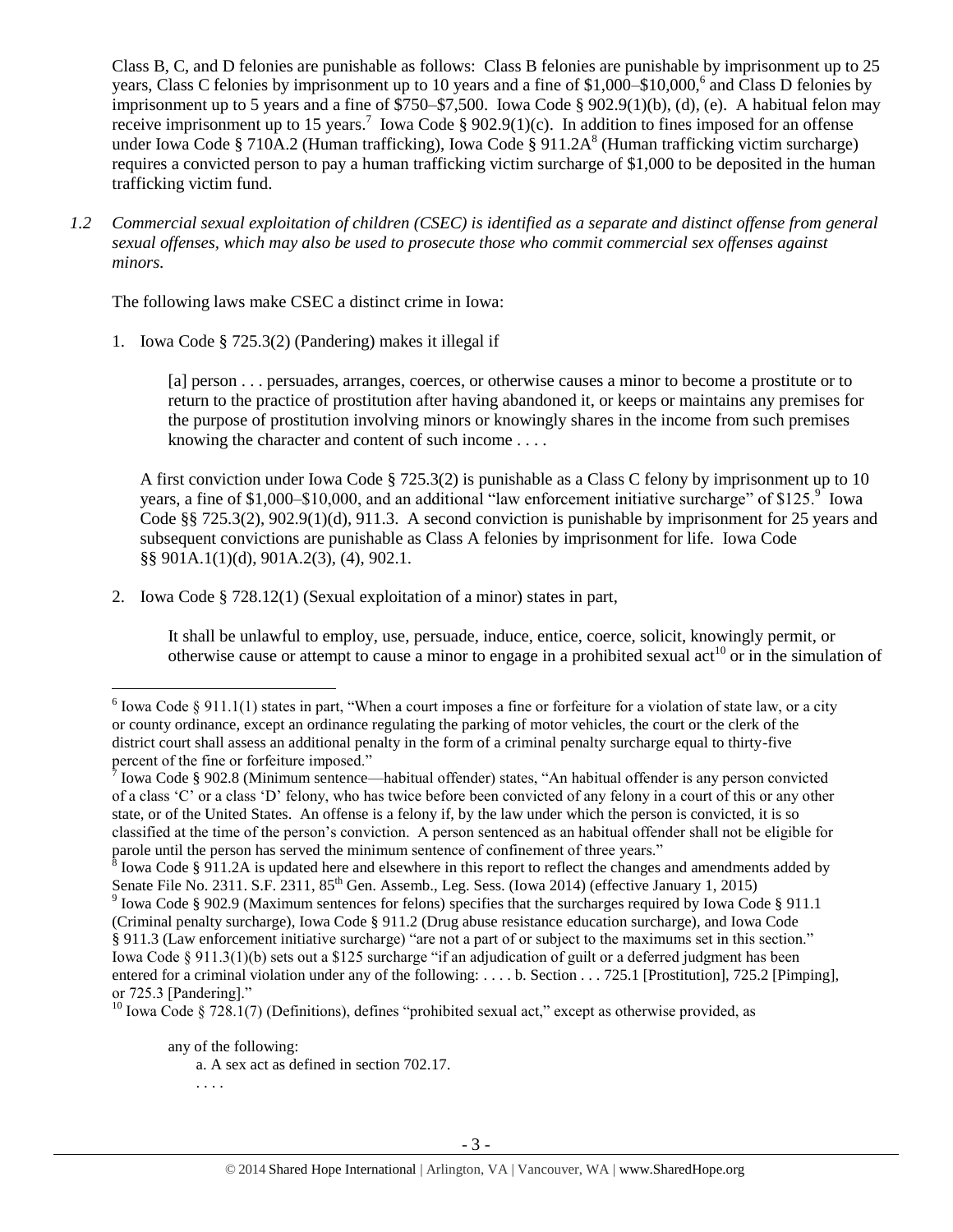a prohibited sexual act. A person must know, or have reason to know, or intend that the act or simulated act may be photographed, filmed, or otherwise preserved in a visual depiction.<sup>11</sup>

A first conviction under Iowa Code § 728.12(1) is punishable as a Class C felony by imprisonment up to 10 years and a fine of \$1,000–\$10,000. Iowa Code §§ 728.12(1), 902.9(1)(d). A second conviction is punishable by imprisonment for 25 years and subsequent convictions are punishable as Class A felonies by imprisonment for life. Iowa Code §§ 901A.1(1)(b), 901A.2(3), (4), 902.1. Additionally, Iowa Code § 728.12(1) states, "Notwithstanding section 902.9 [Maximum sentence for felons], the court may assess a fine of not more than fifty thousand dollars for each offense under this subsection in addition to imposing any other authorized sentence."

3. Iowa Code § 710.10(1),  $(2)^{12}$  (Enticing a minor) states,

<span id="page-3-0"></span>1. A person commits a class "C" felony when, without authority and with the intent to commit . . . sexual exploitation upon a minor under the age of thirteen, the person entices or attempts to entice a person reasonably believed to be under the age of thirteen.

2. A person commits a class "D" felony when, without authority and with the intent to commit  $\dots$ sexual exploitation of a minor under the age of sixteen, the person entices or attempts to entice a person reasonably believed to be under the age of sixteen.

. . . .

7. For purposes of this section, methods of enticement include but are not limited to personal contact and communication by any means including through the mail, telephone, internet, or any social media, and include[s] text messages, instant messages and electronic mail.

A first conviction under Iowa Code § 710.10(1) is punishable as a Class C felony by imprisonment up to 10 years and a fine of \$1,000–\$10,000. Iowa Code § 902.9(1)(d). A second conviction is punishable by imprisonment for 25 years and subsequent convictions are punishable as Class A felonies by imprisonment for life. Iowa Code §§ 901A.1(1)(c), 901A.2(3), (4), 902.1. A conviction under Iowa Code § 710.10(2) is punishable as a Class D felony by imprisonment up to 5 years and a fine of \$750–\$7,500. Iowa Code  $§ 902.9(1)(e).$ 

4. Iowa Code § 710A.2A (Solicitation of commercial sexual activity) states,

d. Fondling or touching the pubes or genitals of a person by a minor.

. . . .

 $\overline{a}$ 

g. Nudity of a minor for the purpose of arousing or satisfying the sexual desires of a person who may view a visual depiction of the nude minor.

Pursuant to Iowa Code § 702.17 (Sex act), the term "sex act" or "sexual activity,"

[M]eans any sexual contact between two or more persons by: penetration of the penis into the vagina or anus; contact between the mouth and genitalia or by contact between the genitalia of one person and the genitalia or anus of another person; contact between the finger or hand of one person and the genitalia or anus of another person . . . ; ejaculation onto the person of another; or by use of artificial sexual organs or substitutes therefor in contact with the genitalia or anus.

<sup>11</sup> Under Iowa Code § 728.1(11) (Definitions), "visual depiction" means but is not limited to any picture, slide, photograph, digital or electronic image, negative image, undeveloped film, motion picture, videotape, digital or electronic recording, live transmission, or other pictorial of three-dimensional representation.

 $12$  Iowa Code § 710.10 is updated here and elsewhere in this report to reflect the changes and amendments added by Senate File No. 2311. S.F. 2311, 85<sup>th</sup> Gen. Assemb., Leg. Sess. (Iowa 2014) (effective January 1, 2015).

c. Fondling or touching the pubes or genitals of a minor.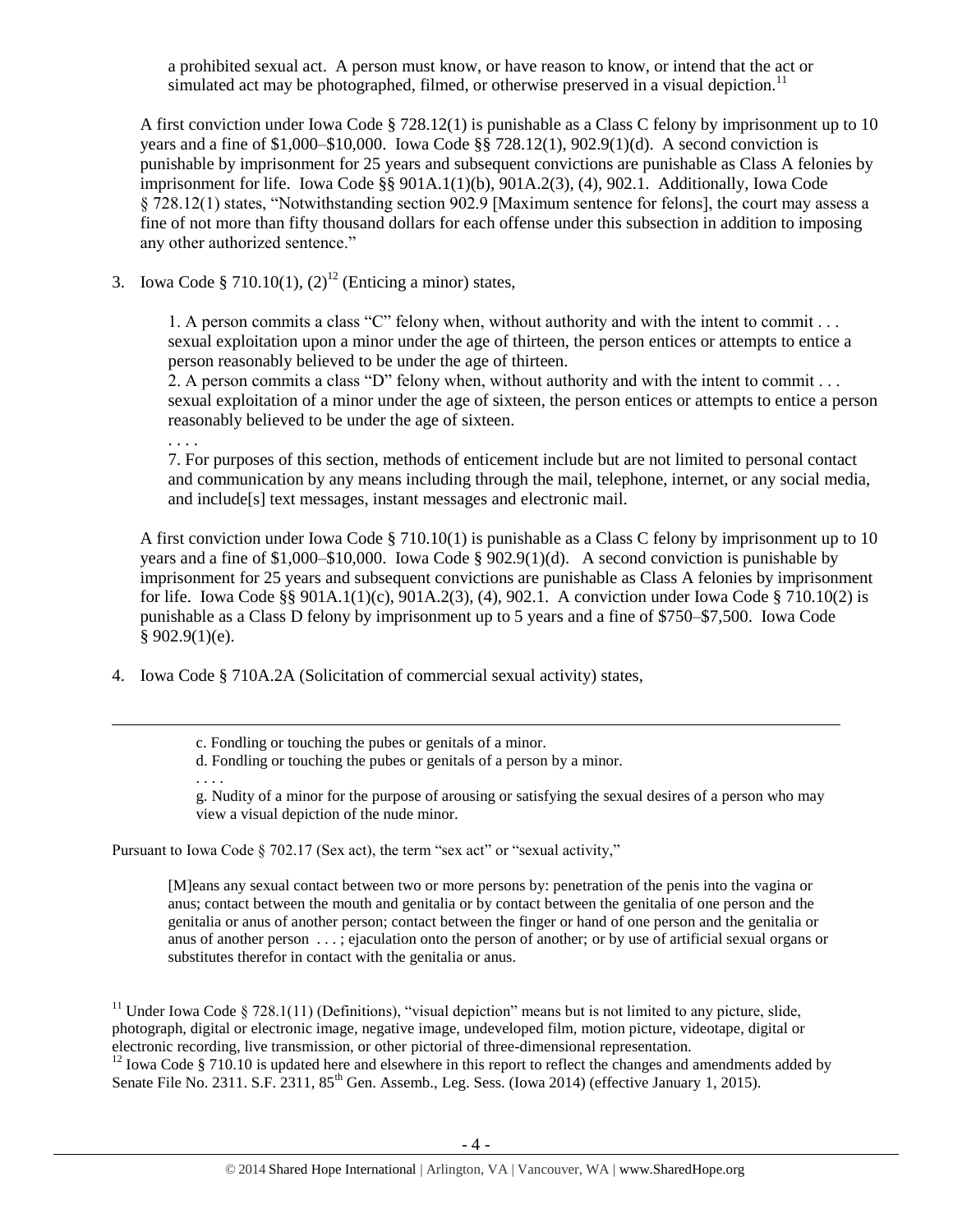A person shall not entice, coerce, or recruit, or attempt to entice, coerce, or recruit either a person who is under the age of eighteen or a law enforcement officer or agent who is representing that the officer or agent is under the age of eighteen, to engage in a commercial sexual activity.

Violation of this provision will result in a Class D felony punishable by up to 5 years in prison and a fine between \$750-7,500. Iowa Code § 902.9(1)(e).

5. Iowa Code §  $725.1, -(2)^{13}$  (Prostitution) establishes that

<span id="page-4-1"></span>A person who purchases or offers to purchase services as a partner in a sex act from a person who is under the age of eighteen commits a class 'D' felony.

A class D felony is punishable by imprisonment up to 5 years and a fine of \$750–\$7,500. Iowa Code §  $902.9(1)(e)$ .

6. Iowa Code § 725.2  $(2)^{14}$  (Pimping) states,

 $\overline{a}$ 

<span id="page-4-2"></span> A person who solicits a patron for a prostitute who is under the age of eighteen, or who knowingly takes or shares in the earnings of a prostitute who is under the age of eighteen, or who knowingly furnishes a room or other place to be used for the purposes of prostitution of a prostitute who is under the age of eighteen, whether for compensation or not, commits a class 'C' felony.<sup>15</sup>

A class "C" felony is punishable by imprisonment up to 10 years and a fine of \$1,000–\$10,000. Iowa Code §§ 728.12(1), 902.9(1)(d).

Several other sexual offenses, while not expressly commercial in nature, may also be applicable in cases involving the commercial sexual exploitation of a child. Some of those statutes are as follows:

<span id="page-4-0"></span>Iowa Code § 709.2 (Sexual abuse in the first degree) states that "[a] person commits sexual abuse in the first degree when in the course of committing sexual abuse<sup>16</sup> the person causes another serious injury." A conviction under Iowa Code § 709.2 is punishable as a Class A felony by imprisonment for life or, if the offender was under 18 years of age at the time of the offense, for a minimum of 25 years. Iowa Code §§ 709.2, 902.1(1), (2)(a).

1. Iowa Code § 709.3(2) (Sexual abuse in the second degree), states that "[1] [a] person commits sexual abuse in the second degree when the person commits sexual abuse under any of the following circumstances: . . . . The other person is under the age of twelve." Sexual abuse in the second degree is a Class B felony punishable by imprisonment up to 25 years. Iowa Code §§ 709.3, 902.9(1)(b). The conviction is

 $13$  Iowa Code § 725. 1 is updated here and elsewhere in this report to reflect the changes and amendments added by Senate File No. 2311. S.F. 2311, 85<sup>th</sup> Gen. Assemb., Leg. Sess. (Iowa 2014) (effective January 1, 2015).

<sup>&</sup>lt;sup>14</sup> Iowa Code § 725. 2 is updated here and elsewhere in this report to reflect the changes and amendments added by Senate File No. 2311. S.F. 2311, 85<sup>th</sup> Gen. Assemb., Leg. Sess. (Iowa 2014) (effective Jan 1, 2015).

<sup>&</sup>lt;sup>15</sup> Iowa Code § 725. 3 (Affirmative defense) states, "It shall be an affirmative defense to a prosecution of a person under the age of twenty-one. . . that the person was allowed, permitted, or encouraged by an adult having influence or control of the person to engage in acts prohibited. . . while the person was under the age of eighteen.

<sup>&</sup>lt;sup>16</sup> Iowa Code § 709.1(3) (Sexual abuse defined) states, "Any sex act between persons is sexual abuse by either of the persons when the act is performed with the other person in any of the following circumstances: . . . 3. Such other person is a child." Iowa Code § 702.5 states, "For purposes of Title XVI [Criminal Code], unless another age is specified, a 'child' is any person under the age of fourteen years." This definition is not applicable to chapters 709A (Contributing to juvenile delinquency), 718A, 822, 904, 913, and 914 even though they are codified in Title XVI.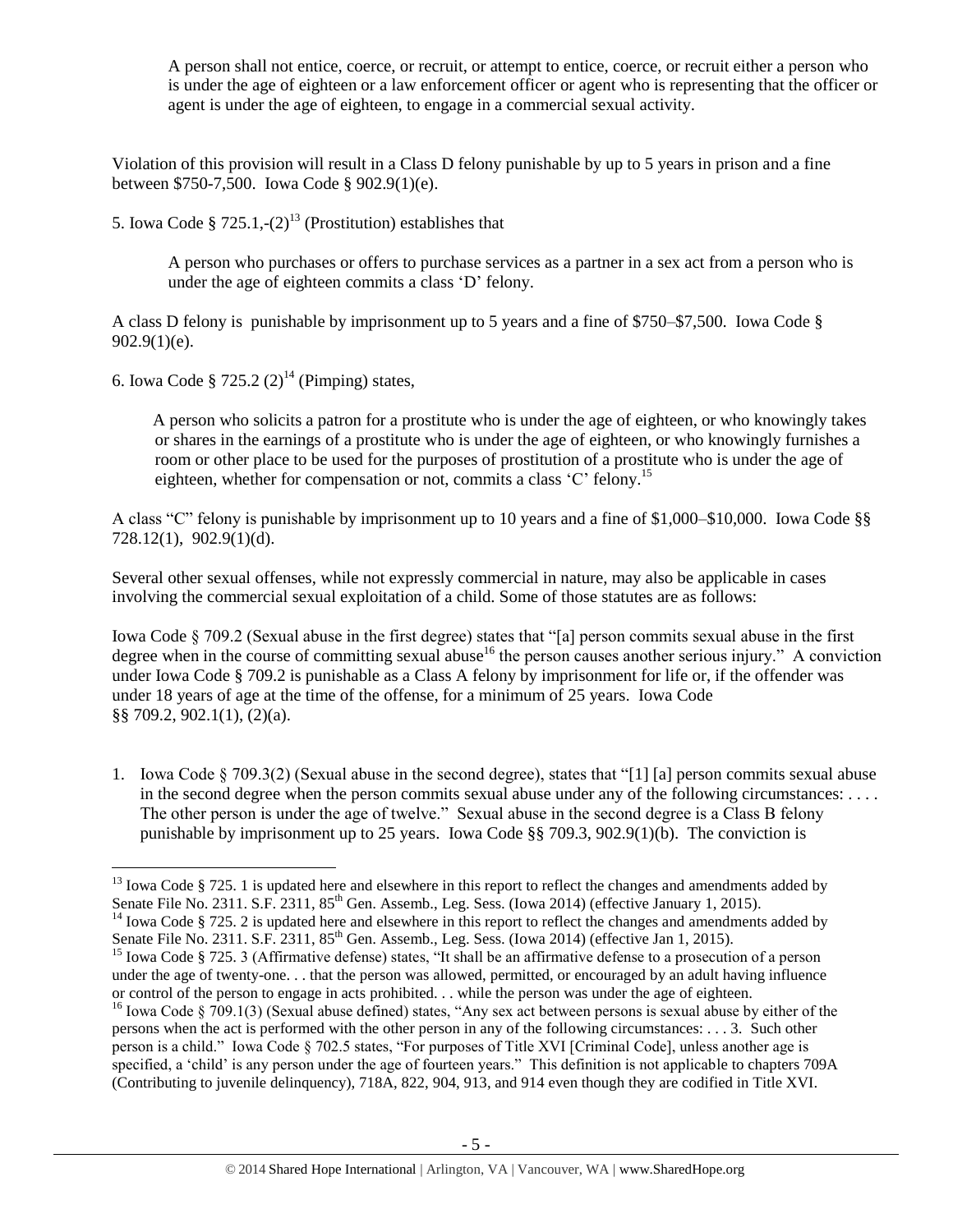punishable as a Class A felony under Iowa Code § 902.14(1) (Enhanced penalty—sexual abuse or lascivious acts with a child) by imprisonment between 25 years to life if a person has a prior conviction under this statute or a number of other statutes. Iowa Code § 902.14(1).<sup>17</sup>

2. Iowa Code § 709.4(2)(b), (c)(4) (Sexual abuse in the third degree) states,

A person commits sexual abuse in the third degree when the person performs a sex act under any of the following circumstances:

b. The act is between persons who are not at the time cohabiting as husband and wife and if any of the following are true:

- 2. The other person is twelve or thirteen years of age.
- 3. The other person is fourteen or fifteen years of age and any of the following are true:
	- (a) The person is a member of the same household as the other person.
	- (d) The person is four or more years older than the other person.

Sexual abuse in the third degree is a Class C felony punishable by imprisonment up to 10 years and a fine of \$1,000 to \$10,000. Iowa Code §§ 709.4,  $902.9(1)(d)$ . A conviction is punishable as a Class A felony, however, if a person has a prior conviction under this statute or a number of other statutes. Iowa Code  $§ 902.14(1).^{18}$ 

3. Iowa Code § 709.12 (Indecent contact with a child) states,

1. A person eighteen years of age or older is upon conviction guilty of an aggravated misdemeanor if the person commits any of the following acts with a child, not the person's spouse, with or without the child's consent, for the purpose of arousing or satisfying the sexual desires of either of them:

a. Fondle or touch the inner thigh, groin, buttock, anus, or breast of the child.

b. Touch the clothing covering the immediate area of the inner thigh, groin, buttock, anus, or breast of the child.

c. Solicit or permit a child to fondle or touch the inner thigh, groin, buttock, anus, or breast of the person.

d. Solicit a child to engage in any act prohibited under section 709.8 [Lascivious acts with a child], subsection 1, paragraph "a", "b", or "d".

. . . .

An offender convicted of an aggravated misdemeanor may receive imprisonment up to 2 years and a fine of  $$625–$6,250. Iowa Code § 903.1(2).<sup>19</sup>$ 

. . . .

<span id="page-5-0"></span>. . .

. . . .

- a. Sexual abuse in the second degree in violation of section 709.3,
- b. Sexual abuse in the third degree in violation of section 709.4.
- c. Lascivious acts with a child in violation of section 709.8, subsection (1), paragraph "a" or "b".

 17 Iowa Code § 902.14(1) states,

A person commits a class "A" felony if the person commits a second or subsequent offense involving any combination of the following offenses:

<sup>&</sup>lt;sup>18</sup> *See supra* note [17](#page-5-0) for the provisions of Iowa Code § 902.14(1).

<sup>&</sup>lt;sup>19</sup> Iowa Code § 903.1(2) (Maximum sentence for misdemeanants) further states, "When a judgment of conviction of an aggravated misdemeanor is entered against any person and the court imposes a sentence of confinement for a period of more than one year the term shall be an indeterminate term."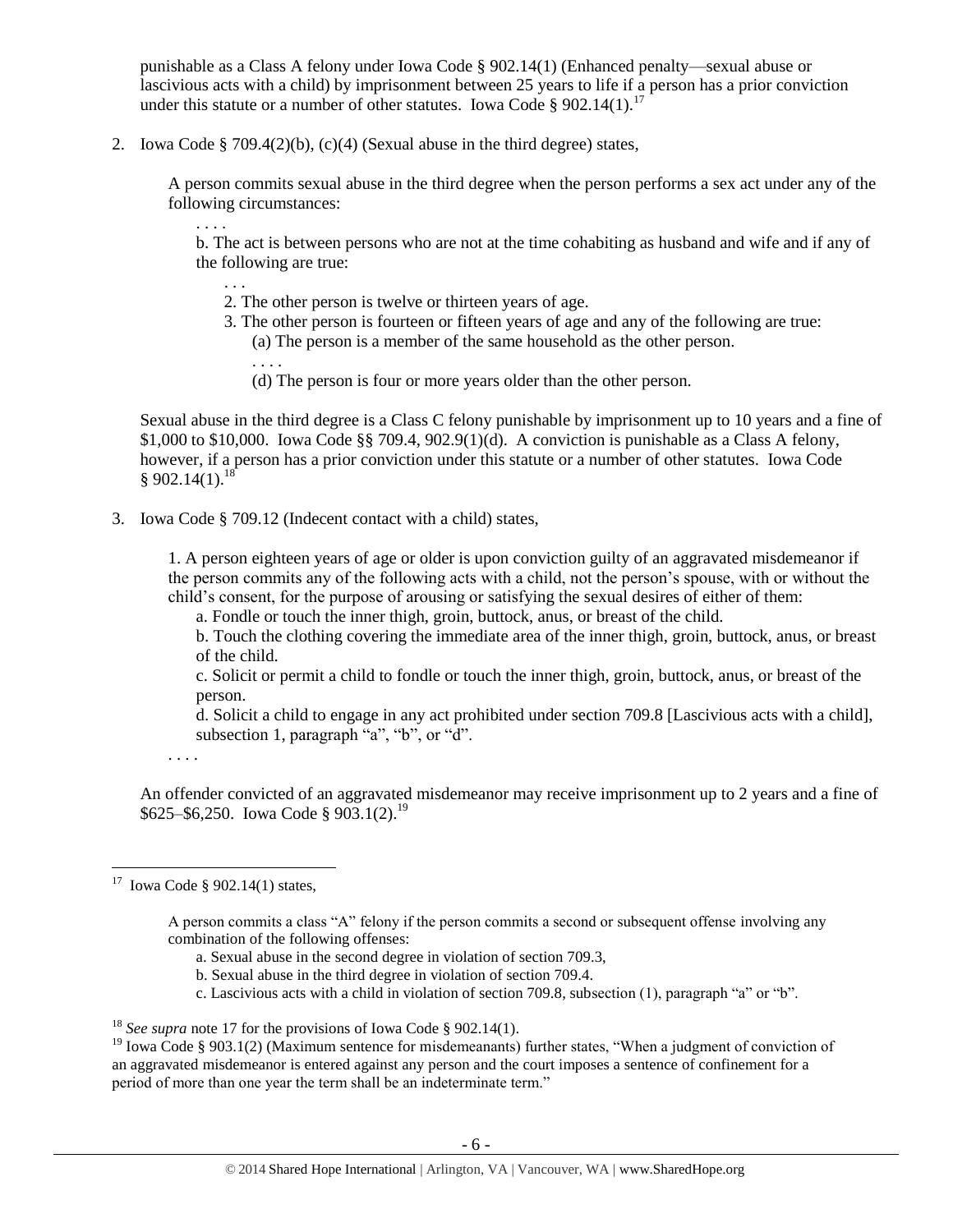4. Iowa Code § 709.8 (Lascivious acts with a child) states,

1. It is unlawful for any person sixteen years of age or older to perform any of the following acts with a child with or without the child's consent unless married to each other, for the purpose of arousing or satisfying the sexual desires of either of them:

a. Fondle or touch the pubes or genitals of a child.

b. Permit or cause a child to fondle or touch the person's genitals or pubes.

c. Cause the touching of the person's genitals to any part of the body of a child.

d. Solicit a child to engage in a sex act or solicit a person to arrange a sex act with a child.

e. Inflict pain or discomfort upon a child or permit a child to inflict pain or discomfort on the person.

. . . .

Convictions under Iowa Code § 709.8(1)(a), (b), (c) are punishable as Class C felonies by imprisonment up to 10 years and a fine of  $1,000-\$10,000$ , while convictions under Iowa Code § 709.8(1)(d),(e) are punishable as Class D felonies by imprisonment up to 5 years and a fine of \$750–\$7,500. Iowa Code §§ 709.8, 902.9(1)(d), (e). A conviction under Iowa Code § 709.8(1)(a), (b), (c) may be punishable as a Class A felony for prior convictions under this statute or other listed statutes. Iowa Code § 902.14(1).<sup>20</sup>

6. Iowa Code § 710.10 (Enticing a minor) states,

1. A person commits a class "C" felony when, without authority and with the intent to commit sexual abuse<sup>21</sup>... upon a minor under the age of thirteen, the person entices or attempts to entice a person reasonably believed to be under the age of thirteen.

2. A person commits a class "D" felony when, without authority and with the intent to commit an illegal sex act upon . . . a minor under the age of sixteen, the person entices or attempts to entice a person reasonably believed to be under the age of sixteen.

3. A person commits a class "D" felony when, without authority and with the intent to commit an illegal act upon a minor under the age of sixteen, the person entices a person reasonably believed to be under the age of sixteen.

4. A person commits an aggravated misdemeanor when, without authority and with the intent to commit an illegal act upon a minor under the age of sixteen, the person attempts to entice a person reasonably believed to be under the age of sixteen. A person convicted under this subsection shall not be subject to the registration requirements under chapter 692A [Sex offender registry] unless the finder of fact determines that the illegal act was sexually motivated. 5. A person shall not be convicted of a violation of this section unless the person commits an overt act evidencing a purpose to entice.

. . . .

 $\overline{a}$ 

7. For purposes of this section, methods of enticement include but are not limited to personal contact and communication by any means including through the mail, telephone, internet, or any social media, and include[s] text messages, instant messages and electronic mail.

Class D felonies are punishable by imprisonment up to 5 years and a fine of \$750–\$7,500, while offenders convicted of an aggravated misdemeanor may receive imprisonment up to 2 years and a fine of \$625– \$6,250. Iowa Code §§ 902.9(1)(e), 903.1(2).

*1.3 Prostitution statutes refer to the sex trafficking statute to identify the commercially sexually exploited minor as a trafficking victim.* 

<sup>&</sup>lt;sup>20</sup> *See supra* note [17](#page-5-0) for the provisions of Iowa Code § 902.14(1).

<sup>&</sup>lt;sup>21</sup> See supra note [16](#page-4-0) for the definition of "sexual abuse."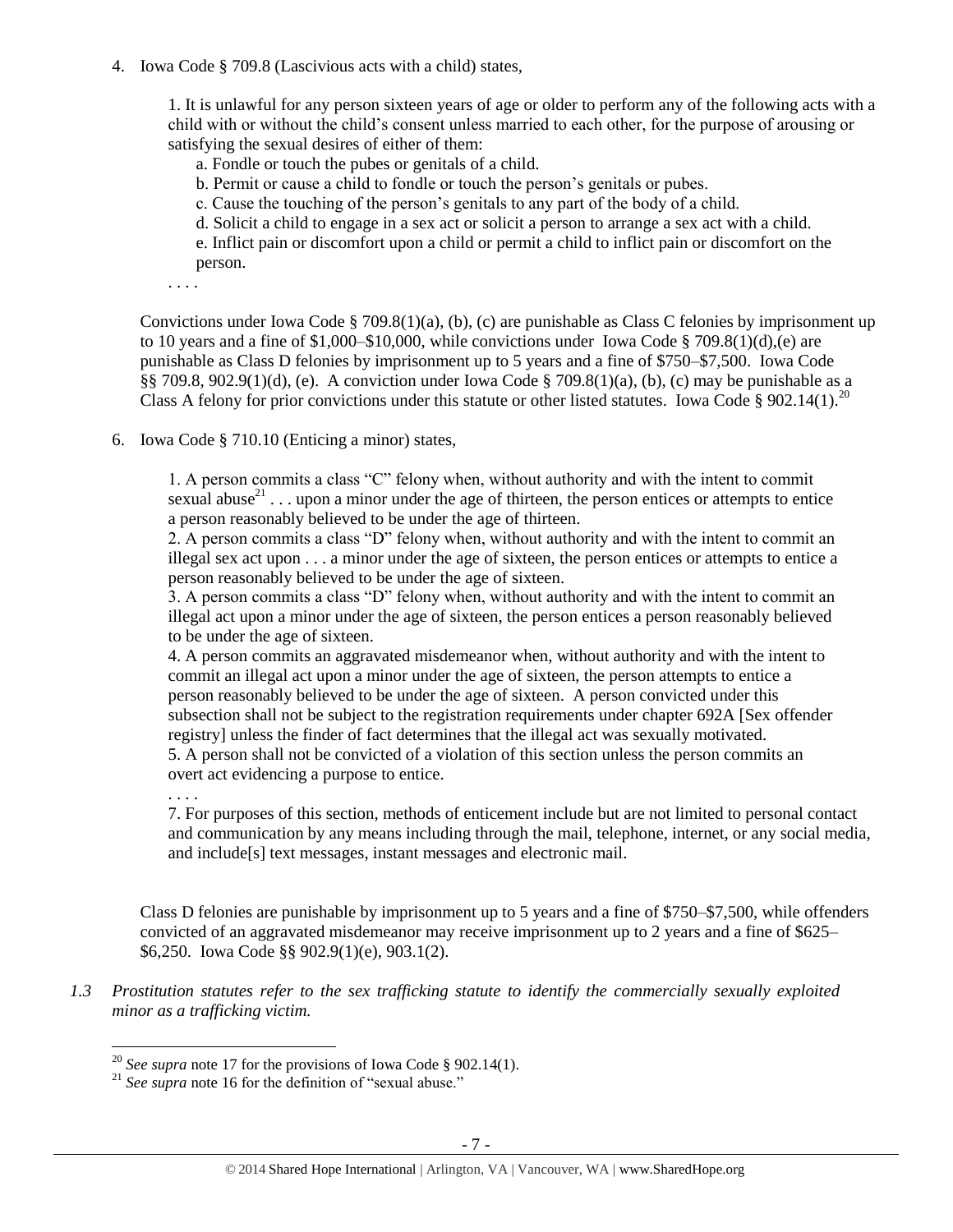While Iowa Code § 725.1 (Prostitution) does not refer to the human trafficking law when a minor is engaged in prostitution, an affirmative defense to prostitution charges is provided in the human trafficking chapter. Iowa Code § 710A.3 (Affirmative defense) states,

It shall be an affirmative defense, in addition to any other affirmative defenses for which the victim might be eligible, to a prosecution for a criminal violation directly related to the defendant's status as a victim of a crime that is a violation of section 710A.2 [Human trafficking], that the defendant committed the violation under compulsion by another's threat of serious injury, provided that the defendant reasonably believed that such injury was imminent.

*1.4 The state racketeering or gang crimes statute includes sex trafficking and commercial sexual exploitation of children (CSEC) offenses as predicate acts allowing the statute to be used to prosecute trafficking crimes.* 

Iowa Code § 706A.2 (Violations) criminalizes engaging in "specified unlawful activity". Iowa Code § 706A.2 states in part,

1. Specified unlawful activity influenced enterprises.<sup>22</sup>

a. It is unlawful for any person who has knowingly received any proceeds<sup>23</sup> of specified unlawful activity to use or invest, directly or indirectly, any part of such proceeds in the acquisition of any interest in any enterprise or any real property, or in the establishment or operation of any enterprise. b. It is unlawful for any person to knowingly acquire or maintain, directly or indirectly, any interest in or control of any enterprise or real property through specified unlawful activity.

c. It is unlawful for any person to knowingly conduct the affairs of any enterprise through specified unlawful activity or to knowingly participate, directly or indirectly, in any enterprise that the person knows is being conducted through specified unlawful activity.

d. It is unlawful for any person to conspire or attempt to violate or to solicit or facilitate the violations of the provisions of paragraph "a", "b", or "c".

. . . . 4. Acts of specified unlawful activity. It is unlawful for a person to commit specified unlawful activity as defined in section 706A.1.

. . . .

 $\overline{a}$ 

Iowa Code § 706A.1(5) (Definitions) defines "specified unlawful activity" as "any act, including any preparatory or completed offense, committed for financial gain on a continuing basis, that is punishable as an indictable offense under the laws of the state in which it occurred and under the laws of this state." Iowa Code § 710A.2 (Human trafficking) and Iowa's CSEC laws fall within the definition of specified unlawful activity, as each is punishable by imprisonment of more than 1 year. Prostitution and other misdemeanors are unlikely to fall under this category because, under Iowa law, misdemeanors are not indictable offenses. Iowa Code § 725.1

Convictions under Iowa Code § 706A.2(1) and (4) are punishable as Class B felonies by imprisonment up to 25 years. Iowa Code §§ 706A.4, 902.9(1)(b). Additionally, pursuant to Iowa Code §706A.3, "The prosecuting attorney . . . may institute civil proceedings against any person in district court seeking relief from conduct constituting a violation of this chapter or to prevent, restrain, or remedy such violation." Subsection (3) states, in part:

 $^{22}$  Iowa Code § 706A.1(2) defines a "enterprise" as "any sole proprietorship, partnership, corporation, trust, or other legal entity, or any unchartered union, association, or group of persons associated in fact although not a legal entity, and includes unlawful as well as lawful enterprises."

<sup>&</sup>lt;sup>23</sup> Iowa Code § 706A.1(3) defines "proceeds" as "property acquired or derived directly or indirectly from, produced through, realized through, or caused by an act or omission and includes any property of any kind."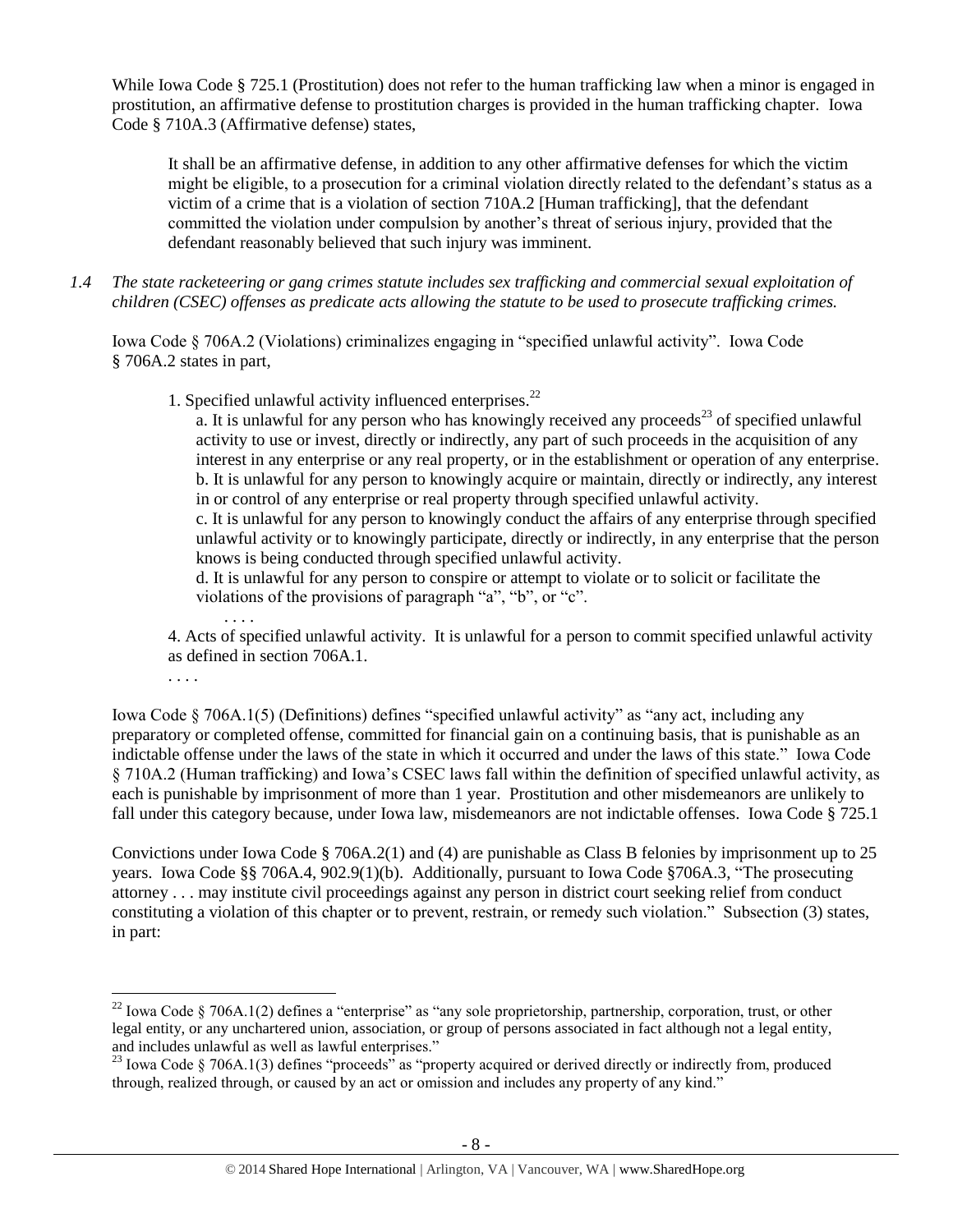If the plaintiff in such a proceeding proves the alleged violation by a preponderance of the evidence, the district court, after making due provision for the rights of innocent persons, shall grant relief by entering any appropriate order or judgment, including any of the following:

a. Ordering any defendant to divest the defendant of any interest in any enterprise, or in any real property.

. . . .

d. Ordering the payment of all reasonable costs and expenses of the investigation and prosecution of any violation, civil or criminal, including reasonable attorney fees in the trial and appellate courts. Such payments received by the state, by judgment, settlement, or otherwise, shall be considered forfeited property and disposed of pursuant to section 809A.17.

e. Ordering the forfeiture of any property subject to forfeiture under chapter 809A, pursuant to the provisions and procedures of that chapter.

#### Additionally, Iowa Code § 706A.3(12) states,

The attorney general may bring a civil action as parens patriae on behalf of the general economy, resources, and welfare of this state, and shall recover threefold the proceeds acquired, maintained, produced, or realized by or on behalf of the defendant by reason of a violation of this chapter, plus the costs and expenses of the investigation and prosecution of the action, including reasonable attorney fees in the trial and appellate courts.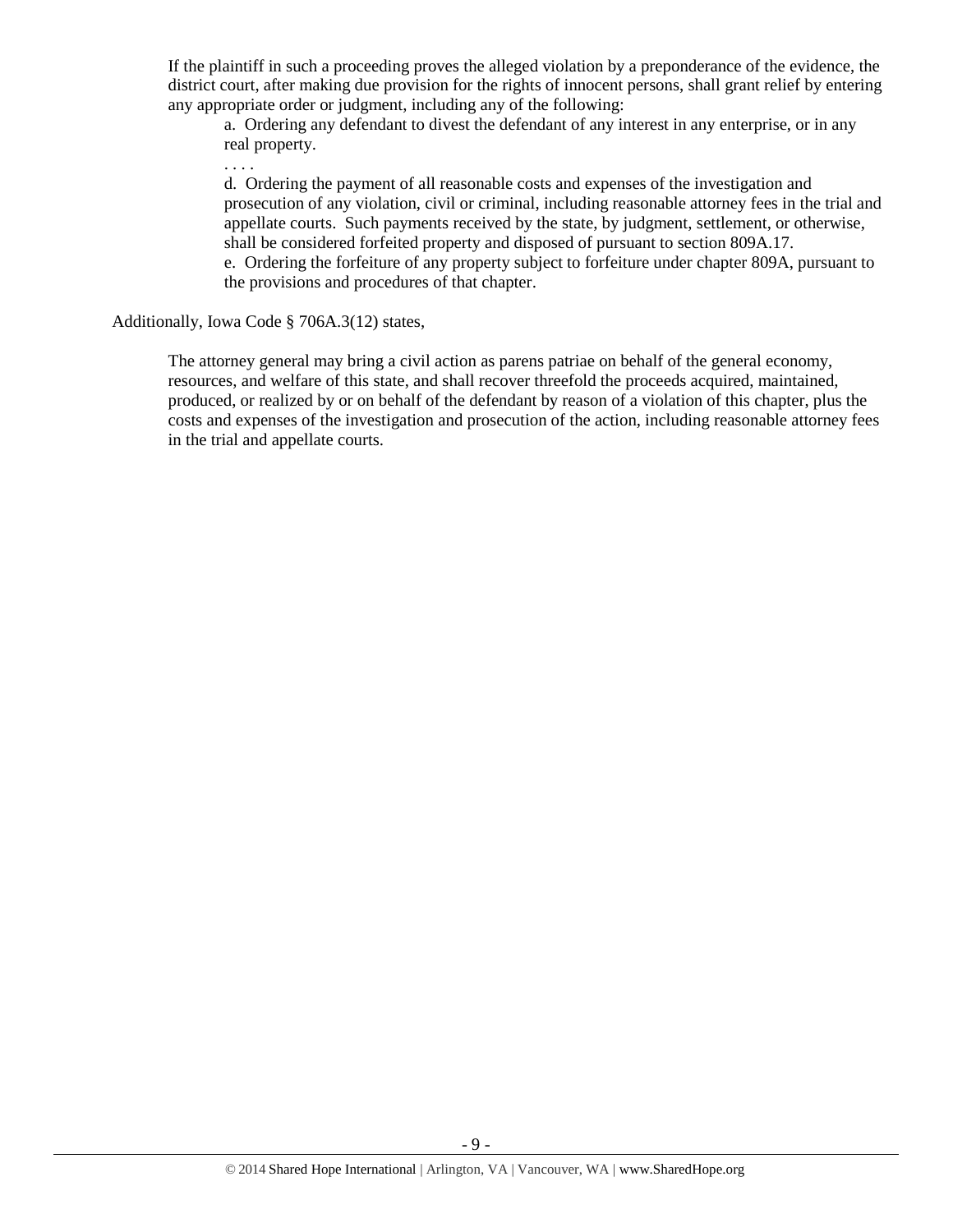#### **FRAMEWORK ISSUE 2: CRIMINAL PROVISIONS FOR DEMAND**

#### *Legal Components:*

- *2.1 The state sex trafficking law can be applied to the buyers of commercial sex acts with a victim of domestic minor sex trafficking.*
- *2.2 Buyers of commercial sex acts with a minor can be prosecuted under commercial sexual exploitation of children (CSEC) laws.*
- *2.3 Solicitation laws differentiate buying sex acts with an adult and buying sex acts with a minor under 18.*
- *2.4 Penalties for buyers of commercial sex acts with minors are as high as federal penalties.*
- *2.5 Using the Internet to lure, entice, or purchase, or attempt to lure, entice, or purchase commercial sex acts with a minor is a separate crime or results in an enhanced penalty for buyers.*
- *2.6 No age mistake defense is permitted for a buyer of commercial sex acts with any minor under 18.*
- *2.7 Base penalties for buying sex acts with a minor under 18 are sufficiently high and not reduced for older minors.*
- *2.8 Financial penalties for buyers of commercial sex acts with minors are sufficiently high to make it difficult for buyers to hide the crime.*
- *2.9 Buying and possessing child pornography carries penalties as high as similar federal offenses.*
- *2.10 Convicted buyers of commercial sex acts with minors and child pornography are required to register as sex offenders.*

\_\_\_\_\_\_\_\_\_\_\_\_\_\_\_\_\_\_\_\_\_\_\_\_\_\_\_\_\_\_\_\_\_\_\_\_\_\_\_\_\_\_\_\_\_\_\_\_\_\_\_\_\_\_\_\_\_\_\_\_\_\_\_\_\_\_\_\_\_\_\_\_\_\_\_\_\_\_\_\_\_\_\_\_\_\_\_\_\_\_\_\_\_\_

#### *Legal Analysis:*

*2.1 The state sex trafficking law can be applied to the buyers of commercial sex acts with a victim of domestic minor sex trafficking.*

Iowa's human trafficking law clearly applies to buyers of sex acts with minors. Iowa Code § 710A.2(4) states, "A person who knowingly engages in human trafficking by soliciting services or benefiting from the services of a victim  $\ldots$  if the victim is under the age of eighteen  $\ldots$  is guilty of a class 'C' felony." Iowa Code  $\S$ 710A.1(4)(b) (Definitions) explicitly defines "human trafficking" to include "knowingly purchasing or attempting to purchase services involving commercial sexual activity from a victim or another person engaged in human trafficking."

*2.2 Buyers of commercial sex acts with a minor can be prosecuted under commercial sexual exploitation of children (CSEC) laws.*

Included under the state's human trafficking chapter, Iowa Code § 710A.2A (Solicitation of commercial sexual activity) states that "a person shall not entice, coerce, or recruit, or attempt to entice, coerce, or recruit either a person who is under the age of eighteen or a law enforcement officer or agent who is representing that the officer or agent is under the age of eighteen, to engage in a commercial sexual activity. A person who violates this section commits a class 'D' felony" punishable by up to 5 years in prison and a fine between \$750-7,500. Iowa Code § 902.9(1)(e).

Iowa Code § 725.  $1(b)^{24}$  (Prostitution) establishes that "a person who purchases or offers to purchase services as a partner in a sex act from a person who is under the age of eighteen commits a class "D" felony. A class D felony is punishable by imprisonment up to 5 years and a fine of \$750–\$7,500. Iowa Code § 902.9(1)(e).

 $\overline{a}$ <sup>24</sup>*See supra* note [13.](#page-4-1)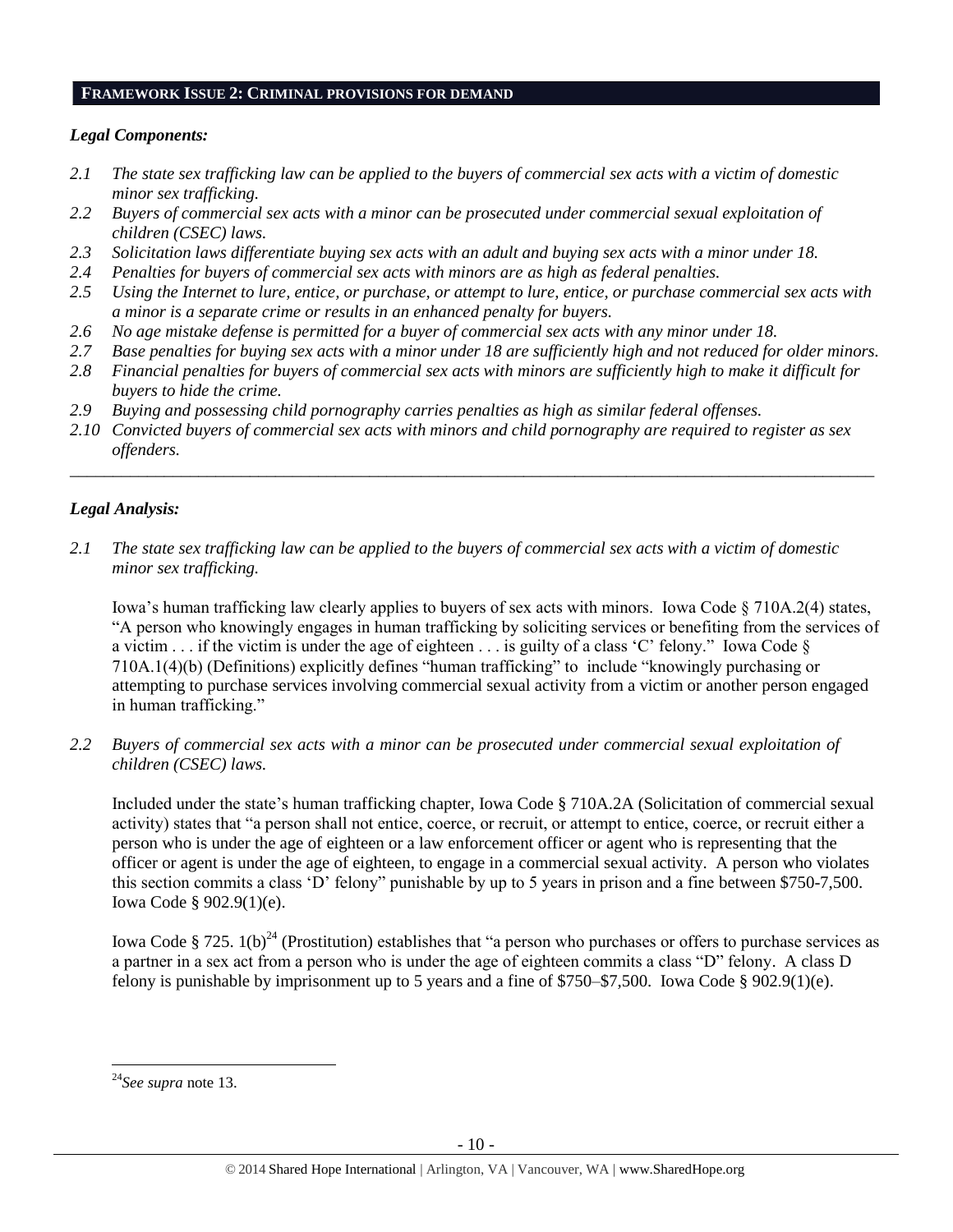Additionally, several sexual offense laws, including the non-commercial clauses of Iowa Code § 710.10(1), (2) (Enticing a minor) and solicitation of a minor for sex acts under Iowa Code § 709.12 (Indecent contact with a child) or Iowa Code § 709.8 (Lascivious acts with a child), could be used to prosecute certain buyers of commercial sex acts with a minor but these do not specifically criminalize the purchase of sex acts with a child $^{25}$ 

#### *2.3 Solicitation laws differentiate buying sex acts with an adult and buying sex acts with a minor under 18.*

Iowa's solicitation law, Iowa Code § 725.1<sup>26</sup> (Prostitution), distinguishes between buying sex acts with an adult and buying sex with a minor. A conviction under Iowa Code  $\S 725.1(2)(a)$  is an aggravated misdemeanor when the offense involves an adult and is punishable by imprisonment up to 2 years and a fine of \$625–\$6,250. However, Iowa Code § 725.1(2)(b) heightens the penalty to a Class D felony when "a person . . . purchases or offers to purchase services as a partner in a sex act from a person who is under the age of eighteen." Iowa Code §§ 903.1(2), 725.1(2)(b), 902.9(1)(e).

Additionally, under Iowa Code § 710A.2A (Solicitation of commercial sexual activity), "a person shall not entice, coerce, or recruit, or attempt to entice, coerce, or recruit either a person who is under the age of eighteen or a law enforcement officer or agent who is representing that the officer or agent is under the age of eighteen, to engage in a commercial sexual activity."

#### *2.4 Penalties for buyers of commercial sex acts with minors are as high as federal penalties.*

Buyers convicted under Iowa Code § 710A.2 (Human trafficking) face enhanced penalties if the victim of the offense is a minor. Iowa Code § 710A.2 states,

1. A person who knowingly engages in human trafficking is guilty of a class "D" felony, except that if the victim is under the age of eighteen, the person is guilty of a class "C" felony.

2. A person who knowingly engages in human trafficking by causing or threatening to cause serious physical injury to another person is guilty of a class "C" felony, except that if the victim is under the age of eighteen, the person is guilty of a class "B" felony.

3. A person who knowingly engages in human trafficking by physically restraining or threatening to physically restrain another person is guilty of a class "D" felony, except that if the victim is under the age of eighteen, the person is guilty of a class "C" felony.

4. A person who knowingly engages in human trafficking by soliciting services or benefiting from the services of a victim is guilty of a class "D" felony, except that if the victim is under the age of eighteen, the person is guilty of a class "C" felony.

5. A person who knowingly engages in human trafficking by abusing or threatening to abuse the law or legal process is guilty of a class "D" felony, except that if the victim is under the age of eighteen, the person is guilty of a class "C" felony.

6. A person who knowingly engages in human trafficking by knowingly destroying, concealing, removing, confiscating, or possessing any actual or purported passport or other immigration document, or any other actual or purported government identification document of a victim is guilty of a class "D" felony, except that if that other person is under the age of eighteen, the person is guilty of a class "C" felony.

. . . .

<sup>&</sup>lt;sup>25</sup> See supra Section 1.2 for a full description of the sexual offenses laws that may be used to prosecute buyers.

<sup>26</sup> *See supra* note 15.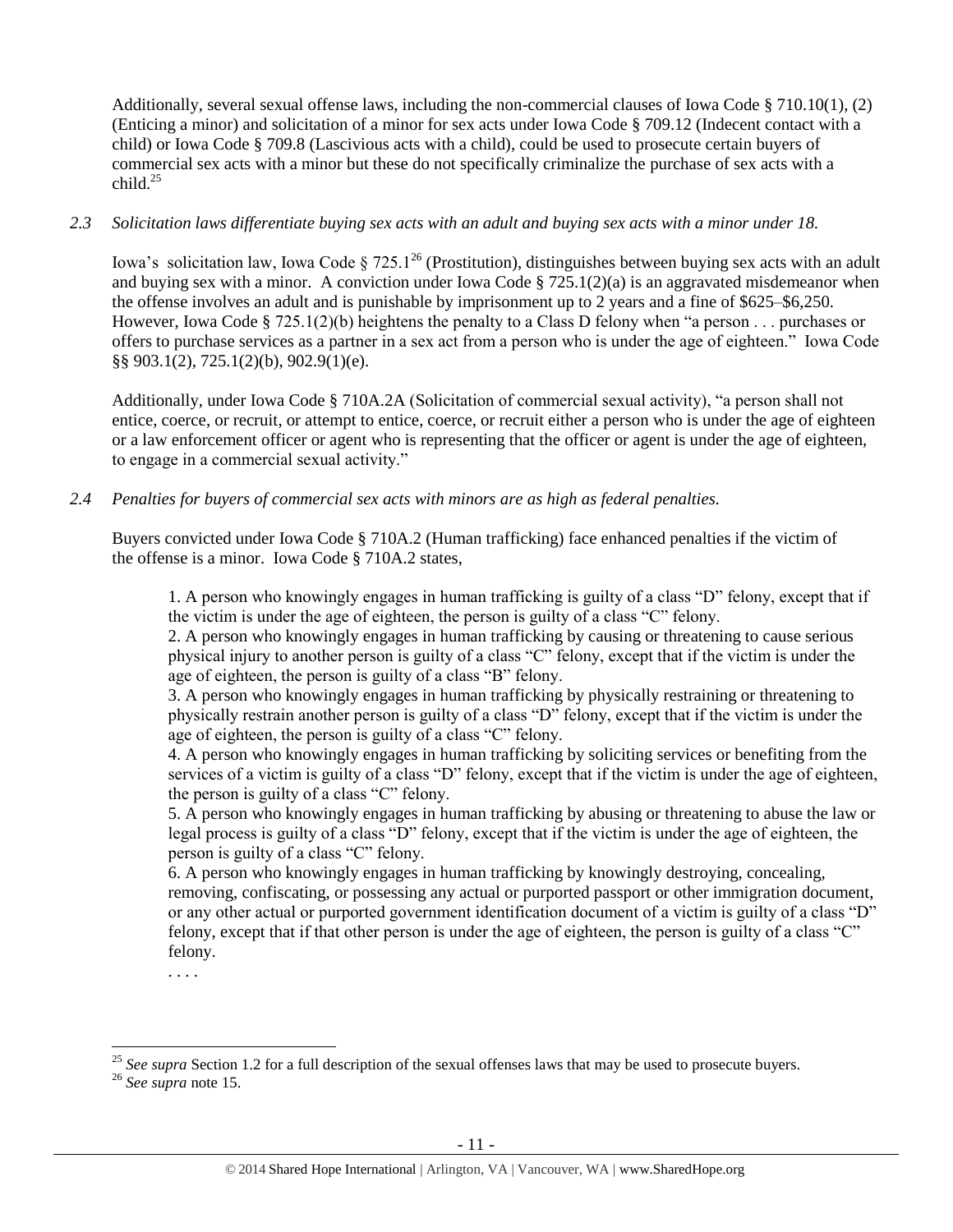Class B, C, and D felonies are punishable as follows: Class B felonies are punishable by imprisonment up to 25 years, Class C felonies by imprisonment up to 10 years and a fine of \$1,000–\$10,000,<sup>27</sup> and Class D felonies by imprisonment up to 5 years and a fine of \$750–\$7,500. Iowa Code § 902.9(1)(b), (d), (e). A habitual felon may receive imprisonment up to 15 years.<sup>28</sup> Iowa Code § 902.9(1)(c). In addition to fines imposed for an offense under Iowa Code § 710A.2 (Human trafficking), Iowa Code § 911.2A<sup>29</sup> (Human trafficking victim surcharge) requires a convicted buyer to pay a human trafficking victim surcharge of \$1,000 to be deposited in the human trafficking victim fund.

Buyers also face penalties under Iowa Code § 710A.2A (Solicitation of commercial sexual activity) and Iowa Code § 725.1<sup>30</sup> (Prostitution) which are both Class D felonies punishable by up to 5 years in prison and a fine between \$750-7,500. Iowa Code § 902.9(1)(e).

Buyers convicted under the sex offense of Iowa Code § 710.10(1), (2)<sup>31</sup> (Enticing a minor) will be guilty of a Class C or D felony, depending on what provision is violated. A violation of Iowa Code § 710A.2A (Solicitation of commercial sexual activity) results in a Class D felony, which is punishable by imprisonment up to 5 years and a fine of \$750–\$7,500. Iowa Code § 902.9(1)(e). A Class C felony is punishable by imprisonment up to 10 years and a fine of \$1,000–\$10,000. Iowa Code § 902.9(1)(d). A second conviction under Iowa Code § 710.10(1) is punishable by imprisonment for 25 years and subsequent convictions are punishable as Class A felonies by imprisonment for life. Iowa Code §§ 901A.1(1)(c), 901A.2(3), (4), 902.1.

<span id="page-11-0"></span>In comparison, if the victim is under the age of 14, a conviction under the Trafficking Victims Protection Act  $(TVPA)^{32}$  for child sex trafficking is punishable by 15 years to life imprisonment and a fine not to exceed \$250,000. 18 U.S.C. §§ 1591(b)(1),  $3559(a)(1)$ ,  $3571(b)(3)$ . If the victim is between the ages of 14–17, a conviction is punishable by 10 years to life imprisonment and a fine not to exceed \$250,000. 18 U.S.C. §§ 1591(b)(2), 3559(a)(1), 3571(b)(3). A conviction is punishable by mandatory life imprisonment, however, if the buyer has a prior conviction for a federal sex offense<sup>33</sup> against a minor. 18 U.S.C. § 3559(e)(1). To the extent buyers can be prosecuted under other federal CSEC laws,  $34$  a

<span id="page-11-1"></span> $\overline{a}$ 

<sup>34</sup> 18 U.S.C. §§ 2251A(b) (Selling or buying of children), 2251(a) (Sexual exploitation of children), 2423(a) (Transportation of a minor with intent for minor to engage in criminal sexual activity), 2422(a) (Coercion and enticement), 2252(a)(2), (a)(4) (Certain activities relating to material involving the sexual exploitation of minors).

<sup>&</sup>lt;sup>27</sup> Iowa Code § 911.1(1) states in part, "When a court imposes a fine or forfeiture for a violation of state law, or a city or county ordinance, except an ordinance regulating the parking of motor vehicles, the court or the clerk of the district court shall assess an additional penalty in the form of a criminal penalty surcharge equal to thirty-five percent of the fine or forfeiture imposed."

 $2^8$  Iowa Code § 902.8 (Minimum sentence—habitual offender) states, "An habitual offender is any person convicted of a class 'C' or a class 'D' felony, who has twice before been convicted of any felony in a court of this or any other state, or of the United States. An offense is a felony if, by the law under which the person is convicted, it is so classified at the time of the person's conviction. A person sentenced as an habitual offender shall not be eligible for parole until the person has served the minimum sentence of confinement of three years."

<sup>29</sup> *See supra* note [8.](#page-2-0)

<sup>30</sup> *See supra* note 15.

<sup>31</sup> *See supra* note [12.](#page-3-0)

<sup>&</sup>lt;sup>32</sup> Trafficking Victims Protection Act (TVPA) of 2000, Pub. L. No. 106-386, 114 Stat. 1464, 1466 (codified in scattered sections of 18 and 22 U.S.C.).

<sup>&</sup>lt;sup>33</sup> Pursuant to 18 U.S.C. § 3559(e)(2), "federal sex offense" is defined as

an offense under section 1591 [18 USCS § 1591] (relating to sex trafficking of children), 2241 [18 USCS § 2241] (relating to aggravated sexual abuse), 2242 [18 USCS § 2242] (relating to sexual abuse),  $2244(a)(1)$  [18 USCS §  $2244(a)(1)$ ] (relating to abusive sexual contact),  $2245$  [18 USCS § 2245] (relating to sexual abuse resulting in death), 2251 [18 USCS § 2251] (relating to sexual exploitation of children), 2251A [18 USCS § 2251A] (relating to selling or buying of children), 2422(b) [18 USCS § 2422(b)] (relating to coercion and enticement of a minor into prostitution), or 2423(a) [18 USCS § 2423(a)] (relating to transportation of minors).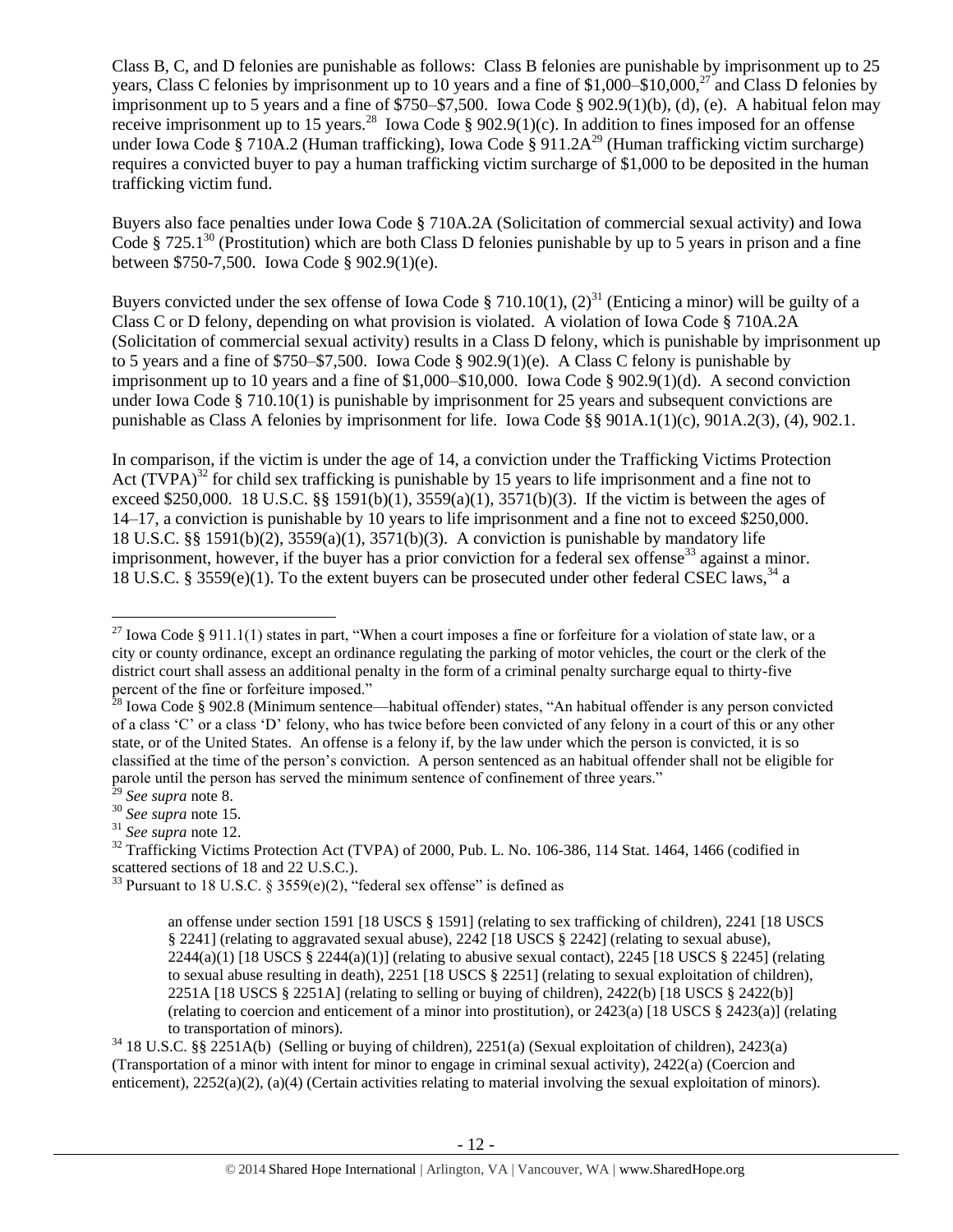conviction is punishable by penalties ranging from a fine not to exceed \$250,000 to life imprisonment and a fine not to exceed  $$250,000.<sup>35</sup>$ 

*2.5 Using the Internet to lure, entice, or purchase, or attempt to lure, entice, or purchase commercial sex acts with a minor is a separate crime or results in an enhanced penalty for buyers.*

Iowa Code § 710.10<sup>36</sup> (Enticing a minor), although not expressly applicable to buyers of commercial sex, specifically criminalizes use of the Internet to commit certain sex offenses and may be used to penalize buyers who attempt to entice or purchase commercial sex acts with minors over the Internet.<sup>37</sup> Iowa Code § 710.10(7) defines "enticement" to include "personal contact and communication by any means including through the mail, telephone, internet, or any social media, and include[s] text messages, instant messages and electronic mail."<sup>38</sup>

Buyers who "entice a person reasonably believed to be under the age of thirteen" in violation of Iowa Code § 710.10(1) (Enticing a minor), are guilty of a Class C felony punishable by imprisonment up to 10 years and a fine of \$1,000–\$10,000. Iowa Code  $\S$  710.10(1), 902.9(1)(4d). A second conviction is punishable by imprisonment for 25 years and subsequent convictions are punishable as Class A felonies by imprisonment for life. Iowa Code §§ 901A.1(1)(c), 901A.2(3), (4), 902.1. Buyers who violate Iowa Code § 710.10(2) will be guilty of a Class D felony punishable by imprisonment up to 5 years and a fine of \$750–\$7,500. Iowa Code §§ 710.10(2), 902.9(1)(e).

- <span id="page-12-0"></span>2.5.1 Recommendation: Amend Iowa Code § 710.10 (Enticing a minor) to expressly include soliciting a minor over the Internet for commercial sexual activity.
- *2.6 No age mistake defense is permitted for a buyer of commercial sex acts with any minor under 18.*

Iowa Code § 710A.2(8) (Human trafficking) states, "[a] person's ignorance of the age of the victim or a belief that the victim was older is no defense to a violation of this section." However, Iowa Code § 710.10<sup>39</sup> (Enticing a minor),  $\S 725.1^{40}$  (Prostitution), and  $\S 709.8$  (Lascivious acts with a child) do not expressly prohibit the use of an age mistake defense by a buyer of commercial sex acts with a minor. Iowa Code § 725.1 (Prostitution) is age-neutral, making the mistake of age defense inapplicable.

*2.7 Base penalties for buying sex acts with a minor under 18 are sufficiently high and not reduced for older minors.*

 $\overline{a}$  $35$  18 U.S.C. §§ 2251A(b) (conviction punishable by imprisonment for 30 years to life and a fine), 2251(e) (conviction punishable by imprisonment for 15–30 years and a fine), 2423(a) (conviction punishable by imprisonment for 10 years to life and a fine), 2422(a) (conviction punishable by a fine, imprisonment up to 20 years, or both),  $2252(a)(2)$ , (4) (stating that a conviction under subsection (a)(2) is punishable by imprisonment for  $5-20$ years and a fine, while a conviction under subsection (a)(4) is punishable by imprisonment up to 10 years, a fine, or both); *see also* 18 U.S.C. §§ 3559(a)(1) (classifying all of the above listed offenses as felonies), 3571(b)(3) (providing a fine up to \$250,000 for any felony conviction).

<sup>36</sup> *See supra* note 14

<sup>37</sup> *See supra* Section 1.2 for the relevant provisions of Iowa Code § 710.10. *See also supra* not[e 12.](#page-3-0)

 $38$  Iowa Code § 710.10(6) also provides, "For purposes of determining jurisdiction under section 803.1, an offense is considered committed in this state if the communication to entice or attempt to entice a person believed to be a minor who is present in this state originates from another state, or the communication to entice or attempt to entice a person believed to be a minor is sent from this state."

<sup>39</sup> *See supra* note [12.](#page-3-0)

<sup>40</sup> *See supra* note [13.](#page-4-1)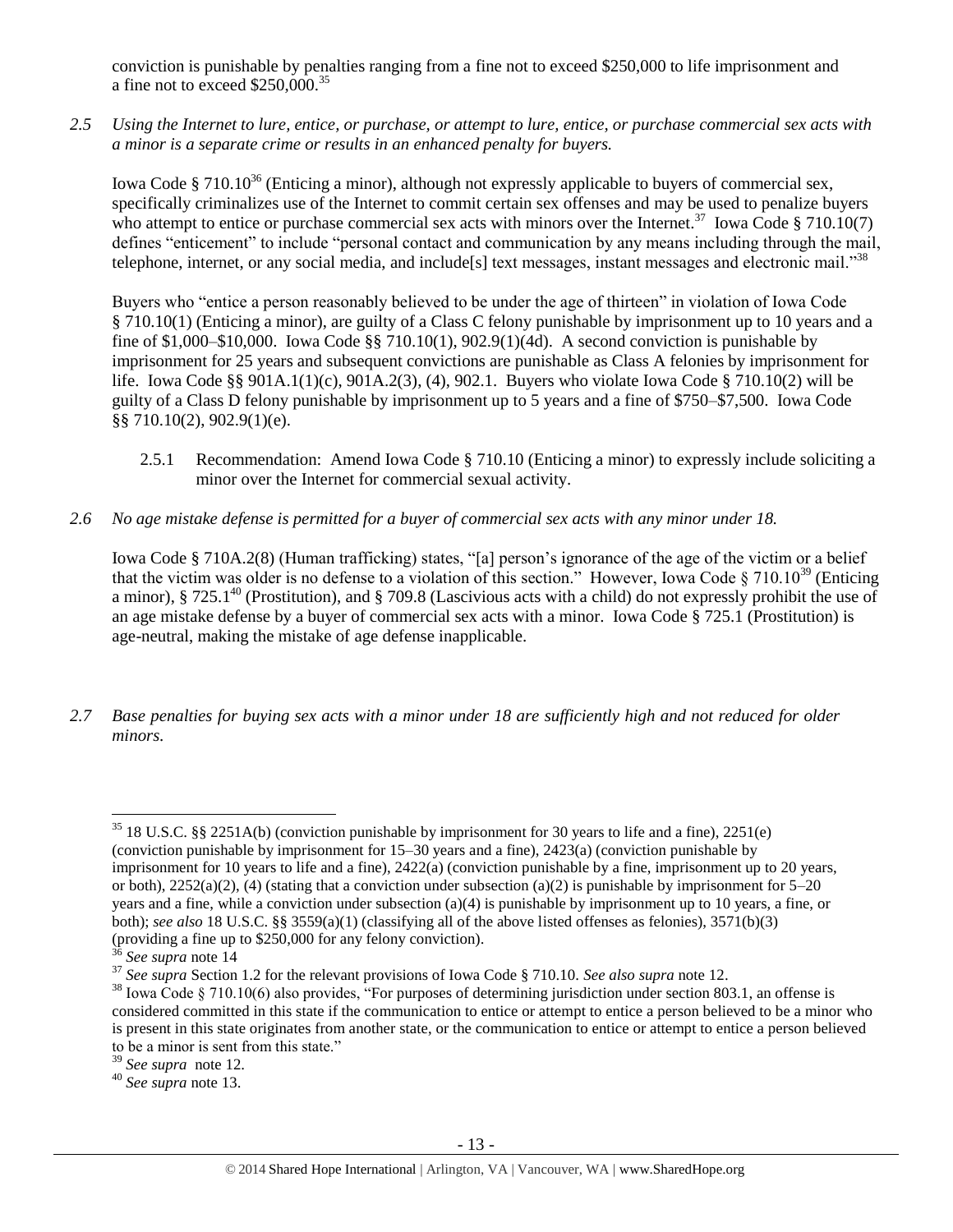Under Iowa Code § 710A.2A (Solicitation of commercial sexual activity), Iowa Code § 725.1(b)<sup>41</sup> (Prostitution), and Iowa Code § 710A.2 (Human trafficking), all minors under the age of 18 are protected.

2.7.1 Recommendation: Amend Iowa Code § 710.10 (Enticing a minor) to apply to all minors under 18 and to raise the penalties applicable where the victim is a minor 13 years of age or older.

#### *2.8 Financial penalties for buyers of commercial sex acts with minors are sufficiently high to make it difficult for buyers to hide the crime.*

Buyers convicted under Iowa Code § 710A.2 (Human trafficking), face fines ranging from \$750 to \$10,000. Iowa Code § 902.9(1)(b), (d), (e). Buyers convicted under Iowa Code § 710.10(1), (2)<sup>42</sup> (Enticing a minor) will be guilty of a Class C or D felony, depending on what provision is violated. A conviction under Iowa Code  $\S 725.1(2)(b)^{43}$  (Prostitution) also carries a Class D felony. A Class D felony is punishable by imprisonment up to 5 years and a fine of \$750–\$7,500. Iowa Code § 902.9(1)(e). A Class C felony is punishable by imprisonment up to 10 years and a fine of  $$1,000–$10,000$ . Iowa Code  $§$  902.9(1)(d). A second conviction is punishable by imprisonment for 25 years and subsequent convictions are punishable as Class A felonies by imprisonment for life. Iowa Code §§  $901A.1(1)(c)$ ,  $901A.2(3)$ , (4),  $902.1$ . If convicted under Iowa Code § 710A.2A (Solicitation of commercial sexual activity), a buyer would face a Class D felony, which is punishable by imprisonment up to 5 years and a fine of \$750–\$7,500. Iowa Code § 902.9(1)(e). Iowa Code § 911.2 $A^{44}$ establishes a Human trafficking victim surcharge of \$1,000 in addition to the maximum fines for prostitution, pandering, and human trafficking offenses.

Under Iowa's "Forfeiture Reform Act," Chapter 809A, certain types of offenses must give rise to forfeiture where authorized, including, pursuant to Iowa Code § 809A.3(1), (Conduct giving rise to forfeiture),

a. An act or omission which is a public offense and which is a serious or aggravated misdemeanor or felony.

b. An act or omission occurring outside of this state, that would be punishable by confinement of one year or more in the place of occurrence and would be a serious or aggravated misdemeanor or felony if the act or omission occurred in this state.

c. An act or omission committed in furtherance of any act or omission described in paragraph "a", which is a serious or aggravated misdemeanor or felony, including any inchoate or preparatory offense. . . . .

The following types of property are subject to forfeiture under Iowa Code § 809A.4 (Property subject to forfeiture),

2. a. All property . . . including the whole of any lot or tract of land and any appurtenances or improvements to real property, including homesteads that are otherwise exempt from judicial sale pursuant to section 561.16, that is either:

(1) Furnished or intended to be furnished by a person in an exchange that constitutes conduct giving rise to forfeiture.

 $(2)$  Used or intended to be used in any manner or part to facilitate<sup>45</sup> conduct giving rise to forfeiture.

. . . .

 $\overline{a}$ <sup>41</sup> *See supra* note [13.](#page-4-1)

<sup>42</sup> *See supra* note [12.](#page-3-0)

<sup>43</sup> *See supra* note [13.](#page-4-1)

<sup>44</sup> *See supra* note [8.](#page-2-0)

<sup>&</sup>lt;sup>45</sup> Iowa Code § 809A.4(7) (Property subject to forfeiture) states, "As used in this section, 'facilitate' means to have a substantial connection between the property and the conduct giving rise to forfeiture."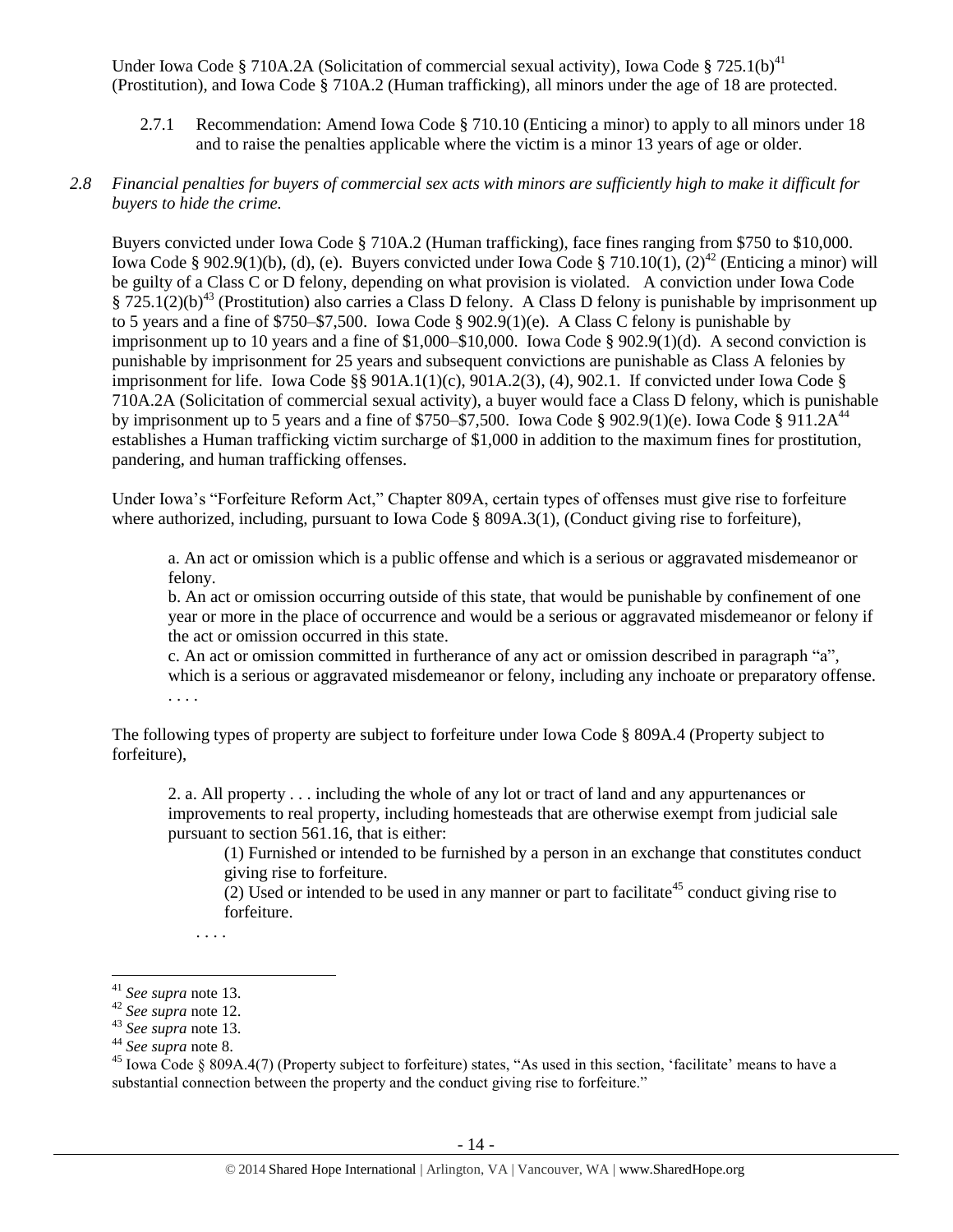. . . . 6. a. Any property of a person up to the value of property which is either of the following:

(1) Described in subsection 2 that the person owned or possessed for the purpose of a use described in subsection 2.

(2) Described in subsection 3 and is proceeds of conduct engaged in by the person or for which the person is criminally responsible.

. . . .

. . . .

Property may be seized pursuant to procedures outlined in Iowa Code § 809A.6. Property may be forfeited in an *in rem* proceeding, pursuant to Iowa Code §809A.13 or an *in personam* proceedings pursuant to Iowa Code § 809A.14. Both of these actions are civil in nature. Iowa Code § 809A. 17 provides for the allocation of forfeited property and states, in part:

2. Forfeited property not needed as evidence in a criminal case shall be delivered to the department of justice, or, upon written authorization . . . the property may be destroyed, sold, or delivered to an appropriate agency for disposal in accordance with this section.

3. Forfeited property may be used by the department of justice in the enforcement of the criminal law. The department may give, sell, or trade property to any other state agency or to any other law enforcement agency within the state if, in the opinion of the attorney general, it will enhance law enforcement within the state.

4. Forfeited property which is not used by the department of justice in the enforcement of the law may be requisitioned by the department of public safety or any law enforcement agency within the state for use in enforcing the criminal laws of this state.

Buyers are subject to a mandatory order of restitution, to be paid directly to the victim. Iowa Code § 910.2(1) (Restitution or community service to be ordered by sentencing court) states,

<span id="page-14-1"></span><span id="page-14-0"></span>In all criminal cases in which there is a plea of guilty, verdict of guilty, or special verdict upon which a judgment of conviction is rendered, the sentencing court shall order that restitution be made by each offender to the victims<sup>46</sup> of the offender's criminal activities<sup>47</sup>.... In structuring a plan of restitution, the court shall provide for payments in the following order of priority: victim, fines, penalties, and surcharges, crime victim compensation program reimbursement, public agencies, court costs including correctional fees . . . , court-appointed attorney fees . . . , including the expense of a public defender, contribution to a local anticrime organization, and the medical assistance program . . . .

Iowa Code § 910.1(4) (Definitions) defines "restitution" as

payment of pecuniary damages to a victim in an amount and in the manner provided by the offender's plan of restitution. "Restitution" also includes fines, penalties, and surcharges, . . . court costs . . . and payment to the medical assistance program pursuant to chapter 249A [State supplementary assistance] for expenditures paid on behalf of the victim resulting from the offender's criminal activities including investigative costs incurred by the Medicaid fraud control unit pursuant to section 249A.7 [Assistance inalienable].

<sup>&</sup>lt;sup>46</sup> Iowa Code § 910.1(5) defines a "victim" as "a person who has suffered pecuniary damages as a result of the offender's criminal activities."

 $47$  Iowa Code § 910.1(1) defines "criminal activities" as

any crime for which there is a plea of guilty, verdict of guilty, or special verdict upon which a judgment of conviction is rendered and any other crime committed after July 1, 1982, which is admitted or not contested by the offender, whether or not prosecuted. However, "criminal activities" does not include simple misdemeanors under chapter 321.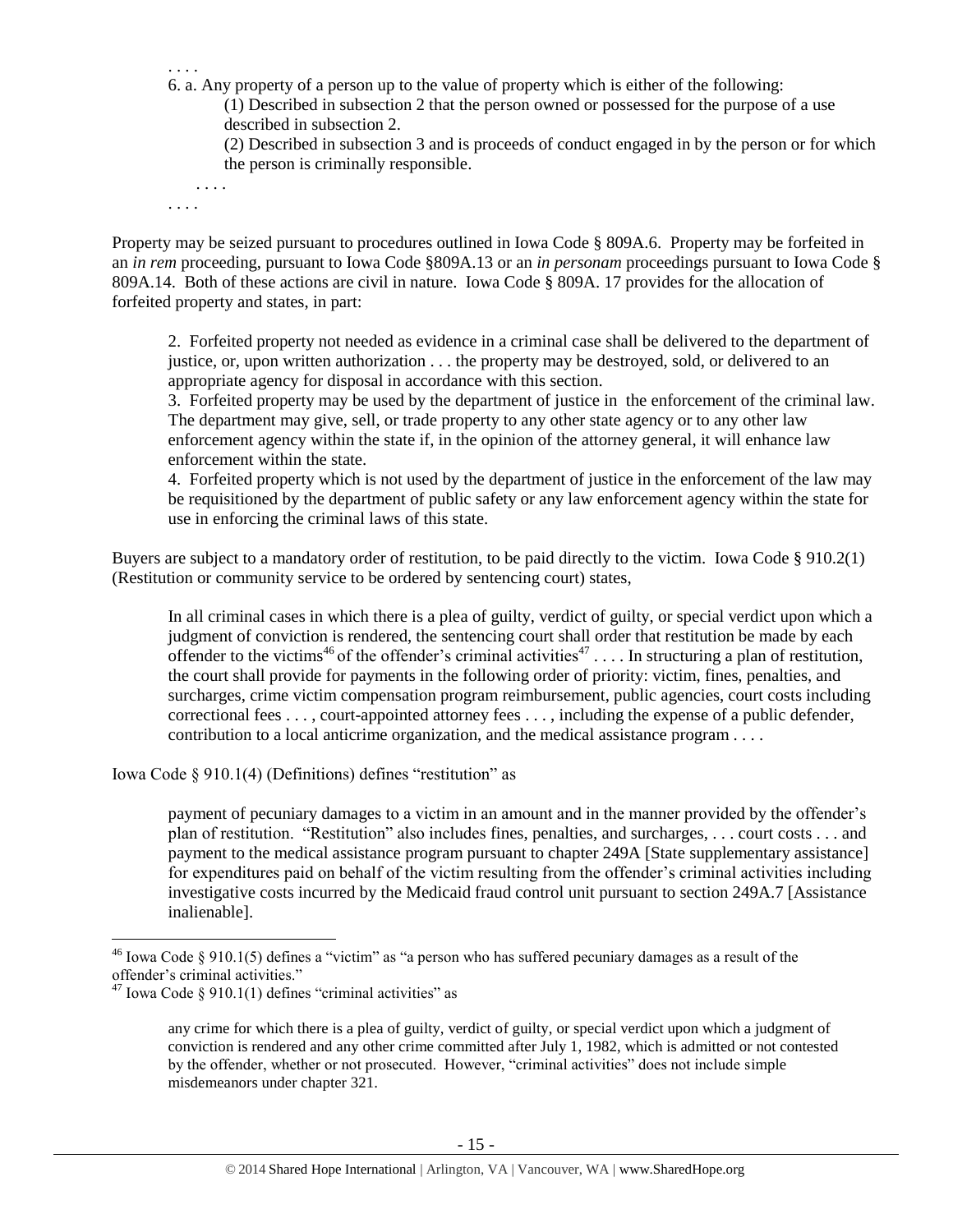Iowa Code § 915.100(2) (Victim restitution rights) states,

2. The right to restitution includes the following:

a. In all criminal cases in which there is a plea of guilty, verdict of guilty, or special verdict upon which a judgment of conviction is rendered, the sentencing court shall order that restitution be made by each offender to victims of the offender's criminal activities.

. . . .

. . . .

e. Victims shall be paid in full pursuant to an order of restitution, before fines, penalties, surcharges, crime victim compensation program reimbursement, public agency reimbursement, court costs, correctional fees, court-appointed attorney fees, expenses of a public defender, or contributions to local anticrime organizations are paid.

i. The right to victim restitution for the pecuniary damages incurred by a victim as the result of a crime does not limit or impair the right of the victim to sue and recover damages from the offender in a civil action.

#### *2.9 Buying and possessing child pornography carries penalties as high as similar federal offenses.*

Iowa Code § 728.12(3) (Sexual exploitation of a minor) criminalizes the buying and possessing of child pornography. Iowa Code § 728.12(3) states,

It shall be unlawful to knowingly purchase or possess a visual depiction of a minor engaging in a prohibited sexual act or the simulation of a prohibited sexual act. A visual depiction containing pictorial representation of different minors shall be prosecuted and punished as separate offenses for each pictorial representation of a different minor in the visual depiction. However, violations of this subsection involving multiple visual depictions of the same minor shall be prosecuted and punished as one offense. . . .

An offender's first violation of Iowa Code § 728.12(3) is an aggravated offense, punishable by imprisonment up to 2 years and a fine of \$625–\$6,250, while any subsequent violations are Class D felonies punishable by imprisonment up to 5 years and a fine of \$750–\$7,500.<sup>48</sup> Iowa Code §§ 728.12(3), 903.1(2), 902.9(1)(e).

In comparison, a federal conviction for possession of child pornography<sup>49</sup> is generally punishable by imprisonment for 5–20 years and a fine not to exceed  $$250,000$ .<sup>50</sup> Subsequent convictions, however, are punishable by imprisonment up to 40 years and a fine not to exceed  $$250,000$ .<sup>51</sup>

 $48$  Iowa Code § 728.12(3) explains,

 $\overline{a}$ 

For purposes of this subsection, an offense is considered a second or subsequent offense if, prior to the person's having been convicted under this subsection, any of the following apply:

 $50$  18 U.S.C. §§ 2252(b) (stating that a conviction under subsection (a)(2) is punishable by imprisonment for 5–20 years and a fine, while a conviction under subsection (a)(4) is punishable by imprisonment up to 10 years, a fine, or both),  $2252A(b)(1)$  (a conviction is punishable by imprisonment for 5–20 years and a fine),  $1466A(a)$ , (b) (stating that a conviction under subsection (a) is "subject to the penalties provided in section  $2252A(b)(1)$ ," imprisonment for 5–20 years and a fine, while a conviction under subsection (b) is "subject to the penalties provided in section

a. The person has a prior conviction or deferred judgment under this subsection.

b. The person has a prior conviction, deferred judgment, or the equivalent of a deferred judgment in another jurisdiction for an offense substantially similar to the offense defined in this subsection. The court shall judicially notice the statutes of other states that define offenses substantially similar to the offense defined in this subsection and that therefore can be considered corresponding statutes.

 $^{49}$  18 U.S.C. §§ 2252(a)(2), (a)(4) (Certain activities relating to material involving the sexual exploitation of minors),  $2252A(a)(2)$ –(3) (Certain activities relating to material constituting or containing child pornography), 1466A(a), (b) (Obscene visual representations of the sexual abuse of children).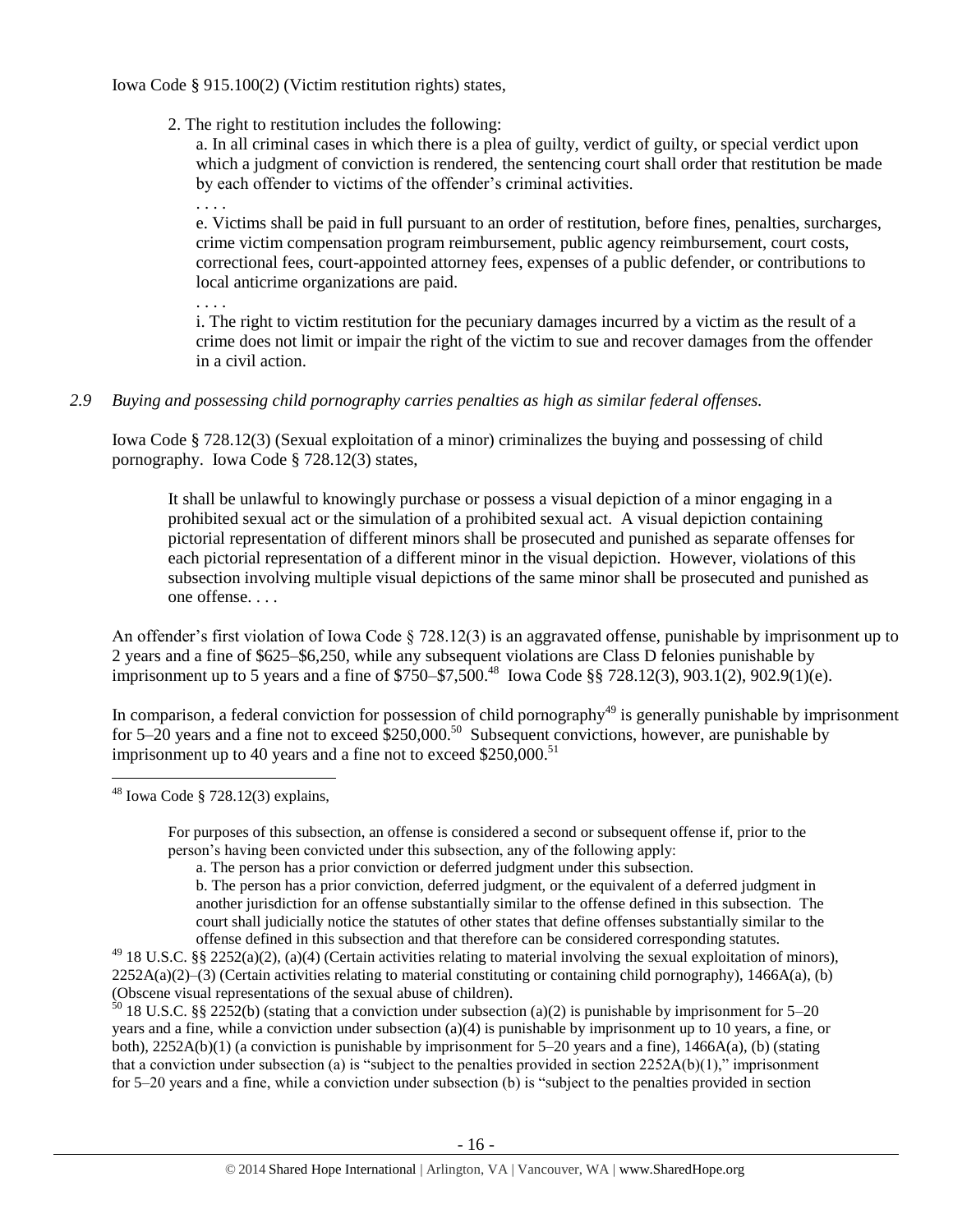- 2.9.1 Recommendation: Amend Iowa Code § 728.12(3) to increase the penalties for buying and possessing child pornography to be comparable to federal penalties.
- *2.10 Convicted buyers of commercial sex acts with minors and child pornography are required to register as sex offenders.*

Iowa Code § 692A.103(1) states in part, "A person who has been convicted of any sex offense classified as a tier I, tier II, or tier III offense, or an offender required to register in another jurisdiction under the other jurisdiction's sex offender registry, shall register as a sex offender as provided in this chapter if the offender resides, is employed, or attends school in this state."

Iowa Code § 692A.102(1) (Sex offense classifications) outlines a tiered offender registry for purposes of Chapter 692A (Sex offender registry), as follows:

1. For purposes of this chapter [Sex offender registry], all individuals required to register shall be classified as a tier I, tier II, or tier III offender. For purposes of this chapter, sex offenses are classified into the following tiers:

a. Tier I offenses include a conviction for the following sex offenses:

. . . .

. . . .

(12) Receipt or possession of child pornography in violation of [18 U.S.C. § 2252.](https://www.lexis.com/research/buttonTFLink?_m=4fc730b00228455ff3529e63593f5654&_xfercite=%3ccite%20cc%3d%22USA%22%3e%3c%21%5bCDATA%5bIowa%20Code%20%a7%20692A.102%5d%5d%3e%3c%2fcite%3e&_butType=4&_butStat=0&_butNum=3&_butInline=1&_butinfo=18%20USC%202252&_fmtstr=FULL&docnum=1&_startdoc=1&wchp=dGLbVzV-zSkAW&_md5=28a0aa8b1856cb4eb43956793e575523)

(13) Material containing child pornography in violation of [18 U.S.C. § 2252A.](https://www.lexis.com/research/buttonTFLink?_m=4fc730b00228455ff3529e63593f5654&_xfercite=%3ccite%20cc%3d%22USA%22%3e%3c%21%5bCDATA%5bIowa%20Code%20%a7%20692A.102%5d%5d%3e%3c%2fcite%3e&_butType=4&_butStat=0&_butNum=4&_butInline=1&_butinfo=18%20USC%202252A&_fmtstr=FULL&docnum=1&_startdoc=1&wchp=dGLbVzV-zSkAW&_md5=5636aa1de2b137b29375d5b4a005df40)

b. Tier II offenses include a conviction for the following sex offenses:

(1) Lascivious acts with a child in violation of section 709.8, subsection 1 paragraph c or e. (2) Solicitation of a minor to engage in an illegal sex act in violation of section 705.1 [Solicitation].

(3) Solicitation of a minor to engage in an illegal act under section 709.8, subsection 1 paragraph c, in violation of section 705.1.

(19) Sexual exploitation of a minor in violation of section 728.12, subsection . . . 3 [Prohibiting the purchase or possession of child pornography].

. . . .

. . . .

 $\overline{a}$ 

. . . .

(22) Transportation of a minor for illegal sexual activity in violation of [18 U.S.C. § 2421.](https://www.lexis.com/research/buttonTFLink?_m=4fc730b00228455ff3529e63593f5654&_xfercite=%3ccite%20cc%3d%22USA%22%3e%3c%21%5bCDATA%5bIowa%20Code%20%a7%20692A.102%5d%5d%3e%3c%2fcite%3e&_butType=4&_butStat=0&_butNum=11&_butInline=1&_butinfo=18%20USC%202421&_fmtstr=FULL&docnum=1&_startdoc=1&wchp=dGLbVzV-zSkAW&_md5=e83e3d2bd1fc5d1af19f74d3a2c1c4a6)

(23) Coercion and enticement of a minor for illegal sexual activity in violation of [18 U.S.C.](https://www.lexis.com/research/buttonTFLink?_m=4fc730b00228455ff3529e63593f5654&_xfercite=%3ccite%20cc%3d%22USA%22%3e%3c%21%5bCDATA%5bIowa%20Code%20%a7%20692A.102%5d%5d%3e%3c%2fcite%3e&_butType=4&_butStat=0&_butNum=12&_butInline=1&_butinfo=18%20USC%202422&_fmtstr=FULL&docnum=1&_startdoc=1&wchp=dGLbVzV-zSkAW&_md5=1297e2a5950c748e9f4344c55905c8e9)   $§$  [2422\(](https://www.lexis.com/research/buttonTFLink?_m=4fc730b00228455ff3529e63593f5654&_xfercite=%3ccite%20cc%3d%22USA%22%3e%3c%21%5bCDATA%5bIowa%20Code%20%a7%20692A.102%5d%5d%3e%3c%2fcite%3e&_butType=4&_butStat=0&_butNum=12&_butInline=1&_butinfo=18%20USC%202422&_fmtstr=FULL&docnum=1&_startdoc=1&wchp=dGLbVzV-zSkAW&_md5=1297e2a5950c748e9f4344c55905c8e9)a) or (b).

(24) Transportation of minors for illegal sexual activity in violation of [18 U.S.C. § 2423\(](https://www.lexis.com/research/buttonTFLink?_m=4fc730b00228455ff3529e63593f5654&_xfercite=%3ccite%20cc%3d%22USA%22%3e%3c%21%5bCDATA%5bIowa%20Code%20%a7%20692A.102%5d%5d%3e%3c%2fcite%3e&_butType=4&_butStat=0&_butNum=13&_butInline=1&_butinfo=18%20USC%202423&_fmtstr=FULL&docnum=1&_startdoc=1&wchp=dGLbVzV-zSkAW&_md5=74ad89f5fb9667e6756dc7bddc5d2d08)a).

(25) Travel with the intent to engage in illegal sexual conduct with a minor in violation of [18](https://www.lexis.com/research/buttonTFLink?_m=4fc730b00228455ff3529e63593f5654&_xfercite=%3ccite%20cc%3d%22USA%22%3e%3c%21%5bCDATA%5bIowa%20Code%20%a7%20692A.102%5d%5d%3e%3c%2fcite%3e&_butType=4&_butStat=0&_butNum=14&_butInline=1&_butinfo=18%20USC%202423&_fmtstr=FULL&docnum=1&_startdoc=1&wchp=dGLbVzV-zSkAW&_md5=7f00c21c6c6a0ea8fa385c078bba1478)  [U.S.C. § 2423.](https://www.lexis.com/research/buttonTFLink?_m=4fc730b00228455ff3529e63593f5654&_xfercite=%3ccite%20cc%3d%22USA%22%3e%3c%21%5bCDATA%5bIowa%20Code%20%a7%20692A.102%5d%5d%3e%3c%2fcite%3e&_butType=4&_butStat=0&_butNum=14&_butInline=1&_butinfo=18%20USC%202423&_fmtstr=FULL&docnum=1&_startdoc=1&wchp=dGLbVzV-zSkAW&_md5=7f00c21c6c6a0ea8fa385c078bba1478)

(26) Engaging in illicit sexual conduct in foreign places in violation of [18 U.S.C. § 2423\(](https://www.lexis.com/research/buttonTFLink?_m=4fc730b00228455ff3529e63593f5654&_xfercite=%3ccite%20cc%3d%22USA%22%3e%3c%21%5bCDATA%5bIowa%20Code%20%a7%20692A.102%5d%5d%3e%3c%2fcite%3e&_butType=4&_butStat=0&_butNum=15&_butInline=1&_butinfo=18%20USC%202423&_fmtstr=FULL&docnum=1&_startdoc=1&wchp=dGLbVzV-zSkAW&_md5=b37f8956456423d2bea9ea5b70d8bfae)c). . . . .

c. Tier III offenses include a conviction for the following sex offenses:

<sup>2252</sup>A(b)(2)," imprisonment up to 10 years, a fine, or both); *see also* 18 U.S.C. §§ 3559(a)(1) (classifying all of the above listed offenses as felonies), 3571(b)(3) (providing a fine up to \$250,000 for any felony conviction).  $^{51}$  18 U.S.C. §§ 2252(b) (stating if a person has a prior conviction under subsection (a)(2), or a list of other statutes, a conviction is punishable by a fine and imprisonment for 15–40 years, but if a person has a prior conviction under subsection (a)(4), or a list of other statutes, a conviction is punishable by a fine and imprisonment for  $10-20$  years),  $2252A(b)(1)$  (stating if a person has a prior conviction under subsection (a)(2), (a)(3), or a list of other statutes, a conviction is punishable by a fine and imprisonment for  $15-40$  years),  $1466A(a)$ , (b) (stating that the penalty scheme for section 2252A(b) applies); *see also* 18 U.S.C. §§ 3559(a)(1) (classifying all of the above listed offenses as felonies), 3571(b)(3) (providing a fine up to \$250,000 for any felony conviction).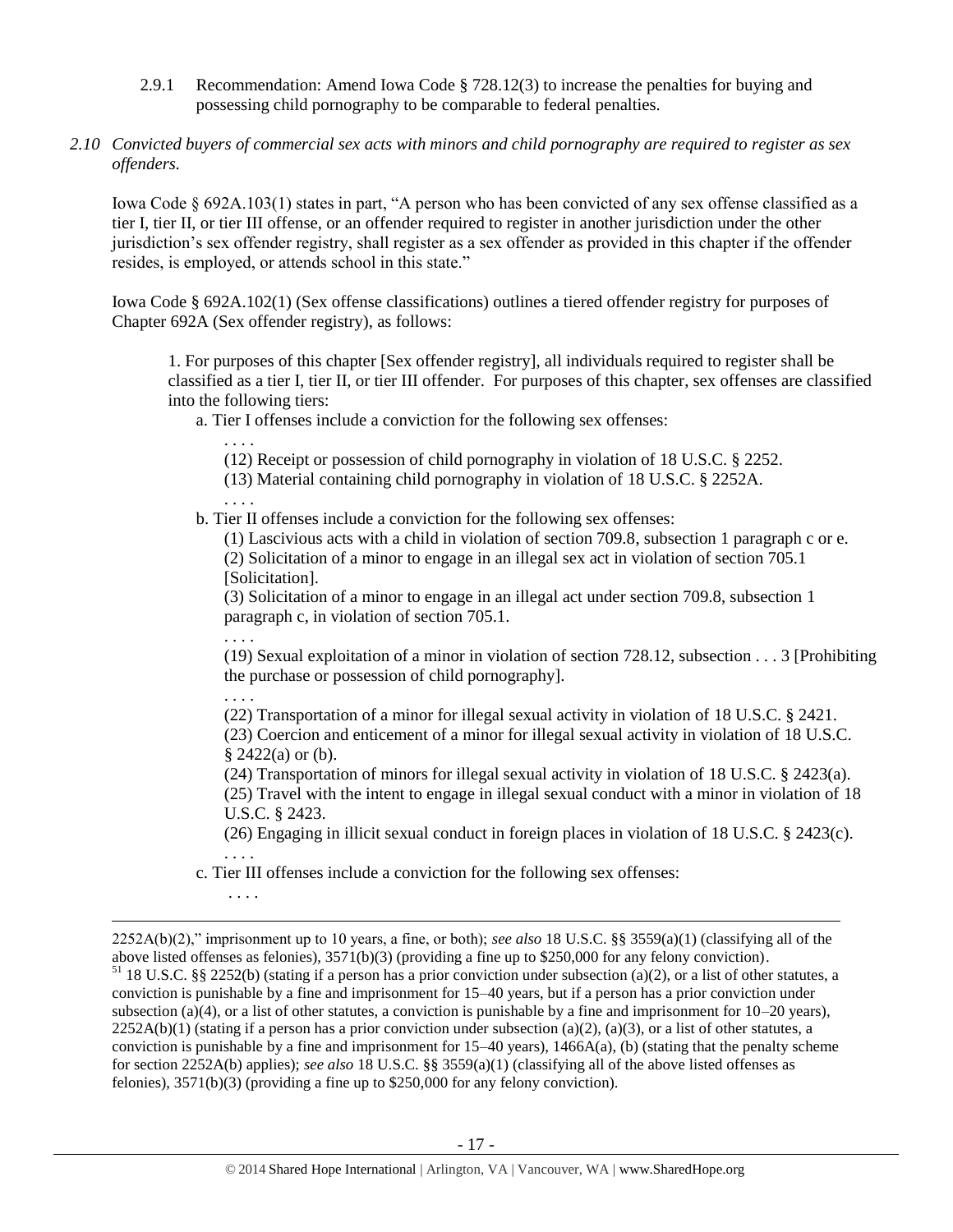(24) Human trafficking in violation of section 710A.2 if sexual abuse or assault with intent to commit sexual abuse is committed or sexual conduct or sexual contact is an element of the offense.

(25) Purchase or sale of an individual in violation of section 710.11 if a determination is made that the offense was sexually motivated pursuant to section 692A.126.

(31) Enticing a minor in violation of section 710.10, if the violation includes an intent to commit sexual abuse, sexual exploitation, sexual contact, or sexual conduct directed towards a minor.

(32) Solicitation of commercial sexual activity in violation of section 710A.2A [Solicitation of a commercial sexual activity].

(38) Sexual exploitation of children in violation of [18 U.S.C. § 2251.](https://www.lexis.com/research/buttonTFLink?_m=4fc730b00228455ff3529e63593f5654&_xfercite=%3ccite%20cc%3d%22USA%22%3e%3c%21%5bCDATA%5bIowa%20Code%20%a7%20692A.102%5d%5d%3e%3c%2fcite%3e&_butType=4&_butStat=0&_butNum=23&_butInline=1&_butinfo=18%20USC%202251&_fmtstr=FULL&docnum=1&_startdoc=1&wchp=dGLbVzV-zSkAW&_md5=9aec939dada19e89d789d2adabfddf89)

(39) Selling or buying of children in violation of [18 U.S.C. § 2251A.](https://www.lexis.com/research/buttonTFLink?_m=4fc730b00228455ff3529e63593f5654&_xfercite=%3ccite%20cc%3d%22USA%22%3e%3c%21%5bCDATA%5bIowa%20Code%20%a7%20692A.102%5d%5d%3e%3c%2fcite%3e&_butType=4&_butStat=0&_butNum=24&_butInline=1&_butinfo=18%20USC%202251A&_fmtstr=FULL&docnum=1&_startdoc=1&wchp=dGLbVzV-zSkAW&_md5=9293aacd54f5da281c2803161a7ba782)

. . . .

. . . .

. . . .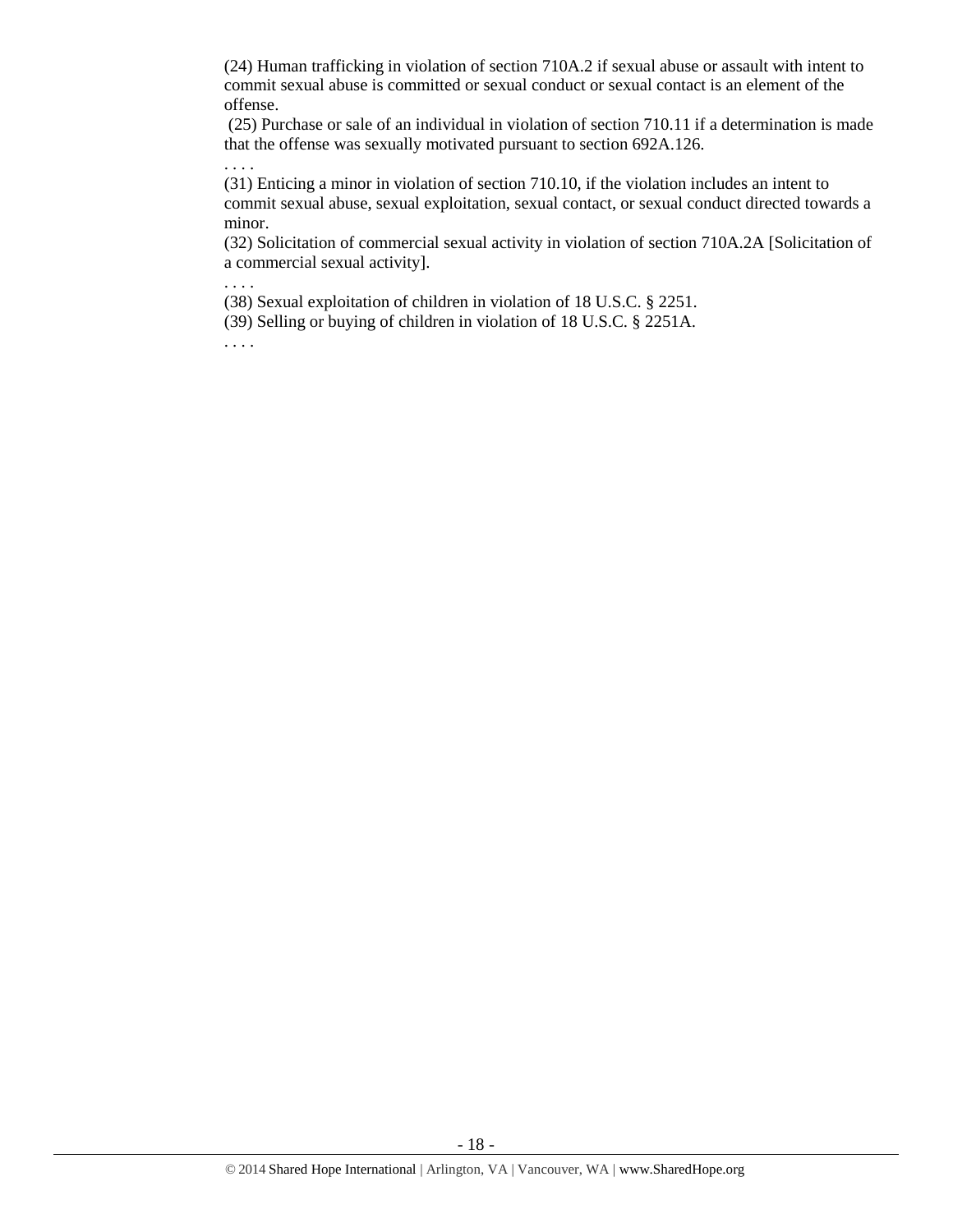#### *Legal Components:*

- *3.1 Penalties for trafficking a child for sexual exploitation are as high as federal penalties.*
- *3.2 Creating and distributing child pornography carries penalties as high as similar federal offenses.*
- *3.3 Using the Internet to lure, entice, recruit or sell commercial sex acts with a minor is a separate crime or results in an enhanced penalty for traffickers.*
- *3.4 Financial penalties for traffickers, including asset forfeiture, are sufficiently high.*
- *3.5 Convicted traffickers are required to register as sex offenders.*
- *3.6 Laws relating to termination of parental rights for certain offenses include sex trafficking or commercial sexual exploitation of children (CSEC) offenses in order to remove the children of traffickers from their control and potential exploitation.*

*\_\_\_\_\_\_\_\_\_\_\_\_\_\_\_\_\_\_\_\_\_\_\_\_\_\_\_\_\_\_\_\_\_\_\_\_\_\_\_\_\_\_\_\_\_\_\_\_\_\_\_\_\_\_\_\_\_\_\_\_\_\_\_\_\_\_\_\_\_\_\_\_\_\_\_\_\_\_\_\_\_\_\_\_\_\_\_\_\_\_\_\_\_\_*

#### *Legal Analysis:*

*3.1 Penalties for trafficking a child for sexual exploitation are as high as federal penalties.* 

Traffickers who violate Iowa Code § 710A.2 (Human trafficking),<sup>52</sup> when the victim is a minor, commit a Class B or a Class C felony. Class B felonies are punishable by imprisonment up to 25 years, while Class C felonies are punishable by imprisonment up to 10 years and a fine of \$1,000–\$10,000. Iowa Code § 902.9(1)(b), (d). To the extent that a trafficker is a habitual offender,<sup>53</sup> the trafficker may receive imprisonment up to 15 years. Iowa Code § 902.9(1)(c).

A conviction under Iowa Code § 725.3(2) (Pandering),<sup>54</sup> is punishable as a Class C felony by imprisonment up to 10 years, a fine of \$1,000–\$10,000, and an additional "law enforcement initiative surcharge" of \$125. Iowa Code §§ 902.9(1)(d), 911.3. A second conviction is punishable by imprisonment for 25 years and subsequent convictions are punishable as Class A felonies by imprisonment for life. Iowa Code §§ 901A.1(1)(d), 901A.2(3), (4), 902.1. A conviction under Iowa Code § 710.10(1) (Enticing a minor)<sup>55</sup> is punishable as a Class C felony by imprisonment up to 10 years and a fine of \$1,000–\$10,000. Iowa Code §§ 710.10(1), 902.9(1)(d). A second conviction is punishable by imprisonment for 25 years and subsequent convictions are punishable as Class A felonies by imprisonment for life. Iowa Code §§ 901A.1(1)(c), 901A.2(3), (4), 902.1. A conviction under Iowa Code § 710.10(2) is punishable as a Class D felony by imprisonment up to 5 years and a fine of  $$750–$7,500. Iowa Code  $\S\$  710.10(2), 902.9(1)(e). Traffickers may be convicted under Iowa Code  $\S$$ 710A.2A (Solicitation of commercial sexual activity) which also results in a Class D felony punishable by imprisonment up to 5 years and a fine of \$750–\$7,500. A conviction under Iowa Code § 725.2<sup>56</sup> (Pimping) is punishable as a Class C felony by imprisonment up to 10 years and a fine of \$1,000–\$10,000. Iowa Code § 902.9(1)(b), (d). In addition to fines imposed for an offense under Iowa Code § 710A.2 (Human trafficking) and § 725.2 (Pimping), Iowa Code § 911.2 $\tilde{A}^{57}$  (Human trafficking victim surcharge) requires a convicted trafficker to pay a human trafficking victim surcharge of \$1,000 to be deposited in the human trafficking victim fund.

<sup>52</sup> *See supra* Section 1.1 for the provisions of Iowa Code § 710A.2.

 $53$  This provision applies throughout section 3.1 in all cases where a trafficker is a habitual offender, the offense committed is a Class D or C felony, and the maximum imprisonment term otherwise provided for an offense is less than 15 years. *See supra* note [7](#page-2-1) for the provisions of Iowa Code § 902.8 (Minimum sentence—habitual offender). <sup>54</sup> *See supra* Section 1.2 for the provisions of Iowa Code § 725.3(2).

<sup>55</sup> *See supra* Section 1.2 for the provisions of Iowa Code § 710.10(1), (2). *See also supra* note [12.](#page-3-0)

<sup>56</sup> *See supra* note [14.](#page-4-2)

<sup>57</sup> *See supra* note [8.](#page-2-0)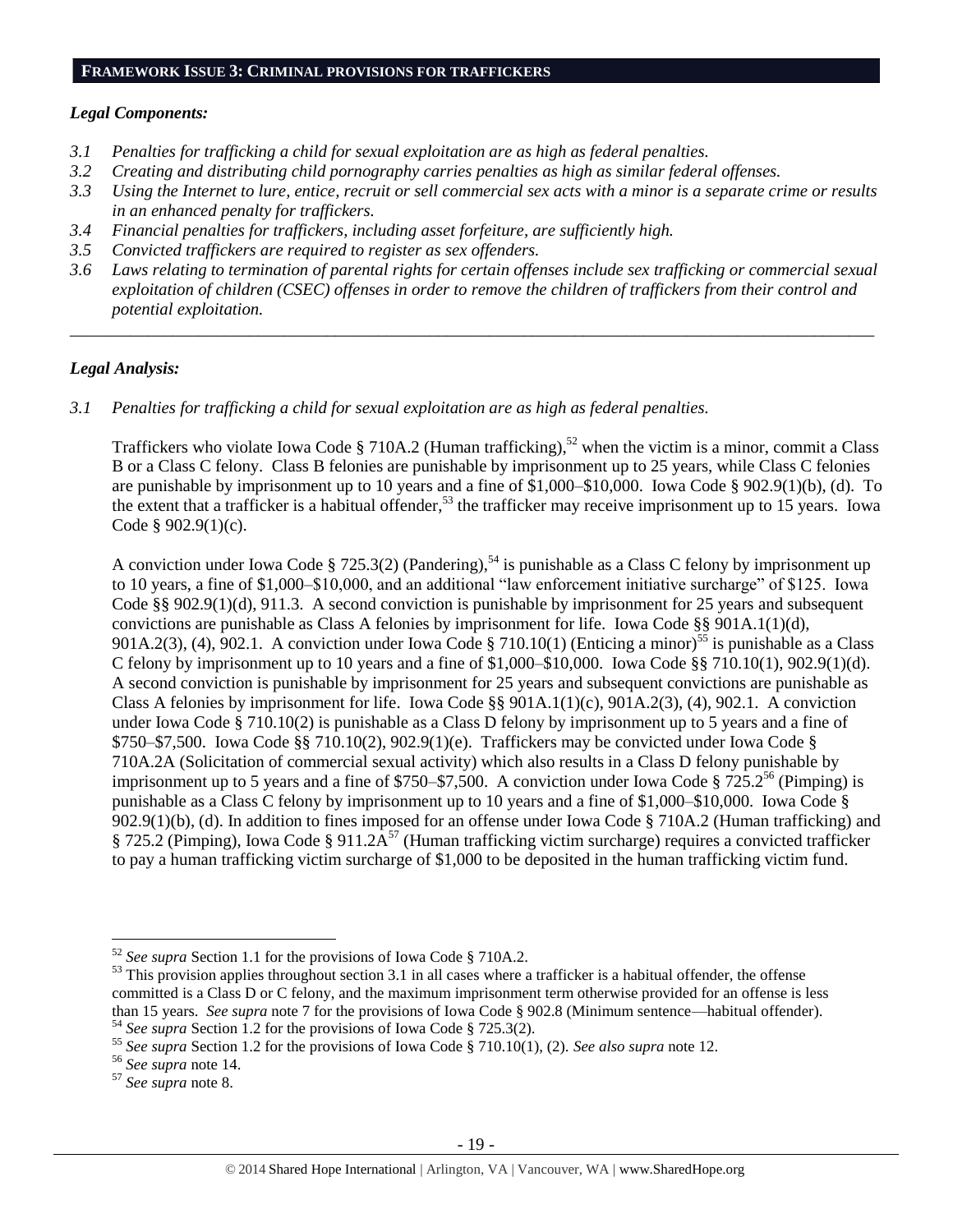Iowa Code § 710.8(2), (3) (Harboring a runaway child prohibited—penalty) states,

2. A person shall not harbor a runaway child with the intent of committing a criminal act involving the child or with the intent of enticing or forcing the runaway child to commit a criminal act. 3. A person shall not harbor a runaway child with the intent of allowing the runaway child to remain away from home against the wishes of the child's parent, guardian, or custodian. However, the provisions of this subsection do not apply to a shelter care home which is licensed or approved by the department of human services.

A conviction under Iowa Code § 710.8(2), (3) is punishable as an aggravated misdemeanor by imprisonment up to 2 years and a fine of \$625–\$6,250. Iowa Code §§ 710.8(4), 903.1(2).

Lastly, traffickers may be prosecuted under Iowa Code § 706B.2 (Money laundering penalty—civil remedies). Iowa Code § 706B.2(1) states,

It is unlawful for a person to commit money laundering by doing any of the following:

a. To knowingly transport, receive, or acquire property or to conduct a transaction involving property, knowing that the property involved is the proceeds of some form of unlawful activity.<sup>58</sup> when, in fact, the property is the proceeds of specified unlawful activity.<sup>59</sup>

b. To make property available to another, by transaction, transportation, or otherwise, knowing that it is intended to be used for the purpose of committing or furthering the commission of specified unlawful activity.

c. To conduct a transaction knowing that the property involved in the transaction is the proceeds of some form of unlawful activity with the intent to conceal or disguise the nature, location, source, ownership, or control of the property or the intent to avoid a transaction-reporting requirement under chapter 529, the Iowa financial transaction reporting Act, or federal law.

d. To knowingly engage in the business of conducting, directing, planning, organizing, initiating, financing, managing, supervising, or facilitating transactions involving property, knowing that the property involved in the transaction is the proceeds of some form of unlawful activity, that, in fact, is the proceeds of specified unlawful activity.

Iowa Code § 710A.2 (Human trafficking) and Iowa's CSEC laws fall within the definition of specified unlawful activity, as each is punishable by imprisonment of more than 1 year. A conviction under Iowa Code § 706B.2(1)(a),(b), (c) is punishable as a Class C felony by imprisonment up to 10 years, a fine up to the greater of \$10,000 or twice the value of the of the property involved, or both imprisonment and a fine. Iowa Code § 706B.2(2)(a). A conviction under Iowa Code § 706B.2(1)(d) is punishable as a Class D felony and by imprisonment up to 5 years, a fine up to the greater of \$7,500 or twice the value of the of the property involved, or both imprisonment and a fine. Iowa Code § 706B.2(2)(b).

In comparison, if the victim is under the age of 14, a conviction under the Trafficking Victims Protection Act  $(TVPA)<sup>60</sup>$  for child sex trafficking is punishable by 15 years to life imprisonment and a fine not to exceed \$250,000. 18 U.S.C. §§ 1591(b)(1), 3559(a)(1), 3571(b)(3). If the victim is between the ages of 14–17, a

<sup>&</sup>lt;sup>58</sup> Iowa Code § 706B.1(5) (Definitions) defines "unlawful activity" as "any act which is chargeable or indictable as a public offense of any degree under the laws of the state in which the act occurred or under federal law and, if the act occurred in a state other than this state, would be chargeable or indictable as a public offense of any degree under the laws of this state or under federal law."

 $59$  Iowa Code § 706B.1(3) defines for this section "specified unlawful activity" as "any act, including any preparatory or completed offense, committed for financial gain on a continuing basis, that is punishable by confinement of one year or more under the laws of this state, or, if the act occurred outside this state, would be punishable by confinement of one year or more under the laws of the state in which it occurred and under the laws of this state."

<sup>60</sup> *See supra* note [32.](#page-11-0)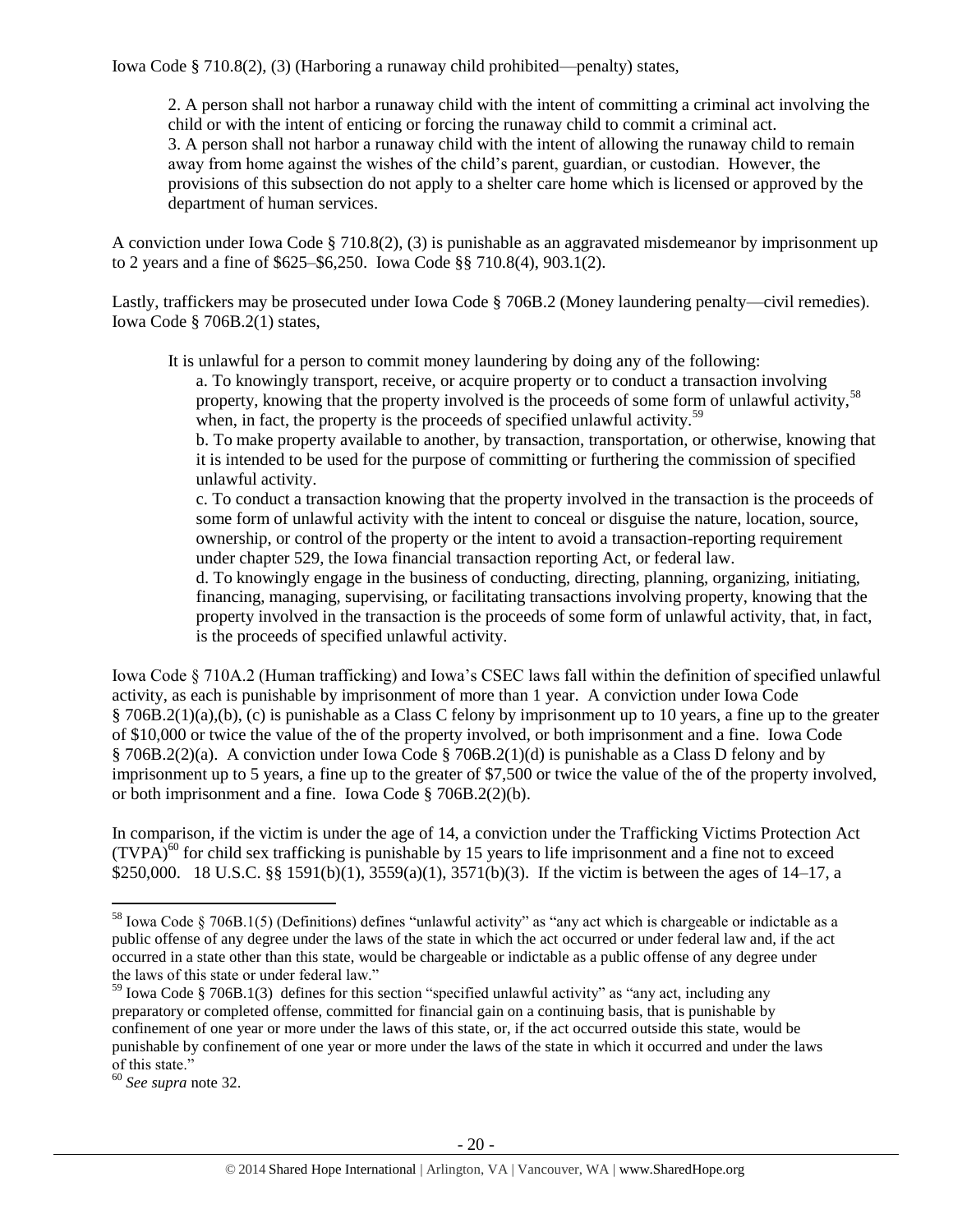conviction is punishable by 10 years to life imprisonment and a fine not to exceed \$250,000. 18 U.S.C. §§ 1591(b)(2), 3559(a)(1), 3571(b)(3). A conviction is punishable by mandatory life imprisonment, however, if the trafficker has a prior conviction for a federal sex offense<sup>61</sup> against a minor.

#### *3.2 Creating and distributing child pornography carries penalties as high as similar federal offenses.*

The creation or distribution of child pornography is prohibited under Iowa Code § 728.12 (Sexual exploitation of a minor). Iowa Code § 728.12 states,

1. It shall be unlawful to employ, use, persuade, induce, entice, coerce, solicit, knowingly permit, or otherwise cause or attempt to cause a minor to engage in a prohibited sexual act<sup>62</sup> or in the simulation of a prohibited sexual act. A person must know, or have reason to know, or intend that the act or simulated act may be photographed, filmed, or otherwise preserved in a visual depiction. . . . 2. It shall be unlawful to knowingly promote<sup>63</sup> any material visually depicting a live performance of a minor engaging in a prohibited sexual act or in the simulation of a prohibited sexual act. . . .

Traffickers who produce child pornography in violation of Iowa Code § 728.12(1), a Class C felony, will receive imprisonment up to 10 years and a fine of \$1,000–\$10,000 and may receive an additional \$50,000 fine for each violation under Iowa Code § 728.12. Iowa Code §§ 728.12(1), 902.9(1)(d). A second conviction is punishable by imprisonment for 25 years and subsequent convictions are punishable as Class A felonies by imprisonment for life. Iowa Code §§ 901A.1(1)(b), 901A.2(3), (4), 902.1. Those who distribute child pornography in violation of Iowa Code § 728.12(2), a Class D felony, will receive imprisonment up to 5 years and a fine of \$750–\$7,500 and may receive an additional \$25,000 fine for each violation under Iowa Code § 728.12. Iowa Code §§ 728.12(2), 902.9(1)(e).

In comparison, if the victim is under the age of 14, a conviction under the TVPA for child sex trafficking is punishable by 15 years to life imprisonment and a fine not to exceed \$250,000. 18 U.S.C. §§ 1591(b)(1),  $3559(a)(1)$ ,  $3571(b)(3)$ . If the victim is between the ages of  $14-17$ , a conviction is punishable by 10 years to life imprisonment and a fine not to exceed \$250,000. 18 U.S.C. §§ 1591(b)(2), 3559(a)(1), 3571(b)(3). A conviction is punishable by mandatory life imprisonment, however, if the trafficker has a prior conviction for a federal sex offense<sup>64</sup> against a minor. Additionally, a federal conviction for distribution of child pornography<sup>65</sup> is generally punishable by imprisonment for  $5-20$  years and a fine not to exceed \$250,000.<sup>66</sup> Subsequent convictions, however, are punishable by imprisonment up to 40 years and a fine not to exceed \$250,000.<sup>67</sup>

<sup>61</sup> *See supra* note [33.](#page-11-1)

<sup>62</sup> *See supra* note [10](#page-2-2) for definition of "prohibited sexual act."

<sup>&</sup>lt;sup>63</sup> Iowa Code § 728.1(8) defines "promote" as "to procure, manufacture, issue, sell, give, provide, lend, mail, deliver, transfer, transmute, transmit, publish, distribute, circulate, disseminate, present, exhibit, or advertise, or to offer or agree to do any of these acts."

<sup>64</sup> *See supra* note [33.](#page-11-1)

<sup>&</sup>lt;sup>65</sup> 18 U.S.C. §§ 2252(a)(1), (a)(2), (a)(3) (Certain activities relating to material involving the sexual exploitation of minors),  $2252A(a)(2)$ ,  $(a)(3)$  (Certain activities relating to material constituting or containing child pornography), 1466A(a) (Obscene visual representations of the sexual abuse of children).

<sup>&</sup>lt;sup>66</sup> 18 U.S.C. §§ 2252(b) (stating that a conviction under subsection (a)(1), (a)(2), or (a)(3) is punishable by imprisonment for 5–20 years and a fine), 2252A(b)(1) (a conviction is punishable by imprisonment for 5–20 years and a fine),  $1466A(a)$ , (b) (stating that a conviction under subsection (a) is "subject to the penalties provided in section 2252A(b)(1)," imprisonment for 5–20 years and a fine, while a conviction under subsection (b) is "subject to the penalties provided in section 2252A(b)(2)," imprisonment up to 10 years, a fine, or both); *see also* 18 U.S.C. §§ 3559(a)(1) (classifying all of the above listed offenses as felonies),  $3571(b)(3)$  (providing a fine up to \$250,000 for any felony conviction).

<sup>&</sup>lt;sup>67</sup> 18 U.S.C. §§ 2252(b) (stating if a person has a prior conviction under subsection (a)(1), (a)(2), or (a)(3) or a list of other statutes, a conviction is punishable by a fine and imprisonment for  $15-40$  years),  $2252A(b)(1)$  (stating if a person has a prior conviction under subsection (a)(2), (a)(3), or a list of other statutes, a conviction is punishable by a fine and imprisonment for  $15-40$  years),  $1466A(a)$ , (b) (stating that the penalty scheme for section  $2252A(b)$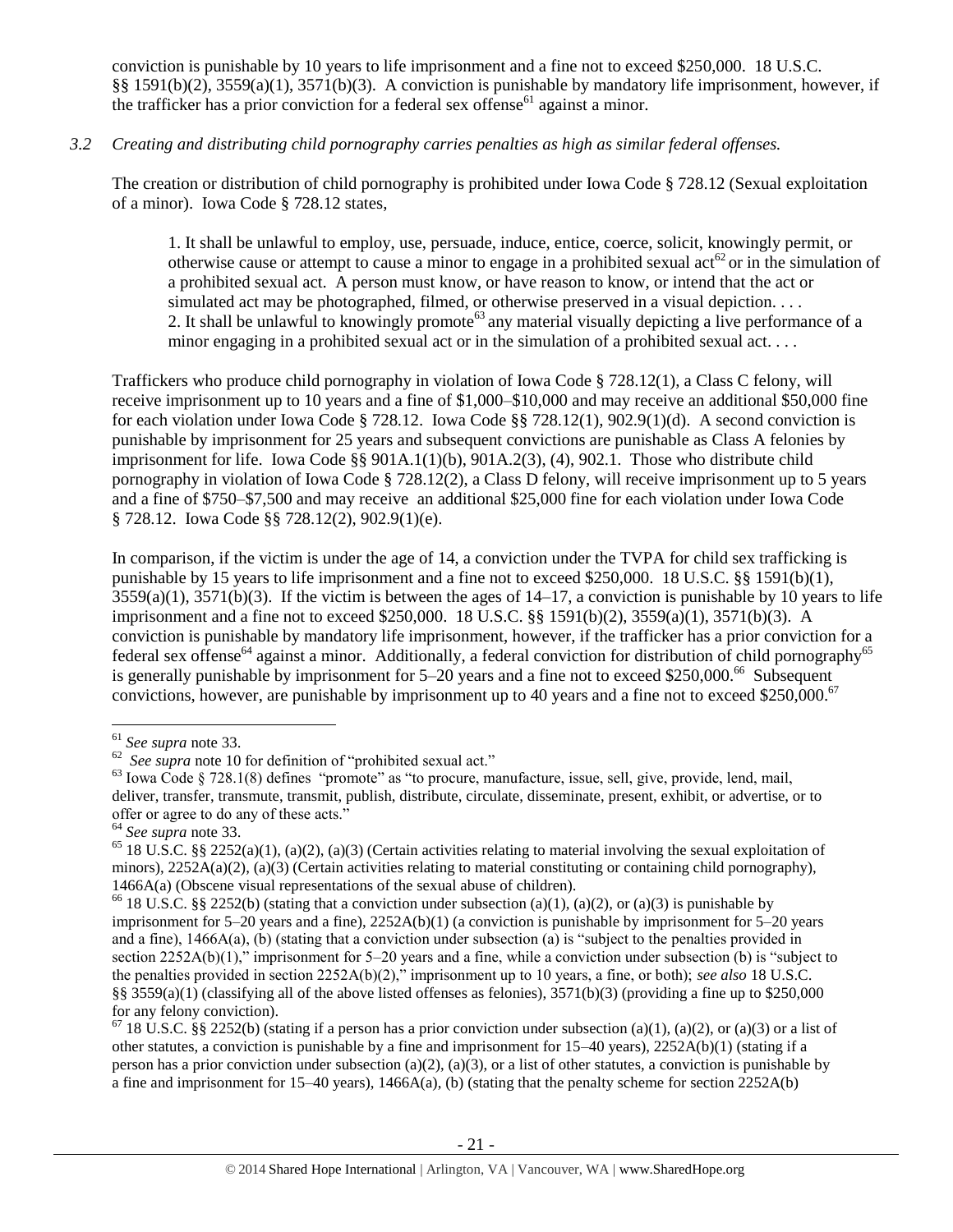#### *3.3 Using the Internet to lure, entice, recruit or sell commercial sex acts with a minor is a separate crime or results in an enhanced penalty for traffickers.*

Iowa Code § 710.10<sup>68</sup> (Enticing a minor) may be used to penalize traffickers who attempt to lure, entice or recruit a minor for sex acts over the Internet does not specifically reach a trafficker's use of the internet to sell sex acts with minors or recruit minors for commercial sex acts. Iowa Code § 710.10(7) defines "enticement" to include "personal contact and communication by any means including through the mail, telephone, internet, or any social media, and include[s] text messages, instant messages and electronic mail."<sup>69</sup>

A person who "entices or attempts to entice a person reasonably believed to be under the age of thirteen" in violation of Iowa Code § 710.10(1) (Enticing a minor),<sup>70</sup> is guilty of a Class C felony punishable by imprisonment up to 10 years and a fine of \$1,000–\$10,000. Iowa Code §§ 710.10(1), 902.9(1)(d). A second conviction is punishable by imprisonment for 25 years and subsequent convictions are punishable as Class A felonies by imprisonment for life. Iowa Code §§  $901A.1(1)(c)$ ,  $901A.2(3)$ , (4),  $902.1$ . A person who violates Iowa Code § 710.10(2) commits a Class D felony punishable by imprisonment up to 5 years and a fine of \$750–\$7,500. Iowa Code §§ 710.10(2), 902.9(1)(e).

#### *3.4 Financial penalties for traffickers, including asset forfeiture, are sufficiently high.*

Several statutes impose financial penalties for trafficking a child for sexual exploitation. A violation of Iowa Code § 710A.2 (Human trafficking) involving a minor victim is punishable either as a Class B or as a Class C felony, whereas a violation of Iowa Code § 710A.2A (Solicitation of Commercial Sexual Activity) results in a Class D felony. Traffickers convicted of Class B felonies are not required to pay a fine; however, those convicted of Class C felonies will be required to pay a fine of \$1,000–\$10,000. Iowa Code § 902.9(1)((b), (d). Traffickers convicted of CSEC crimes are subject to fines. A conviction under Iowa Code § 710.10(1) (Enticing a minor),<sup>71</sup> is punishable as a Class C felony carrying a fine of \$1,000–\$10,000. Iowa Code §§  $710.10(1)$ ,  $902.9(1)(d)$ , while a conviction under Iowa Code § 710.10(2) is punishable as a Class D felony with a fine of \$750–\$7,500. Iowa Code §§ 710.10(2), 902.9(1)(e). A conviction under Iowa Code § 728.12(1) (Sexual exploitation of a minor)<sup>72</sup> is punishable as a Class C felony, generally subject to fine of \$1,000– \$10,000; however, "[n]otwithstanding section 902.9 [Maximum sentence for felons], the court may assess a fine of not more than fifty thousand dollars for each offense under this subsection in addition to imposing any other authorized sentence." Traffickers convicted of violating Iowa Code § 725.3(2) (Pandering),<sup>73</sup> a Class C felony, face a fine of \$1,000–\$10,000, as well as an additional "law enforcement initiative surcharge" of \$125.<sup>74</sup> Iowa Code §§ 725.3(2), 902.9(1)(d). Traffickers convicted of violating Iowa Code § 725.2 (2)<sup>75</sup> (Pimping) when the offense involves a minor victim are subject to a Class C felony carrying a fine of \$1,000–\$10,000. Iowa Code  $\S 911.2A^{76}$  (Human trafficking victim surcharge) establishes a Human trafficking victim surcharge of one thousand dollars in addition to the maximum fines for human trafficking and pimping offenses.

applies); *see also* 18 U.S.C. §§ 3559(a)(1) (classifying all of the above listed offenses as felonies), 3571(b)(3) (providing a fine up to \$250,000 for any felony conviction).

See supra note [12.](#page-3-0)

<sup>69</sup> *See supra* note [38.](#page-12-0)

<sup>&</sup>lt;sup>70</sup> *See supra* Section 1.2 for the provisions of Iowa Code § 710.10(1), (2).

<sup>71</sup> *See supra* Section 1.2 for the provisions of Iowa Code § 710.10(1), (2). *See also supra* note [12.](#page-3-0)

<sup>72</sup> *See supra* Section 1.2 for the provisions of Iowa Code § 728.12(1).

<sup>73</sup> *See supra* Section 1.2 for the provisions of Iowa Code § 725.3(2).

<sup>74</sup> *See supra* note [9](#page-2-3) for the provisions of Iowa Code § 911.3 (Law enforcement initiative surcharge).

<sup>75</sup> *See supra* note [14.](#page-4-2)

<sup>76</sup> *See supra* note [8.](#page-2-0)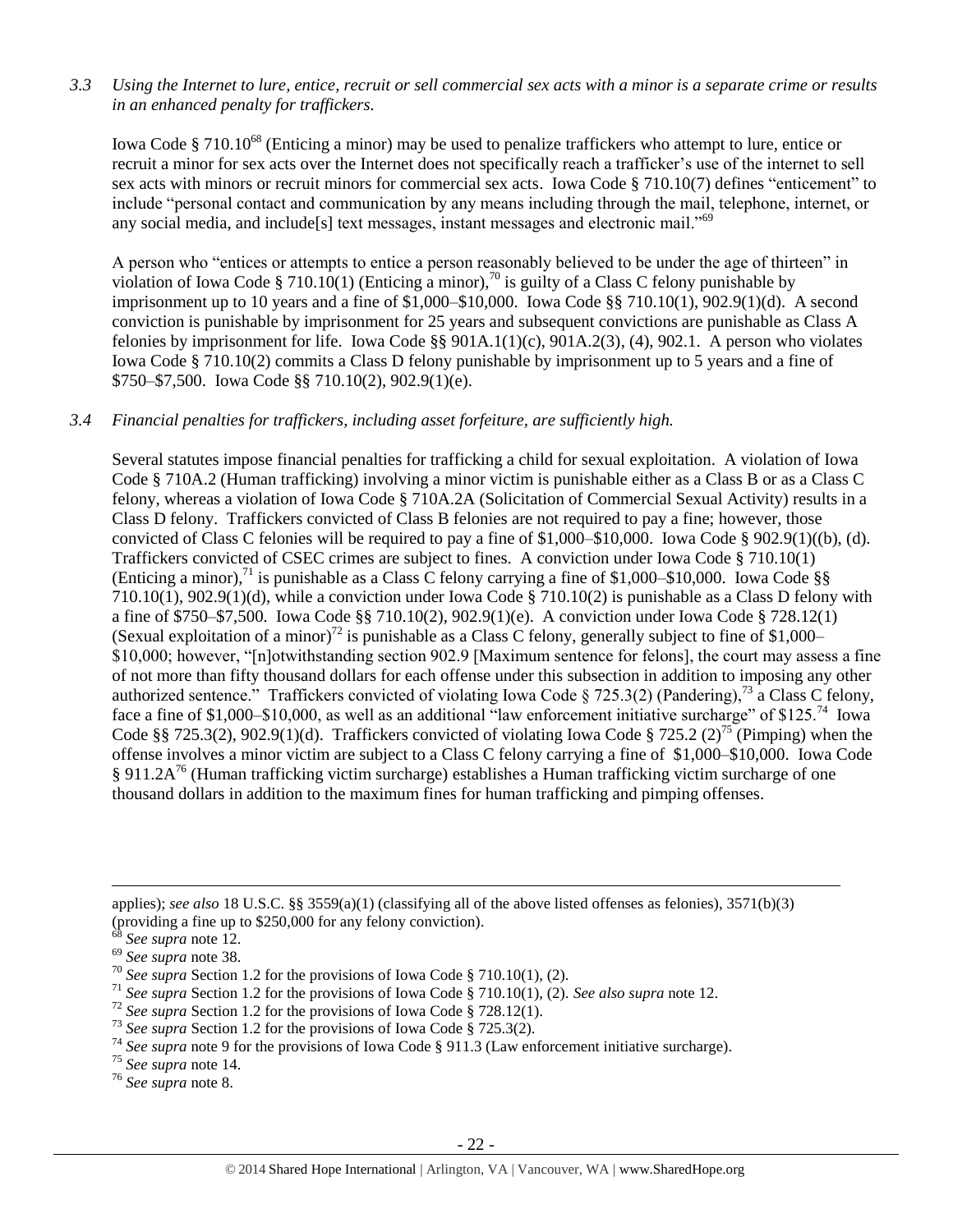Traffickers prosecuted under Iowa Code § 706B.2 (Money laundering penalty—civil remedies) also will be required to pay fines. Convictions under Iowa Code § 706B.2(1)(a), (b), (c), punishable as Class C felonies, may be required to pay a fine up to the greater of \$10,000 or twice the value of the of the property involved. Iowa Code § 706B.2(2)(a). A conviction under Iowa Code § 706B.2(1)(d) is punishable as a Class D felony with a fine up to the greater of \$7,500 or twice the value of the of the property involved. Iowa Code  $$706B.2(2)(b).$ 

Iowa Code § 809A.3(1)(a), (b), (c) (Conduct giving rise to forfeiture) and Iowa Code § 809A.4 (Property subject to forfeiture) broadly provide that defendants who commit serious misdemeanors, aggravated misdemeanors, or felonies will be required to forfeit all proceeds of the "conduct giving rise to forfeiture," as well as all property used to commit or "to facilitate the conduct giving rise to forfeiture."<sup>77</sup>

Furthermore, traffickers convicted of crimes under Iowa's laws will be required to make restitution directly to their victims. Iowa Code § 910.2(1) (Restitution or community service to be ordered by sentencing court) states that "[i]n all criminal cases in which there is a plea of guilty, verdict of guilty, or special verdict upon which a judgment of conviction is rendered, the sentencing court shall order that restitution be made by each offender to the victims of the offender's criminal activities . . . ."<sup>78</sup> Iowa Code § 710A.4 (Restitution) further specifies that in making restitution to a victim of Iowa Code § 710A.2 (Human trafficking), "[t]he gross income of the defendant or the value of labor or services performed by the victim<sup>79</sup> to the defendant shall be considered when determining the amount of restitution."

In addition to a fine of \$625–\$6,250 imposed by § 903.1(2) for the aggravated misdemeanor offense of harboring a runaway under Iowa Code § 710.8, pursuant to Iowa Code § 710.9 (Civil liability for harboring a runaway child),

<span id="page-22-0"></span>A parent, guardian, or custodian of a runaway child has a right of action against a person who harbored the runaway child in violation of section 710.8 [Harboring a runaway child—penalty] for expenses sustained in the search for the child, for damages sustained due to physical or emotional distress due to the absence of the child, and for punitive damages.

# *3.5 Convicted traffickers are required to register as sex offenders.*

Iowa Code § 692A.103(1) (Offenders required to register) states, "A person who has been convicted of any sex offense classified as a tier I, tier II, or tier III offense, $\frac{80}{2}$  or an offender required to register in another jurisdiction under the other jurisdiction's sex offender registry, shall register as a sex offender as provided in this chapter if the offender resides, is employed, or attends school in this state." Tier I offenses includes both Iowa Code § 725.2<sup>81</sup> (Pimping) and Iowa Code § 725.3(2) (Pandering) where the victim was a minor and "a determination is made that the offense was sexually motivated pursuant to section 692A.126." Iowa Code § 692A.102(1)(a)(7), (8). Tier II offenses include Iowa Code § 728.12(2) (Sexual exploitation of a minor). Iowa Code § 692A.102(1)(b)(19). Tier III offenses include Iowa Code § 710A.2 (Human trafficking) "if sexual abuse or assault with intent to commit sexual abuse is committed or sexual conduct or sexual contact is an element of the offense," § 710.11 (Purchase or sale of an individual) "if a determination is made that the offense was sexually motivated," and § 728.12(1) (Sexual exploitation of a minor). Iowa Code § 692A.102(1)(c)(24), (25), (26).

<sup>&</sup>lt;sup>77</sup> *See supra* Section 2.8 for the provisions of Iowa Code § 809A.3(1)(a), (b), (c) (Conduct giving rise to forfeiture) and Iowa Code § 809A.4 (Property subject to forfeiture).

<sup>78</sup> *See* supra Section 2.8 for the provisions of Iowa Code § 910.2(1) (Restitution or community service to be ordered by sentencing court). *See supra* note [47](#page-14-0) for definition of "criminal activities."

<sup>&</sup>lt;sup>79</sup>Pursuant to Iowa Code § 710A.1(13), "victim" is defined as "a person subjected to human trafficking."

<sup>&</sup>lt;sup>80</sup> See supra Section 2.10 for a full list of sex offense classifications grouped into tier I, tier II, and tier III offenses. <sup>81</sup> *See supra* note [14.](#page-4-2)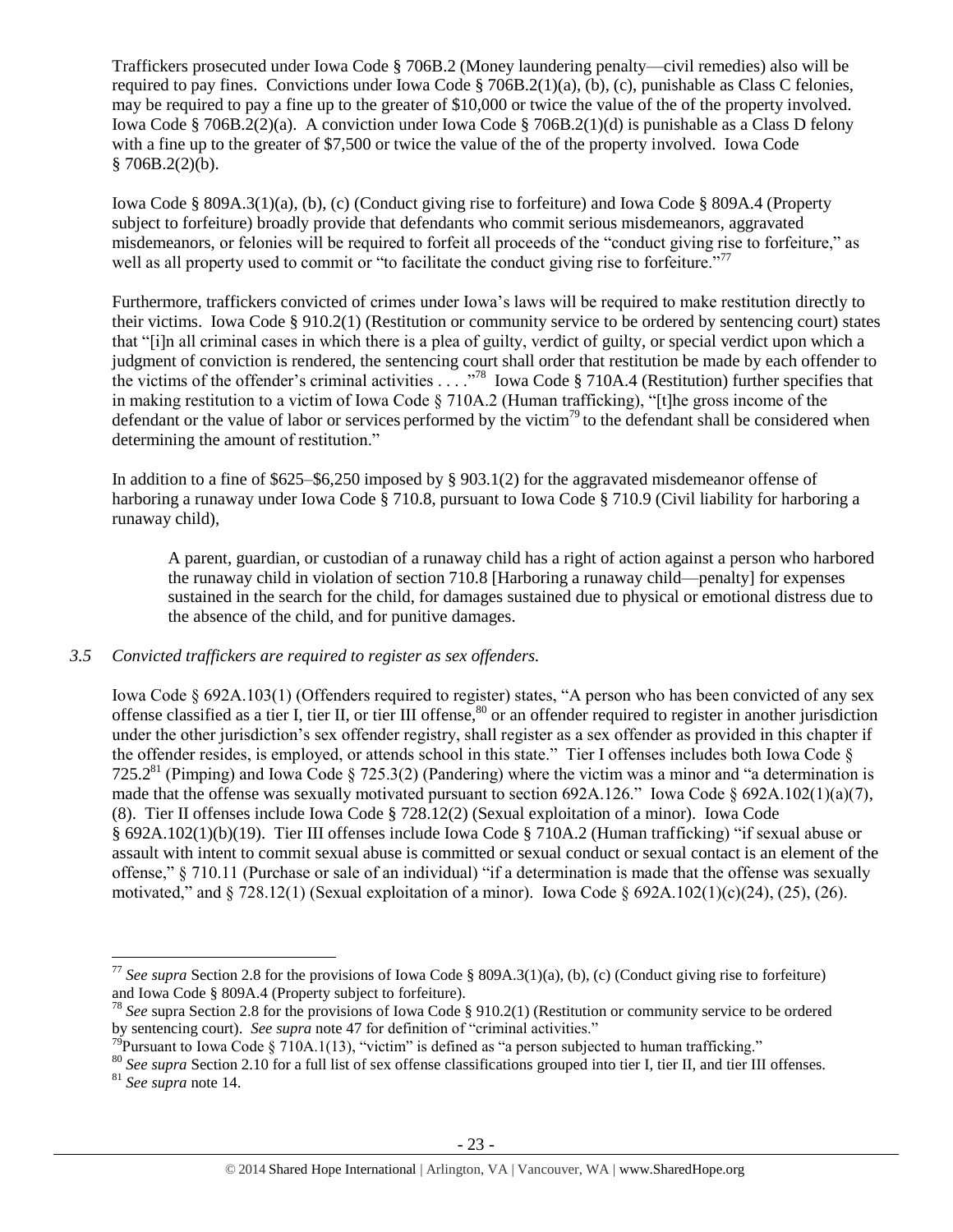*3.6 Laws relating to termination of parental rights for certain offenses include sex trafficking or commercial sexual exploitation of children (CSEC) offenses in order to remove the children of traffickers from their control and potential exploitation.* 

Convictions under Iowa Code § 710A.2 (Human trafficking) and Iowa's CSEC laws are included as grounds for terminating parental rights under Iowa Code § 232.116(1)(o) (Grounds for termination) and § 600A.8(10) (Grounds for termination). Both Iowa Code § 232.116(1)(o) and § 600A.8(10) authorize the termination of parental rights if

[t]he parent has been convicted of a felony offense that is a sex offense against a minor as defined in section 692A.101 [Definitions], the parent is divorced from or was never married to the minor's other parent, and the parent is serving a minimum sentence of confinement of at least five years for that offense.

Iowa Code § 692A.101(28)<sup>82</sup> defines a "sex offense against a minor" as "an offense for which a conviction has been entered for a sex offense classified as a tier I, tier II, or tier III offense under this chapter if such offense was committed against a minor, or otherwise involves a minor." Therefore, a conviction under the following laws, assuming the other requirements of the statute are met, could serve as the basis for terminating parental rights: Iowa Code § 710A.2 (Human trafficking), "if sexual abuse or assault with intent to commit sexual abuse is committed or sexual conduct or sexual contact is an element of the offense;" Iowa Code § 725.3(2) (Pandering), "if a determination is made that the offense was sexually motivated pursuant to section 692A.126;" Iowa Code § 710.10(1)<sup>83</sup> (Enticing a minor), "if the violation includes an intent to commit sexual abuse, sexual exploitation, sexual contact, or sexual conduct directed towards a minor;" and Iowa Code § 710.11 (Purchase or sale of individual), "if a determination is made that the offense was sexually motivated pursuant to section 692A.126;" and Iowa Code § 728.12(1) (Sexual exploitation of a minor). Iowa Code §§ 629A.101(a)(7), (8),  $(c)(24)$ ,  $(25)$ ,  $(31)$ .

Other grounds for terminating parental rights provided under Iowa Code § 232.116(1) include the following:

i. The court finds that all of the following have occurred:

(1) The child meets the definition of child in need of assistance  $84$  based on a finding of physical or sexual abuse $^{85}$  or neglect as a result of the acts or omissions of one or both parents.

(2) There is clear and convincing evidence that the abuse or neglect posed a significant risk to the life of the child or constituted imminent danger to the child.

(3) There is clear and convincing evidence that the offer or receipt of services would not correct the conditions which led to the abuse or neglect of the child within a reasonable period of time.

. . . . m. The court finds that both of the following have occurred:

(1) The child has been adjudicated a child in need of assistance pursuant to section 232.96 after finding that the child has been physically or sexually abused or neglected as a result of the acts or omissions of a parent.

(2) The parent found to have physically or sexually abused or neglected the child has been convicted of a felony and imprisoned for physically or sexually abusing or neglecting the child, the child's sibling, or any other child in the household.

. . . .

 $\overline{a}$ <sup>82</sup> *Id*.

<sup>83</sup> *See supra* note [12.](#page-3-0)

<sup>&</sup>lt;sup>84</sup> *See infra* Section 5.4 for discussion regarding a "child in need of assistance."

<sup>85</sup> *See supra* note [16](#page-4-0) for the definition of "sexual abuse."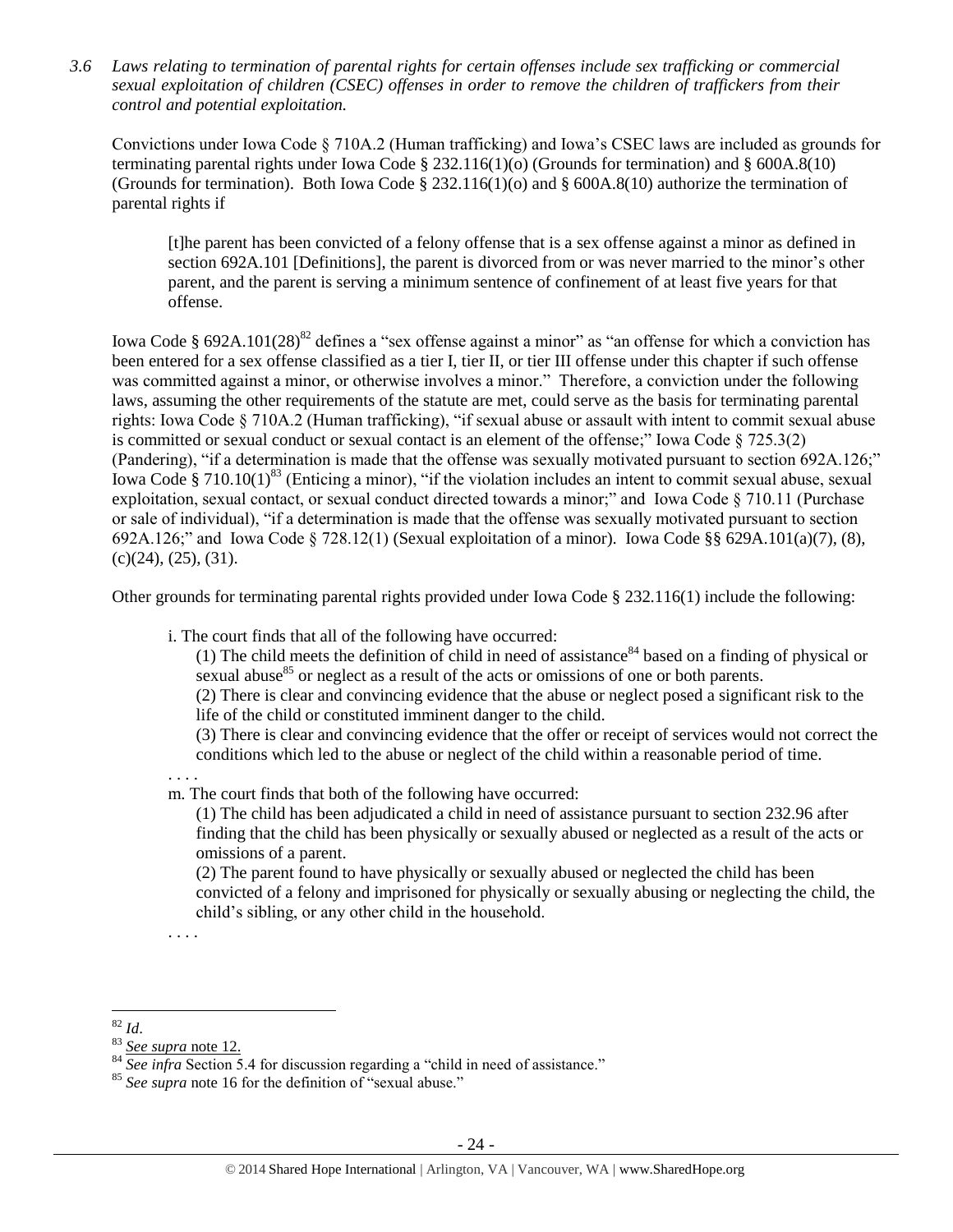#### *Legal Components:*

- *4.1 The acts of assisting, enabling, or financially benefitting from child sex trafficking are included as criminal offenses in the state sex trafficking statute.*
- *4.2 Financial penalties, including asset forfeiture laws, are in place for those who benefit financially from or aid and assist in committing domestic minor sex trafficking.*

*\_\_\_\_\_\_\_\_\_\_\_\_\_\_\_\_\_\_\_\_\_\_\_\_\_\_\_\_\_\_\_\_\_\_\_\_\_\_\_\_\_\_\_\_\_\_\_\_\_\_\_\_\_\_\_\_\_\_\_\_\_\_\_\_\_\_\_\_\_\_\_\_\_\_\_\_\_\_\_\_\_\_\_\_\_\_\_\_\_\_\_\_\_\_*

- *4.3 Promoting and selling child sex tourism is illegal.*
- *4.4 Promoting and selling child pornography is illegal.*

#### *Legal Analysis:*

*4.1 The acts of assisting, enabling, or financially benefitting from child sex trafficking are included as criminal offenses in the state sex trafficking statute.*

The act of assisting or facilitating the crime of sex trafficking is prohibited under Iowa Code § 710A.2(7) (Human trafficking), which states it is a Class C felony if the victim is under 18 and a facilitator "benefits financially or by receiving anything of value from knowing participation in human trafficking." Iowa Code § 710A.1(4)(a) (Definitions) defines "human trafficking" as, "participating in a venture<sup>86</sup> to . . . transport . . . a person for," among other things, "[c]ommercial sexual activity," without regard to the use of force, fraud, or coercion where the trafficked person is a minor. Therefore, facilitators also may be prosecuted under Iowa Code § 710A.2(1) for "knowingly engag[ing] in human trafficking," which is a Class C felony when the victim is a minor. Class C felonies are punishable by imprisonment up to 10 years and a fine of \$1,000–\$10,000. Iowa Code § 902.9(1)(d). Habitual offenders may receive imprisonment up to 15 years.<sup>87</sup> Iowa Code § 902.9 (1)(c).

A facilitator also may be prosecuted under Iowa Code § 725.3(2) (Pandering) to the extent that a facilitator "keeps or maintains any premises for the purpose of prostitution involving minors or knowingly shares in the income from such premises knowing the character and content of such income . . . ." A violation of Iowa Code § 725.3(2) is a Class C felony, punishable by imprisonment up to 10 years, a fine of \$1,000–\$10,000, and an additional "law enforcement initiative surcharge" of \$125. Iowa Code §§ 725.3(2), 902.9(1)(d), 911.3. A second conviction is punishable by imprisonment for 25 years and subsequent convictions are punishable as Class A felonies by imprisonment for life. Iowa Code §§ 901A.1(1)(d), 901A.2(3), (4), 902.1. A habitual offender may receive imprisonment up to 15 years.<sup>88</sup> Iowa Code § 902.9(1)(c). A facilitator who "knowingly takes or shares in the earnings of a prostitute. . . or who knowingly furnishes a room or other place to be used for the purpose of prostitution" is subject to prosecution under Iowa Code § 725.2(2)<sup>89</sup> (Pimping), a class C felony."<sup>90</sup> Class C felonies are punishable by imprisonment up to 10 years and a fine of \$1,000–\$10,000. Iowa Code § 902.9(1)(d). Facilitators convicted of Iowa Code § 725.2(2) (Pimping) and § 710A.2 (Human trafficking) are required to pay an additional fine of \$1,000 under Iowa Code § 911.2A<sup>91</sup> (Human trafficking victim surcharge) for pandering, human trafficking, and pimping offenses.

<sup>86</sup> *See supra* note [2](#page-1-0) for the definition of "venture."

 $87$  This provision applies throughout section 4.1 in all cases where a facilitator is a habitual offender and the maximum imprisonment term otherwise provided for an offense is less than 15 years. *See supra* note [7](#page-2-1) for the provisions of Iowa Code § 902.8 (Minimum sentence—habitual offender).

<sup>88</sup> *See supra* note [7.](#page-2-1)

<sup>89</sup> *See supra* note [14.](#page-4-2)

<sup>90</sup> *See supra* note 15.

<sup>91</sup> *See supra* note [8.](#page-2-0)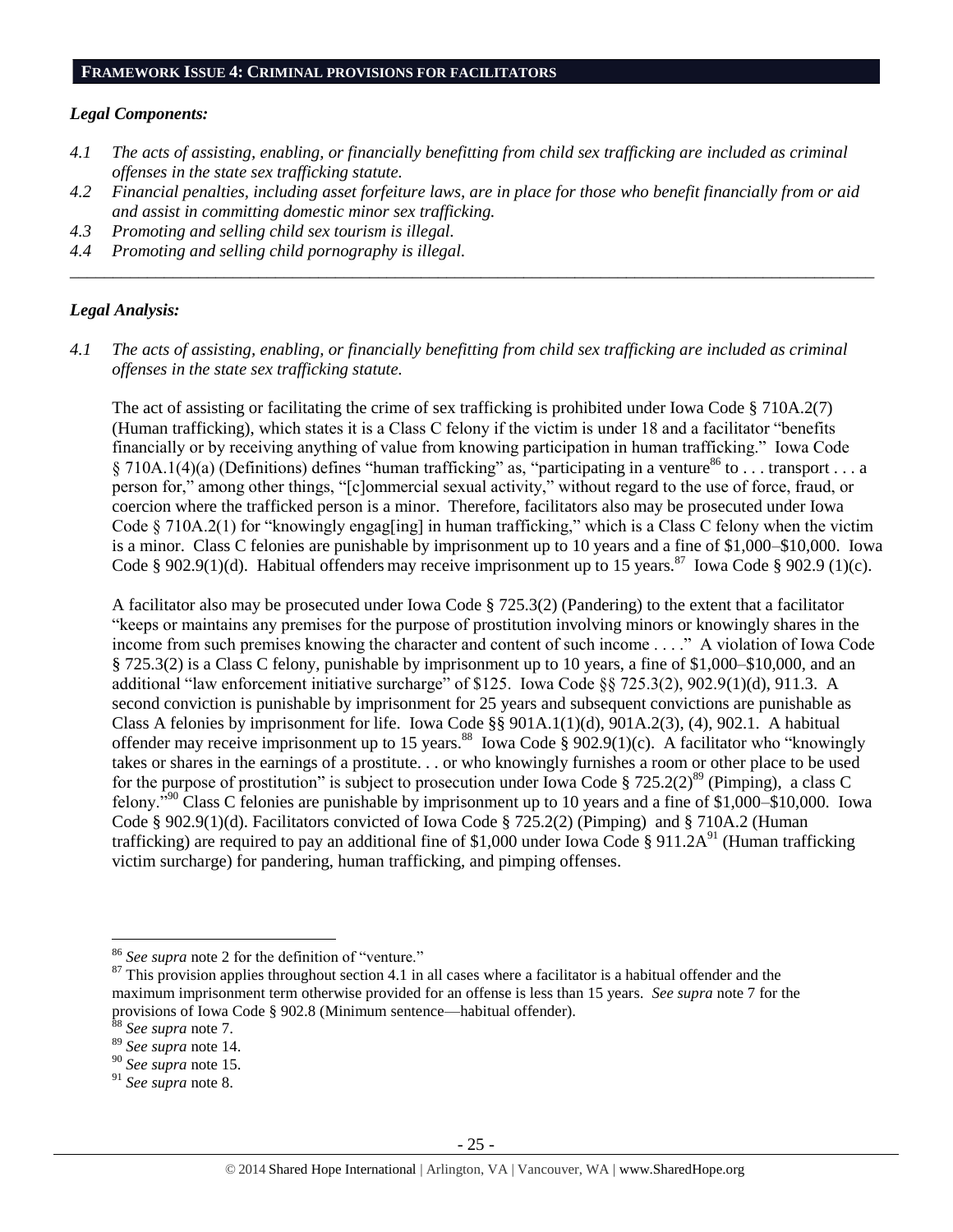Lastly, facilitators may be prosecuted under Iowa Code § 706B.2 (Money laundering penalty—civil remedies). Iowa Code § 706B.2.<sup>92</sup> Facilitators who violate Iowa Code § 710A.2 (Human trafficking) and Iowa's CSEC laws will fall within the definition of "specified unlawful activity," as each is punishable by imprisonment of more than 1 year. A conviction under Iowa Code § 706B.2(1)(a), (b), (c), is punishable as a Class C felony by imprisonment up to 10 years, a fine up to the greater of \$10,000 or twice the value of the of the property involved, or both imprisonment and a fine. Iowa Code § 706B.2(2)(a). A conviction under Iowa Code § 706B.2(1)(d), is punishable as a Class D felony by imprisonment up to 5 years, a fine up to the greater of \$7,500 or twice the value of the of the property involved, or both imprisonment and a fine. Iowa Code  $§706B.2(2)(b).$ 

*4.2 Financial penalties, including asset forfeiture laws, are in place for those who benefit financially from or aid and assist in committing domestic minor sex trafficking.*

Facilitators who violate Iowa Code § 710A.2(1), (4), (7) (Human trafficking), a Class C felony when the victim is a minor, face a fine of \$1,000–\$10,000. Iowa Code §§ 710A.2(1), (4), (7), 902.9(1)(d). A facilitator convicted under Iowa Code § 725.3(2) (Pandering) or Iowa Code § 725.2(2)<sup>93</sup> (Pimping), also Class C felonies, face a fine of \$1,000–\$10,000, as well as an additional "law enforcement initiative surcharge" of \$125. Iowa Code §§ 725.3, 902.9(1)(e), 911.3. Iowa Code § 911.2A<sup>94</sup> (Human trafficking victim surcharge) requires a Human trafficking victim surcharge of one thousand dollars in addition to the maximum fines for pandering, human trafficking, and pimping offenses.

Facilitators convicted under Iowa Code § 706B.2(1)(a), (b), (c) (Money laundering penalty — civil remedies), face a fine up to the greater of \$10,000 or twice the value of the of the property involved, while those convicted under Iowa Code § 706B.2(1)(d) face a fine up to the greater of \$7,500 or twice the value of the of the property involved. Iowa Code § 706B.2(2). Additionally, property involved in a violation of Iowa Code § 706B.2 "is subject to forfeiture under chapter 809A [Forfeiture Reform Act]." Iowa Code § 706B.2(4).

Facilitators convicted of other crimes also are subject to forfeiture provisions. Iowa Code § 809A.3 (Conduct giving rise to forfeiture) and Iowa Code § 809A.4 (Property subject to forfeiture) explain that facilitators convicted of serious misdemeanors, aggravated misdemeanors, and felonies will be required to forfeit property used in the commission of the illegal act and proceeds from the prohibited conduct.<sup>95</sup>

Mandatory restitution laws also apply to facilitators of domestic minor sex trafficking.<sup>96</sup> Iowa Code § 910.2(1) (Restitution or community service to be ordered by sentencing court) states that "[i]n all criminal cases in which there is a plea of guilty, verdict of guilty, or special verdict upon which a judgment of conviction is rendered, the sentencing court shall order that restitution be made by each offender to the victims<sup>97</sup> of the offender's criminal activities."<sup>98</sup> Iowa Code § 915.100(1) (Victim restitution rights) reiterates that "[v]ictims, as defined in section 910.1, have the right to recover pecuniary damages, as defined in section 910.1." Furthermore, under chapter 710 (Human trafficking), Iowa Code § 710A.4 (Restitution) specifies that "[t]he gross income of the defendant or the value of labor or services performed by the victim<sup>99</sup> to the defendant shall be considered when determining the amount of restitution."

<sup>&</sup>lt;sup>92</sup> See supra Section 3.1 for the provisions of Iowa Code  $\S$  706B.2 and the definition of "specified unlawful activity" under Iowa Code § 706B.1(3).

<sup>93</sup> *See supra* note [14.](#page-4-2)

<sup>94</sup> *See supra* note [8,](#page-2-0)

<sup>&</sup>lt;sup>95</sup> See supra Section 2.8 for the provisions of Iowa Code § 809A.3 and Iowa Code § 809A.4.

<sup>96</sup> *See supra* Section 2.8 for a discussion of Iowa's restitution laws.

<sup>&</sup>lt;sup>97</sup> See supra note [46](#page-14-1) for the definition of "victim."

<sup>98</sup> *See supra* note [47](#page-14-0) for the definition of "criminal activities."

<sup>99</sup> *See supra* note [79.](#page-22-0)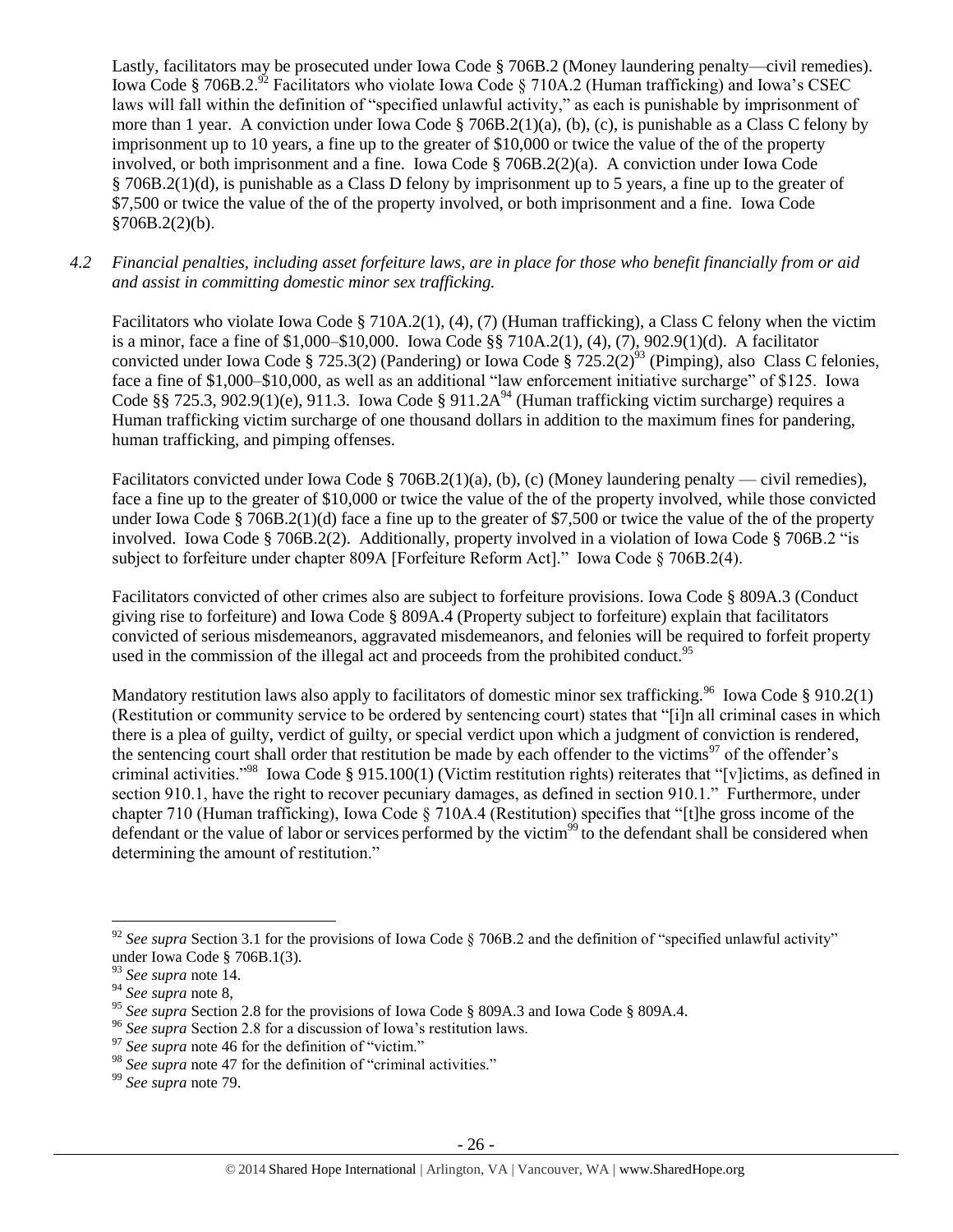# *4.3 Promoting and selling child sex tourism is illegal.*

Iowa has not enacted a law prohibiting the promotion or sale of child sex tourism.

4.3.1 Recommendation: Enact a law that prohibits selling or offering to sell travel services that include or facilitate travel for the purpose of engaging in commercial sexual exploitation of a minor or prostitution of a minor, if the travel is occurring in Iowa.

# *4.4 Promoting and selling child pornography is illegal.*

Promoting child pornography is illegal under Iowa Code § 728.12(2) (Sexual exploitation of a minor), which states,

It shall be unlawful to knowingly promote any material visually depicting a live performance of a minor engaging in a prohibited sexual  $\text{act}^{100}$  or in the simulation of a prohibited sexual act. A person who commits a violation of this subsection commits a class "D" felony. Notwithstanding section 902.9, the court may assess a fine of not more than twenty-five thousand dollars for each offense under this subsection in addition to imposing any other authorized sentence.

As a Class D felony, a conviction under Iowa Code § 728.12(2) is punishable by imprisonment up to 5 years and a fine of \$750–\$7,500, in addition to the fine of up to \$25,000 authorized under Iowa Code § 728.12(2). Iowa Code §§ 725.2, 902.9(1)(e).

4.4.1 Recommendation: Amend § 728.12(2) (Sexual exploitation of a minor) to increase the penalties for buying and possessing child pornography to be comparable to federal penalties.

 $\overline{a}$ <sup>100</sup> *See supra* not[e 10](#page-2-2) for definition of "prohibited sexual act."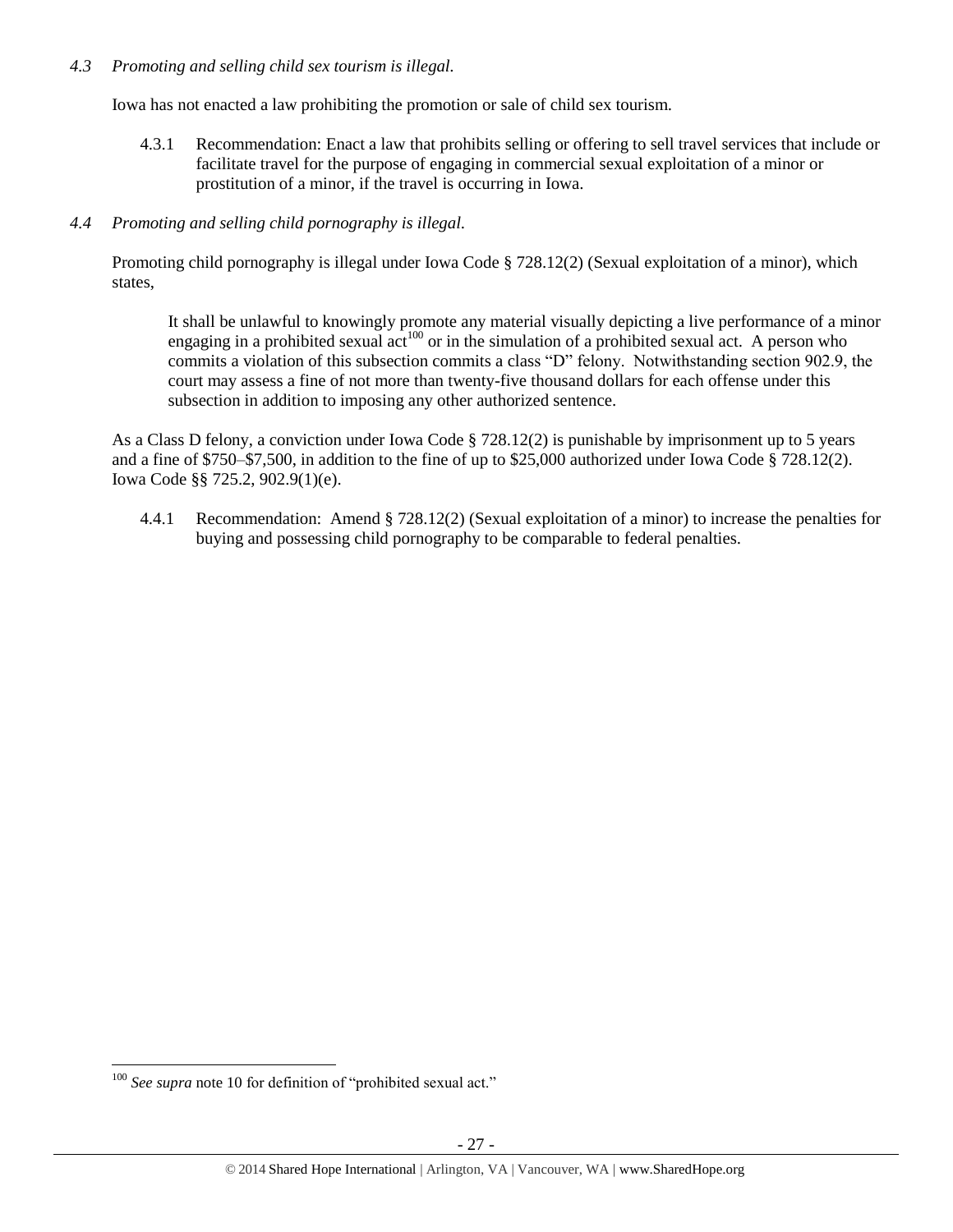# **FRAMEWORK ISSUE 5: PROTECTIVE PROVISIONS FOR THE CHILD VICTIMS**

#### *Legal Components:*

- *5.1 A victim of domestic minor sex trafficking or CSEC is defined as a victim for purposes of qualifying for crime victims' compensation and other victim benefits.*
- *5.2 The state sex trafficking statute expressly prohibits a defendant from raising consent of the minor to the commercial sex acts as a defense.*
- *5.3 Prostitution laws apply only to adults, making minors under 18 specifically immune from this offense.*
- *5.4 Child victims of sex trafficking or commercial sexual exploitation are provided with a child protection response, including specialized shelter and services, and are not detained in juvenile detention facilities.*
- *5.5 Commercial sexual exploitation is identified as a type of abuse and neglect within child protection statutes.*
- *5.6 The definition of "caregiver" (or similar term) in the child welfare statutes is broad enough to include a trafficker who has custody or control of a child in order to bring a trafficked child into protection of child protective services.*
- *5.7 Crime victims' compensation is specifically available to a child victim of sex trafficking or commercial sexual exploitation of children (CSEC) without regard to ineligibility factors.*
- *5.8 Victim-friendly procedures and protections are provided in the trial process for minors under 18.*
- *5.9 Expungement or sealing of juvenile delinquency records resulting from arrests or adjudications for prostitution-related offenses committed as a result of, or in the course of, the commercial sexual exploitation of a minor is available within a reasonable time after turning 18.*
- *5.10 Victim restitution and civil remedies for victims of domestic minor sex trafficking or commercial sexual exploitation of children (CSEC) are authorized by law.*
- *5.11 Statutes of limitations for civil and criminal actions for child sex trafficking or commercial sexual exploitation of children (CSEC) offenses are eliminated or lengthened sufficiently to allow prosecutors and victims a realistic opportunity to pursue criminal action and legal remedies.*

*\_\_\_\_\_\_\_\_\_\_\_\_\_\_\_\_\_\_\_\_\_\_\_\_\_\_\_\_\_\_\_\_\_\_\_\_\_\_\_\_\_\_\_\_\_\_\_\_\_\_\_\_\_\_\_\_\_\_\_\_\_\_\_\_\_\_\_\_\_\_\_\_\_\_\_\_\_\_\_\_\_\_\_\_\_\_\_\_\_\_\_\_\_\_*

# *Legal Analysis:*

*5.1 A victim of domestic minor sex trafficking or CSEC is defined as a victim for purposes of qualifying for crime victims' compensation and other victim benefits.*

The Iowa Code clearly defines a commercially sexually exploited child as a victim. Iowa Code § 915.35(1) (Child victim services) defines a "victim" as a "a minor under the age of eighteen who has been sexually abused or subjected to any other unlawful sexual conduct under chapter 709 [Sexual abuse], 710A [Human trafficking] or 726 [Protection of the family and dependent persons] or who has been the subject of a forcible felony."

*5.2 The state sex trafficking statute expressly prohibits a defendant from raising consent of the minor to the commercial sex acts as a defense.*

Iowa Code § 710A.2(8) (Human trafficking), § 710A.2A (Solicitation of commercial sexual activity), § 728.12(1) (Sexual exploitation of a minor),  $\S 710.10(1)$ ,  $(2)^{101}$  (Enticing a minor), and  $\S 725.3(2)$  (Pandering) do not expressly state that the consent of a minor to a commercial sex act is immaterial to the crime. However, Iowa Code § 709.8 (Lascivious acts with a child), explicitly states, "It is unlawful for any person sixteen years of age or older to perform any of the following acts with a child with or without the child's consent unless married to each other . . . ." Similarly, Iowa Code § 709.12 (Indecent contact with a child) states, "A person eighteen years of age or older is upon conviction guilty of an aggravated misdemeanor if the person commits any of the following acts with a child, not the person's spouse, with or without the child's consent . . . ."

 $\overline{a}$ <sup>101</sup> *See supra* not[e 12.](#page-3-0)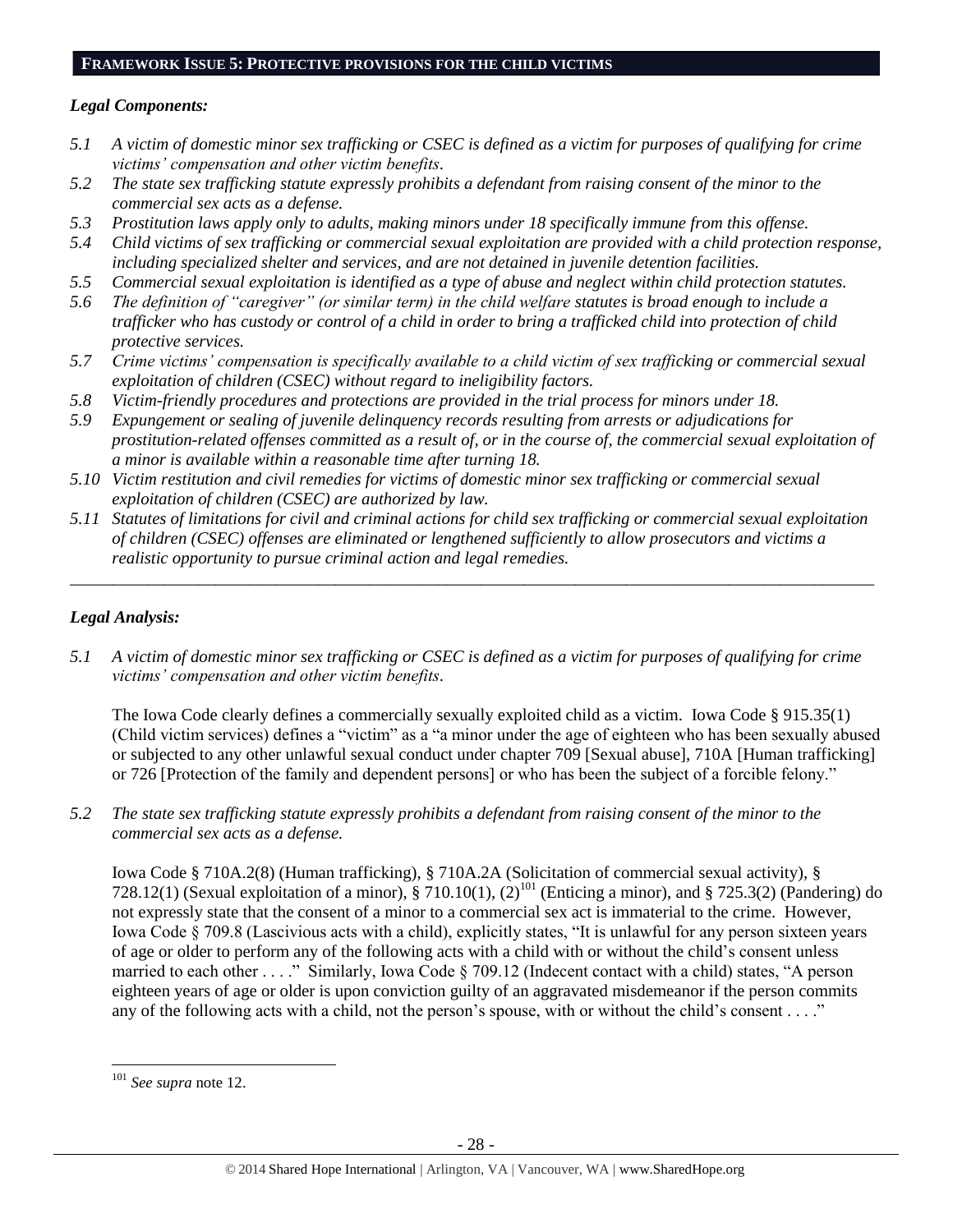- 5.2.1 Recommendation: Amend § 728.12(1) (Sexual exploitation of a minor), § 710.10(1), (2) (Enticing a minor), and § 725.3(2) (Pandering) to expressly prohibit a defense to any commercial sexual offense against a minor under 18 based on consent of the child to the sex act.
- *5.3 Prostitution laws apply only to adults, making minors under 18 specifically immune from this offense.*

Iowa Code § 725.1<sup>102</sup> (Prostitution) does not exclude minors from prosecution for prostitution but allows them to be referred to the Department of Human Services at the discretion of the county attorney. Iowa Code § 725.1(1)(b)<sup>103</sup> (Prostitution) states,

"If the person who sells or offers for sale the person's services as a partner in a sex act is under the age of eighteen, the county attorney may elect, in lieu of filing a petition alleging that the person committed a delinquent act, to refer that person to the department of human services for the possible filing of a petition alleging that the person is a child in need of assistance."

- 5.3.1 Recommendation: Amend Iowa Code § 725.1 to make the law inapplicable to minors under 18 and refer cases of minors under 18 used in prostitution to Iowa Code § 710A.2 (Human trafficking) for prosecution and victim protections.
- *5.4 Child victims of sex trafficking or commercial sexual exploitation are provided with a child protection response, including specialized shelter and services, and are not detained in juvenile detention facilities.*

#### **Child Identified as Abused/Neglected**

Pursuant to Iowa Code § 232.68(2)(c), (e), a sexually exploited child is likely to be identified as abused or neglected. If a child is identified as abused or neglected under Iowa Code § 232.68(2)(c), (e), the definition of a person responsible for the care of a child under Iowa Code § 232.68(7)(b), (d) is sufficiently broad to involve Child Protective Services in investigations where the child is in the custody or control of a non-family trafficker.

Iowa Code § 232.69(1) (Mandatory and permissive reporters—training required) requires certain people, including social workers, peace officers, and school employees, among others, to "make a report within twentyfour hours and as provided in section 232.70 [Reporting procedure], of cases of child abuse." When the department of human services (department) receives a report of child abuse,  $^{104}$  under Iowa Code § 232.70(5) (Reporting procedure), it must "[i]mmediately make a determination as to whether the report constitutes an

 $\overline{a}$ 

. . . .

e. The acts or omissions of a person responsible for the care of a child which allow, permit, or encourage the child to engage in acts prohibited pursuant to section 725.1 [Prostitution]. Notwithstanding section 702.5, acts or omissions under this paragraph include an act or omission referred to in this paragraph with or to a person under the age of eighteen years.

. . . . i. Knowingly allowing a person custody or control of, or unsupervised access to a child or minor, after knowing the person is required to register or is on the sex offender registry under chapter 692A for a violation of section 726.6 [Child endangerment].

. . . .

<sup>102</sup> *See supra* not[e 13.](#page-4-1)

<sup>103</sup> *See supra* note 15.

 $104$  Iowa Code § 232.68(2) (Definitions) defines "child abuse" as

c. The commission of a sexual offense with or to a child pursuant to chapter 709 [Sexual abuse], section 726.2 [Incest], or section 728.12, subsection 1 [Sexual exploitation of a minor], as a result of the acts or omissions of the person responsible for the care of the child. Notwithstanding section 702.5 [Child], the commission of a sexual offense under this paragraph includes any sexual offense referred to in this paragraph with or to a person under the age of eighteen years.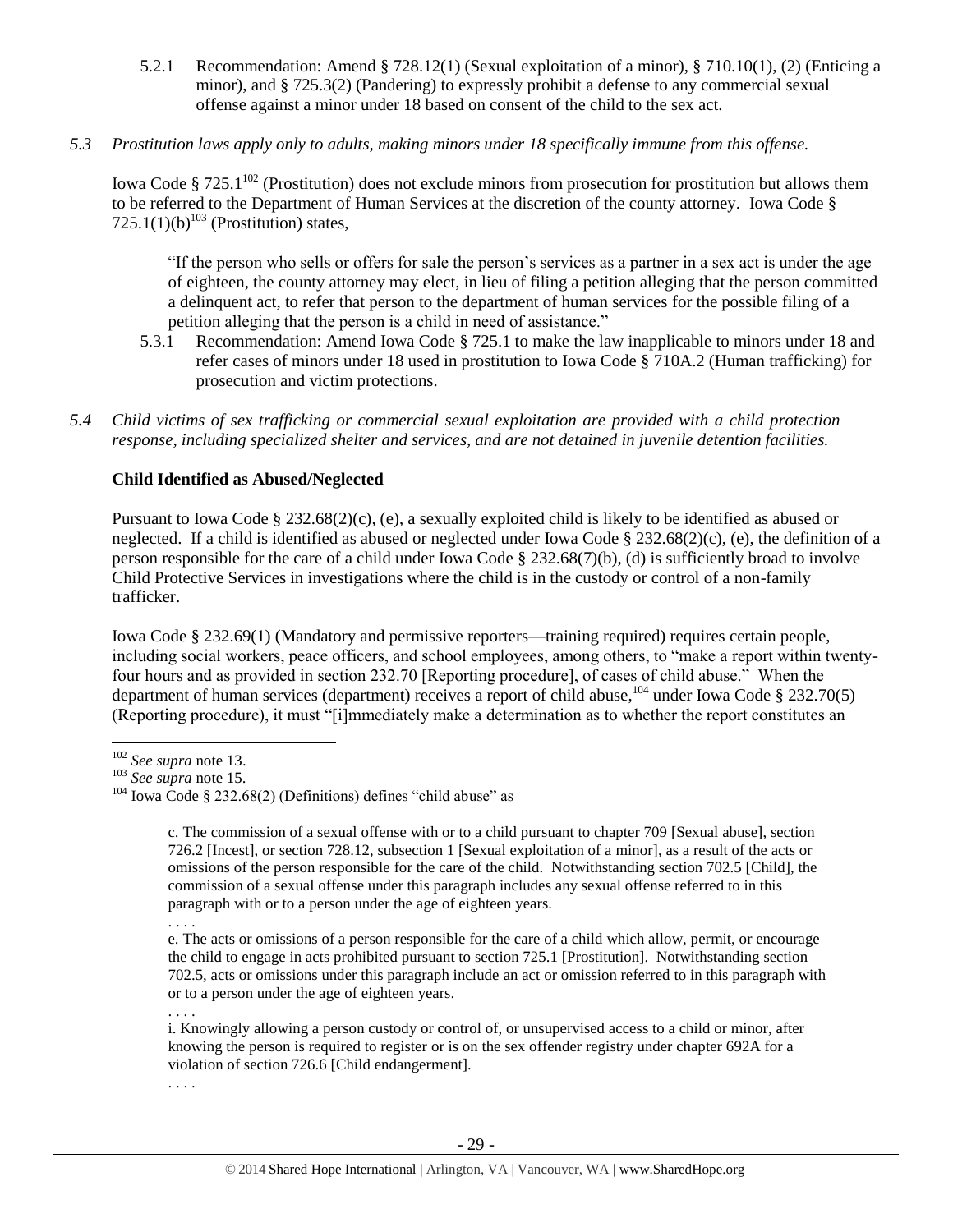allegation of child abuse as defined in section 232.68 [Definitions] . . . [and] [n]otify the appropriate county attorney of the receipt of the report."

Once a minor is identified as a victim, child protection assistance teams are available to assist domestic minor sex trafficking victims. Pursuant to Iowa Code § 915.35(1) (Child victim services) a victim is defined in part as "a minor under the age of eighteen who has been sexually abused or subjected to any other unlawful sexual conduct under chapter . . . 710A [Human trafficking]." Pursuant to Iowa Code § 915.35(2), (4),

2. A professional licensed or certified by the state to provide immediate or short-term medical services or mental health services to a victim may provide the services without the prior consent or knowledge of the victim's parents or guardians.

. . . .

4. a. A child protection assistance team involving the county attorney, law enforcement personnel, and personnel of the department of human services shall be established for each county by the county attorney. However, by mutual agreement, two or more county attorneys may establish a single child protection assistance team to cover a multicounty area. A child protection assistance team, to the greatest extent possible, may be consulted in cases involving a forcible felony against a child who is less than age fourteen in which the suspected offender is the person responsible for the care of a child, as defined in section 232.68. A child protection assistance team may also be utilized in cases involving a violation of chapter 709 or 726 or other crime committed upon a victim as defined in subsection 1.

b. A child protection assistance team may also consult with or include juvenile court officers, medical and mental health professionals, physicians or other hospital-based health professionals, court-appointed special advocates, guardians ad litem, and members of a multidisciplinary team created by the department of human services for child abuse investigations. A child protection assistance team may work cooperatively with the early childhood Iowa area board established under chapter 256I. The child protection assistance team shall work with the department of human services in accordance with section 232.71B, subsection 3, in developing the protocols for prioritizing the actions taken in response to child abuse assessments and for law enforcement agencies working jointly with the department at the local level in processes for child abuse assessments. The department of justice may provide training and other assistance to support the activities of a child protection assistance team.

Some protective provisions are also available to a commercially sexually exploited child, if found to be a "child in need of assistance."<sup>105</sup>

I. Initial Custody

 $\overline{a}$ 

<sup>105</sup> Iowa Code § 232.2(6)<sup>105</sup> (Definitions) defines a "child in need of assistance" as

an unmarried child:

. . . .

. . . .

d. Who has been, or is imminently likely to be, sexually abused by the child's parent, guardian, custodian, or other member of the household in which the child resides.

<sup>. . . .</sup> h. Who has committed a delinquent act as a result of pressure, guidance, or approval from a parent, guardian, custodian, or other member of the household in which the child resides.

i. Who has been the subject of or a party to sexual activities for hire or who poses for live display or for photographic or other means of pictorial reproduction or display which is designed to appeal to the prurient interest and is patently offensive; and taken as a whole, lacks serious literary, scientific, political, or artistic value.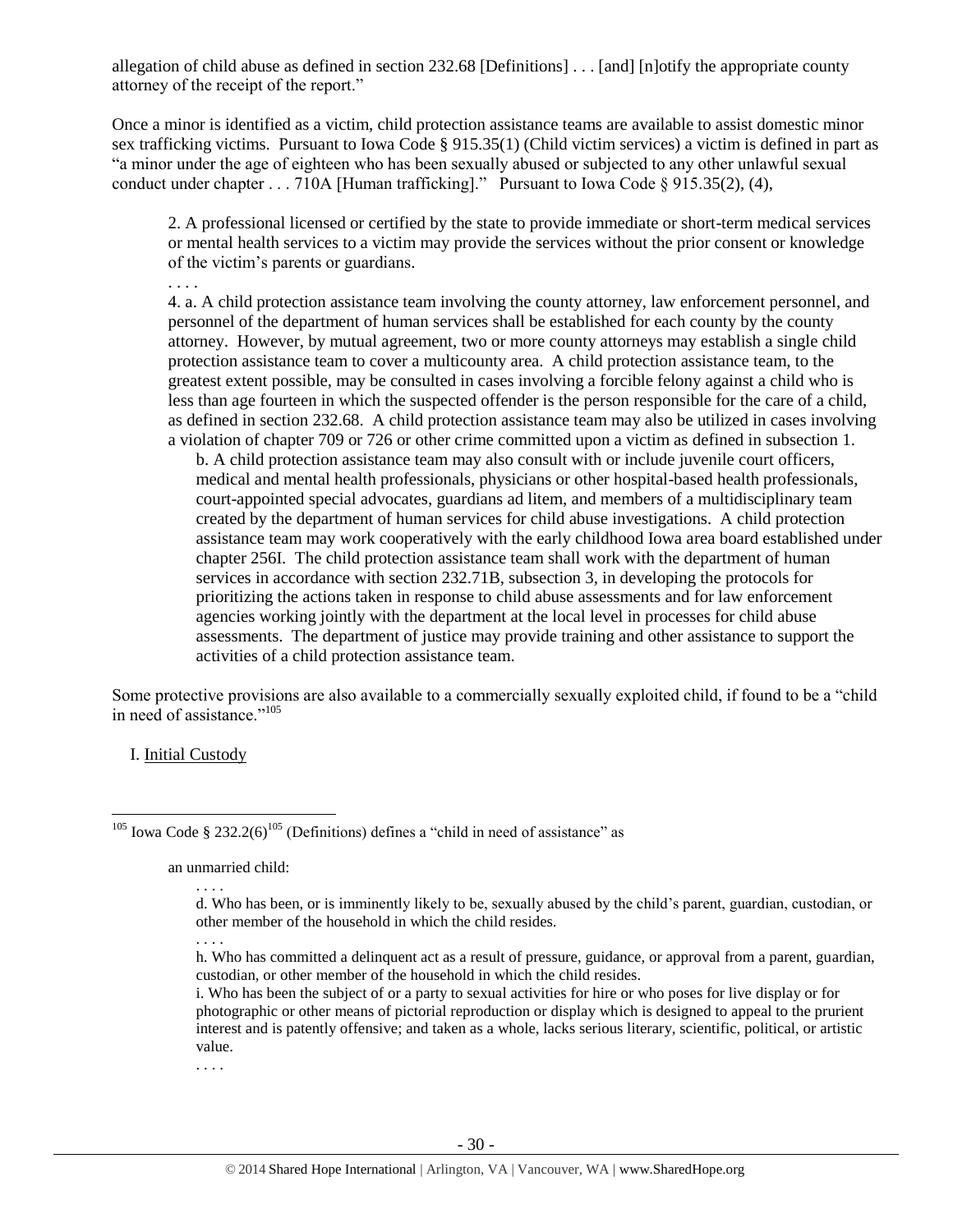a) Authority for initial custody

A "child in need of assistance" may be taken into custody in several ways. Specifically, the court may issue an ex parte order to take a child into custody under the provisions of Iowa Code § 232.78(1) (Temporary custody of a child pursuant to ex parte court order) under certain exigent conditions. A child also may also be taken into custody without a court order pursuant to Iowa Code § 232.79 (Custody without court order) if certain conditions threaten the well-being of the child.

A child may also come to the court's attention pursuant to Iowa Code § 709.13 (Child in need of assistance complaints), which states,

During or following an investigation into allegations of violations of this chapter [Sexual Abuse] or of chapter 726 [Protection of family and dependent persons] or 728 [Obscenity, which includes §728.12 Sexual exploitation of a minor] involving an alleged victim under the age of eighteen and an alleged offender who is not a person responsible for the care of the child, anyone with knowledge of the alleged offense may file a complaint pursuant to section 232.83 [Child sexual abuse involving a person not responsible for the care of the child] alleging the child to be a child in need of assistance. In all cases, the complaint shall be filed by any peace officer with knowledge of the investigation when the peace officer has reason to believe that the alleged victim may require treatment as a result of the alleged offense and that the child's parent, guardian, or custodian will be unwilling or unable to provide the treatment.

Additionally, according to Iowa Code § 232.81(1) (Complaint) any person "having knowledge of the circumstances may file a complaint with the person or agency designated by the court to perform intake duties alleging that a child is a child in need of assistance."

b) Placement

Pursuant to Iowa Code §232.78. (Temporary custody of a child pursuant to ex parte court order)

3. Except for good cause shown or unless the child is sooner returned to the place where the child was residing or permitted to return to the child care facility, a petition shall be filed under this chapter within three days of the issuance of the order.

Pursuant to Iowa Code § 232.79. (Custody without court order)

b. The court shall authorize the department of human services or the juvenile probation department to cause a child thus removed or kept to be returned if it concludes there is not an imminent risk to the child's life and health in so doing. . . . If the child is not returned, the department of human services or the juvenile probation department shall forthwith cause a petition to be filed within three days after the removal.

II. Process Following Initial Custody

After receiving a complaint, "the court may request the department of human services, juvenile probation office, or other authorized agency or individual to conduct a preliminary investigation of the complaint to determine if further action should be taken." Iowa Code § 232.81(2). "A petition alleging the child to be a child in need of assistance may be filed pursuant to section 232.87 [Filing of a petition ―contents of a petition] provided the allegations of the complaint, if proven, are sufficient to establish the court's jurisdiction and the filing is in the best interests of the child." Iowa Code § 232.81(3). Filing such a petition starts "[a] formal judicial proceeding to determine whether a child is a child in need of assistance under this chapter . . . ." Iowa Code § 232.87(1).

# III. Placement Process pending Adjudication/Investigation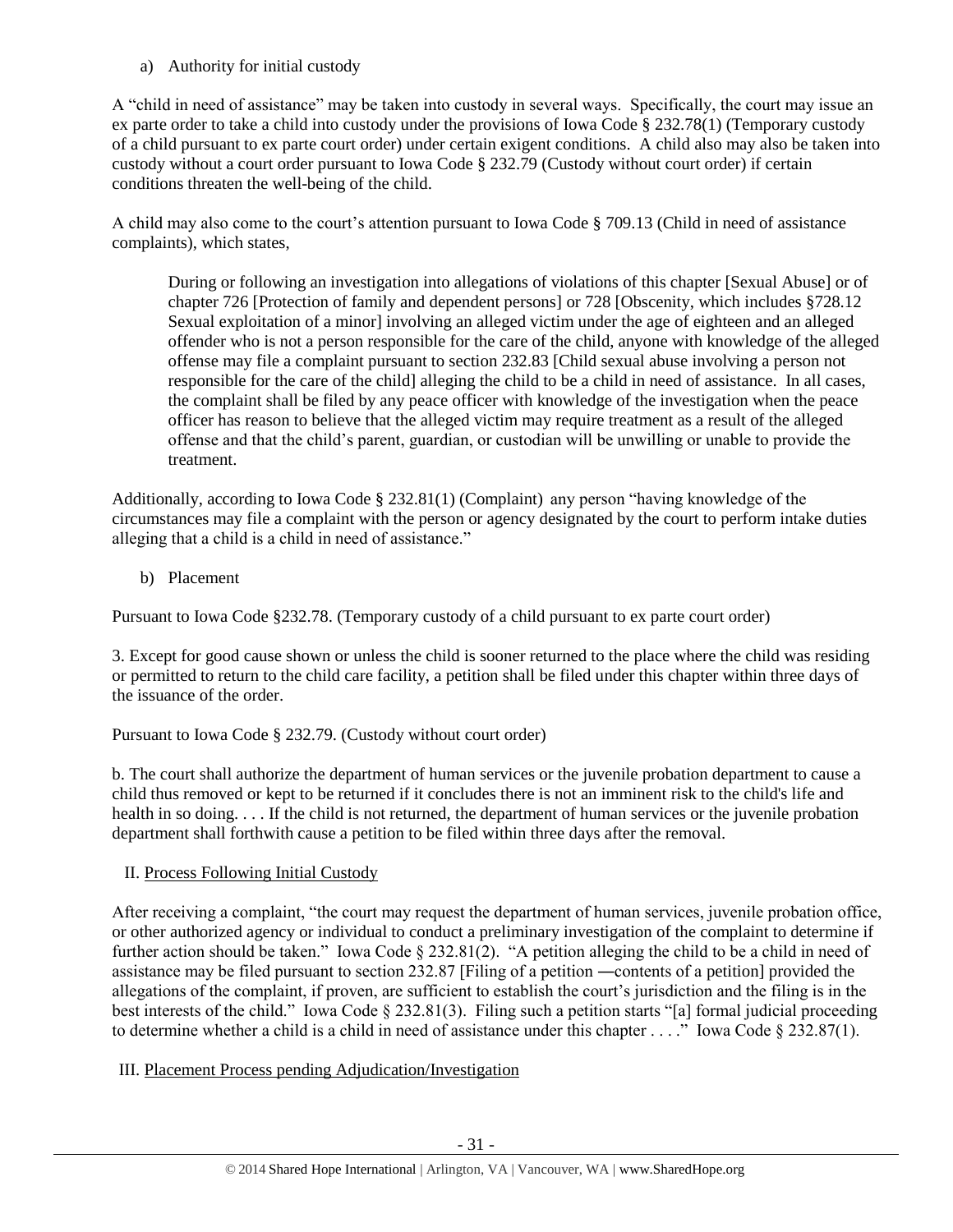Once the petition is filed a person "may apply for, or the court on its own motion may order, a hearing to determine whether the child should be temporarily removed from the home. . . ." Iowa Code § 232.95(1). Iowa Code § 232.95(2)(a), (b) (Hearing concerning temporary removal) authorizes the court to do the following:

a. Remove the child from the home and place the child in a shelter care facility or in the custody of a suitable person or agency pending a final order of disposition if the court finds that substantial evidence exists to believe that removal is necessary to avoid imminent risk to the child's life or health.

. . . . b. Release the child to the child's parent, guardian, or custodian pending a final order of disposition. . . . .

#### IV. Adjudication

A temporary removal order may also be made by the court after the court "enters an order adjudicating the child to be in need of assistance  $\ldots$  ." Iowa Code § 232.96(10).

#### V. Outcomes

Following an order under Iowa Code § 232.96 (Adjudicatory hearing), the court must hold a dispositional hearing pursuant to Iowa Code § 232.99(1). Iowa Code § 232.99(4) (Dispositional hearing—findings) states,

When the dispositional hearing is concluded the court shall make the least restrictive disposition appropriate considering all the circumstances of the case. The dispositions which may be entered under this division are listed in sections 232.100 [Suspended judgment] to 232.102 [Transfer of legal custody of child and placement] in order from least to most restrictive.

As an alternative to returning the child to the custody of the child's parent, Iowa Code  $\S 232.102(1)(a)$  (Transfer of legal custody of child and placement) authorizes the court to make one of the following post-dispositional hearing placements transferring legal custody of the child to one of the following:

(1) A parent who does not have physical care of the child, other relative, or other suitable person. (2) A child-placing agency or other suitable private agency, facility, or institution which is licensed or otherwise authorized by law to receive and provide care for the child.<sup>106</sup> (3) The department of human services.

However, Iowa Code § 232.102(5)(a) states,

Whenever possible the court should permit the child to remain at home with the child's parent, guardian, or custodian. Custody of the child should not be transferred unless the court finds there is clear and convincing evidence that:

(1) The child cannot be protected from physical abuse without transfer of custody; or

(2) The child cannot be protected from some harm which would justify the adjudication of the child as a child in need of assistance and an adequate placement is available.

Iowa Code § 232.102(5)(b) further states in part, "In order to transfer custody of the child under this subsection, the court must make a determination that continuation of the child in the child's home would be contrary to the welfare of the child, and shall identify the reasonable efforts<sup>107</sup> that have been made."

 $106$  Iowa Code § 232.102(6) states, "The child shall not be placed in the state training school."

 $107$  Iowa Code § 232.102(10)(a) states,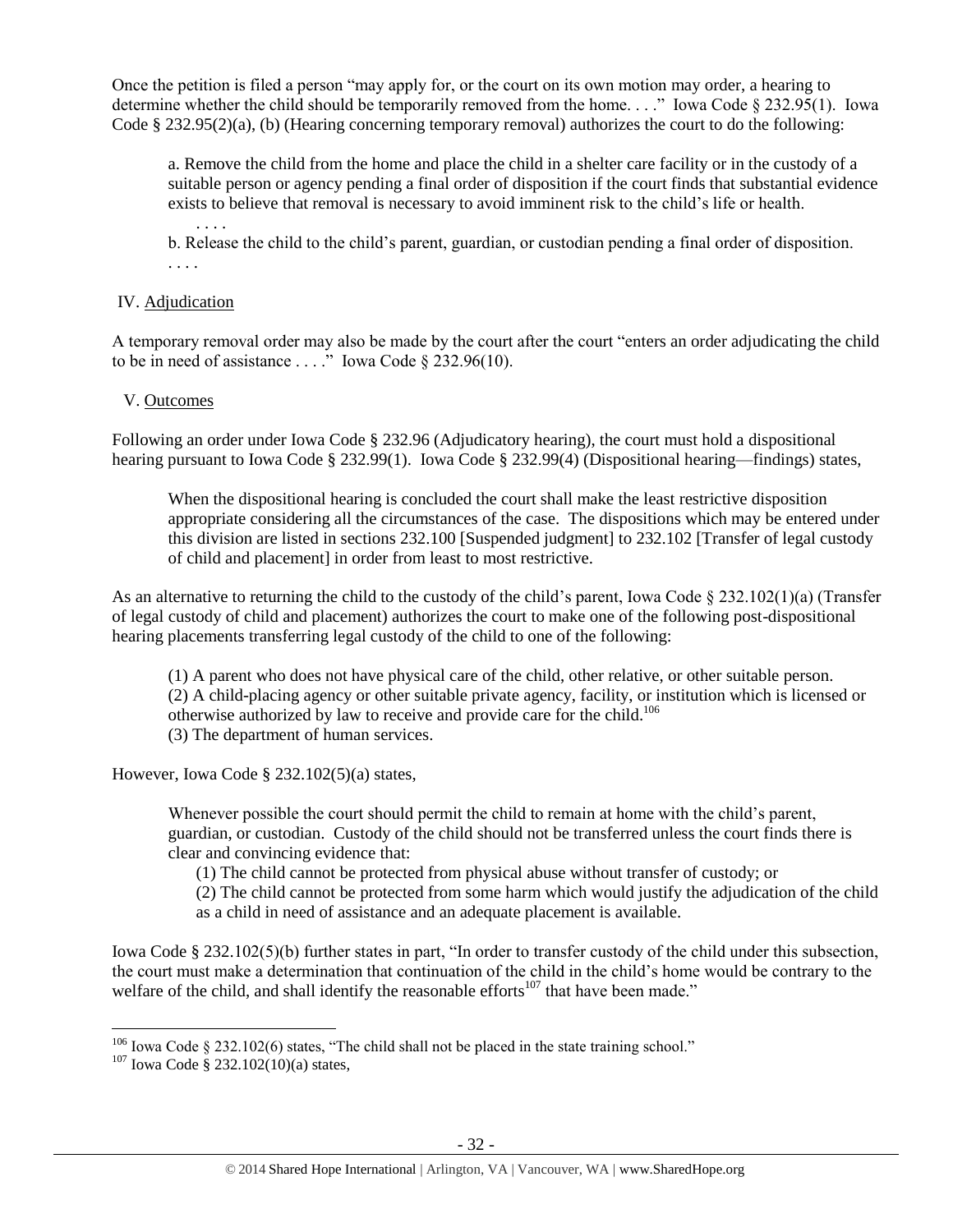#### **Child Identified as Delinquent**

A court could find a commercially sexually exploited child to be a delinquent if the minor committed a delinquent act, which Iowa Code § 232.2(12) (Definitions) defines in part as a "violation of any state law or local ordinance which would constitute a public offense if committed by an adult except any offense which by law is exempted from the jurisdiction of this chapter" or a "violation of a federal law or a law of another state which violation constitutes a criminal offense if the case involving that act has been referred to the juvenile court . . . ." Since a minor could be charged with prostitution under Iowa Code § 725.1<sup>108</sup> (Prostitution), a court could find a sexually exploited minor to be a delinquent.

#### I. Initial Custody

a) Authority for initial custody

Iowa Code § 232.19(1) (Taking a child into custody) states that a child may be taken into custody by one of the following methods:

a. By order of the court.

b. For a delinquent act pursuant to the laws relating to arrest.

c. By a peace officer, when the peace officer has reasonable grounds to believe the child has run away from the child's parents, guardian, or custodian, for the purposes of determining whether the child shall be reunited with the child's parents, guardian, or custodian, placed in shelter care, or, if the child is a chronic runaway and the county has an approved country runaway treatment plan, placed in a runaway assessment center . . . .

. . . .

b) Placement

According to Iowa Code § 232.19(2),

When a child is taken into custody as provided in subsection 1 the person taking the child into custody shall notify the child's parent, guardian, or custodian as soon as possible. The person may place bodily restraints, such as handcuffs, on the child if the child physically resists; threatens physical violence when being taken into custody; is being taken into custody for an alleged delinquent act of violence against a person; or when, in the reasonable judgment of the officer, the child presents a risk of injury to the child or others. The child may also be restrained by handcuffs or other restraints at any time after the child is taken into custody if the child has a known history of physical violence to others. Unless the child is placed in shelter care or detention in accordance with the provisions of section 232.21 [Placement in shelter care] or 232.22 [Placement in detention], the child shall be released to the child's

As used in this division, "reasonable efforts" means the efforts made to preserve and unify a family prior to the out-of-home placement of a child in foster care or to eliminate the need for removal of the child or make it possible for the child to safely return to the family's home. Reasonable efforts shall include but are not limited to giving consideration, if appropriate, to interstate placement of a child in the permanency planning decisions involving the child and giving consideration to in-state and out-of-state placement options at a permanency hearing and when using concurrent planning. If returning the child to the family's home is not appropriate or not possible, reasonable efforts shall include the efforts made in a timely manner to finalize a permanency plan for the child. A child's health and safety shall be the paramount concern in making reasonable efforts. . . .

. . . . <sup>108</sup> *See supra* not[e 13.](#page-4-1)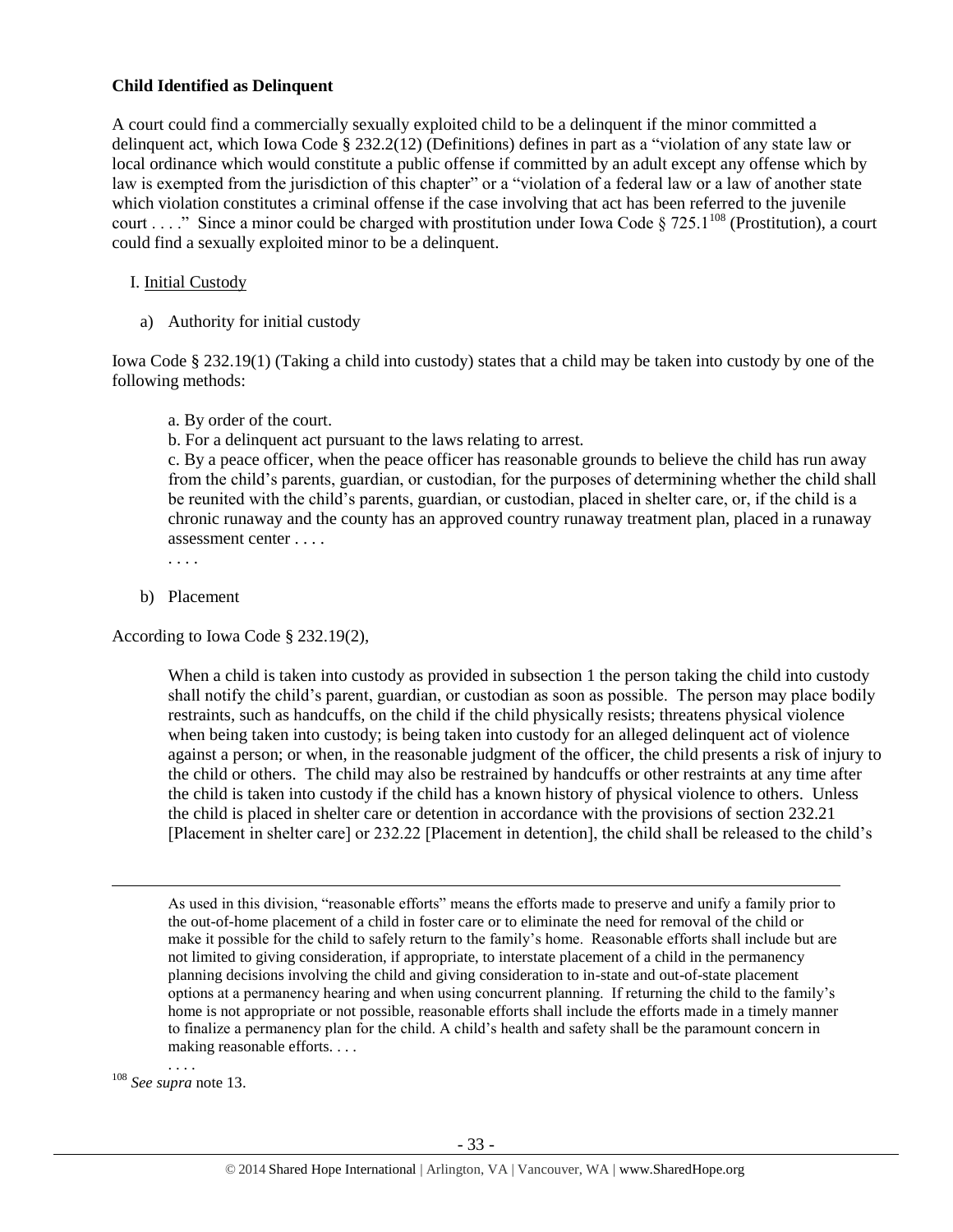parent, guardian, custodian, responsible adult relative, or other adult approved by the court upon the promise of such person to produce the child in court at such time as the court may direct.

When a child is not released, Iowa Code § 232.20 (Admission of child to shelter care or detention) mandates the child "immediately be taken to a detention or shelter care facility as specified in sections 232.21 [Placement in shelter care] or 232.22 [Placement in detention]." Iowa Code § 232.21(1) (Placement in shelter care) states,

no child shall be placed in shelter care unless one of the following circumstances applies:

- a. The child has no parent, guardian, custodian, responsible adult relative or other adult approved
- by the court who will provide proper shelter, care and supervision.
- b. The child desires to be placed in shelter care.
- c. It is necessary to hold the child until the child's parent, guardian, or custodian has been contacted and has taken custody of the child.
- d. It is necessary to hold the child for transfer to another jurisdiction.
- e. The child is being placed pursuant to an order of the court.

According to Iowa Code § 232.21(2)(a) a child eligible for shelter care must be placed in one of the following places:

- (1) A juvenile shelter care home.
- (2) A licensed foster home.

(3) An institution or other facility operated by the department of human services, or one which is licensed or otherwise authorized by law to receive and provide care for the child.

(4) Any other suitable place designated by the court provided that no place used for the detention of a child may be so designated.

However, Iowa Code § 232.21(6) further specifies that a child 12 years old or younger must not be placed in a group shelter care home unless reasonable efforts to place the child in an emergency foster family home have failed. Pursuant to Iowa Code § 232.21(4),

A child placed in a shelter care facility under this section shall not be held for a period in excess of forty-eight hours without an oral or written court order authorizing the shelter care. When the action is authorized by an oral court order, the court shall enter a written order before the end of the next day confirming the oral order and indicating the reasons for the order. A child placed in shelter care pursuant to section 232.19, subsection 1, paragraph "c", shall not be held in excess of seventy-two hours in any event. . . .

The placement of a child in detention is governed by Iowa Code § 232.22 (Placement in detention). Iowa Code § 232.22(1) states,

A child shall not be placed in detention unless one of the following conditions is met:

- a. The child is being held under warrant for another jurisdiction.
- b. The child is an escapee from a juvenile correctional or penal institution.
- . . . .
- d. There is probable cause to believe the child has committed a delinquent act, and one of the following conditions is met:
	- (1) There is a substantial probability that the child will run away or otherwise be unavailable for subsequent court appearance.
	- . . . .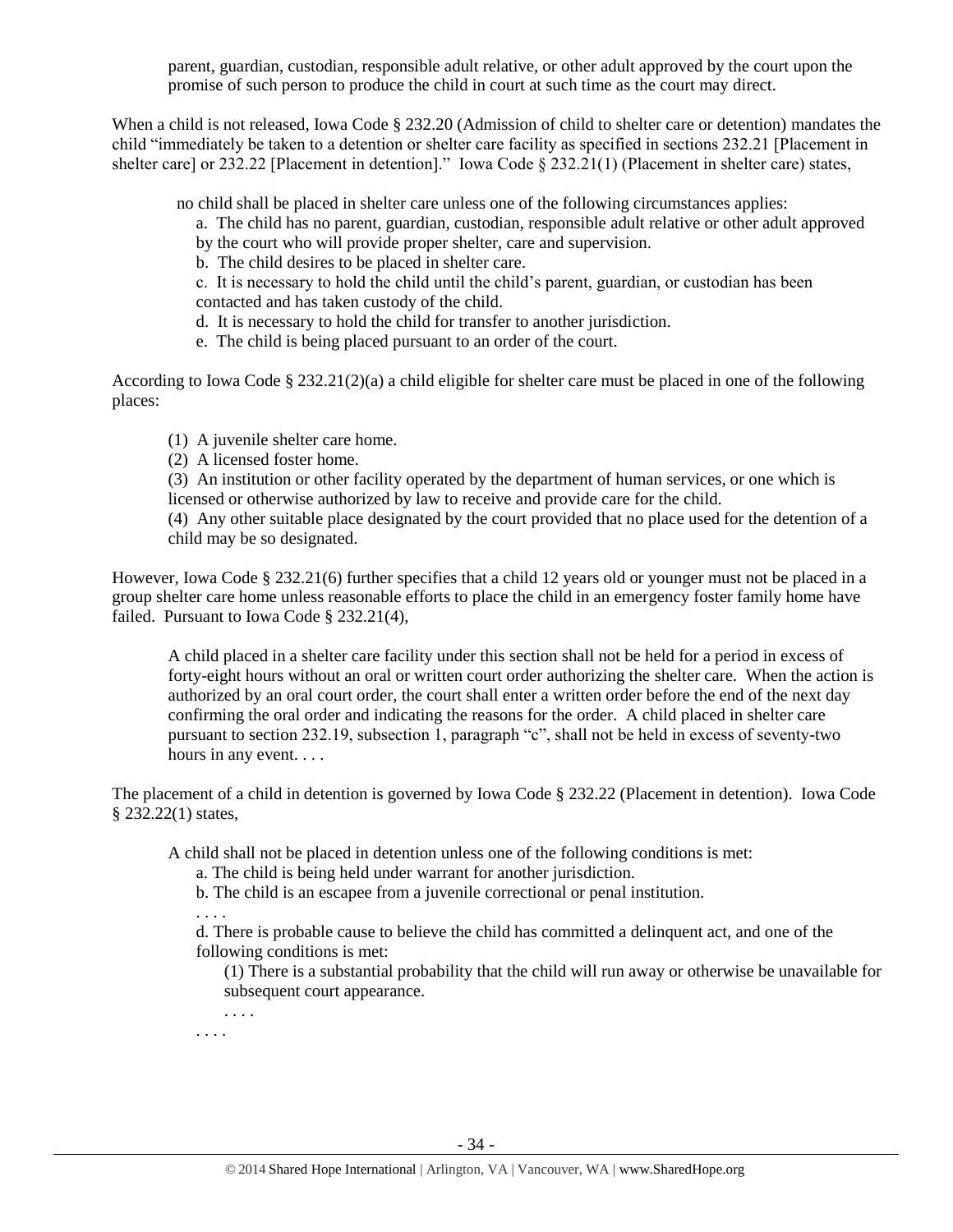Once it is determined a child should be placed in detention, under Iowa Code § 232.22(3), the child may be placed in one of the following:

a. A juvenile detention home.

b. Any other suitable place designated by the court . . . .

d. A place used for the detention of children prior to an adjudicatory hearing may also be used for the detention of a child awaiting disposition to a placement . . . .

# II. Process Following Initial Custody

. . . .

Pursuant to Iowa Code §232.28. (Intake)

1. Any person having knowledge of the facts may file a complaint with the court or its designee alleging that a child has committed a delinquent act. A written record shall be maintained of any oral complaint received.

2. The court or its designee shall refer the complaint to an intake officer who shall consult with law enforcement authorities having knowledge of the facts and conduct a preliminary inquiry to determine what action should be taken.

3. In the course of a preliminary inquiry, the intake officer may:

a. Interview the complainant, victim or witnesses of the alleged delinquent act.

b. Check existing records of the court, law enforcement agencies, public records of other agencies, and child abuse records as provided in section 235A.15, subsection 2, paragraph "e".

c. Hold conferences with the child and the child's parent or parents, guardian or custodian for the purpose of interviewing them and discussing the disposition of the complaint in accordance with the requirements set forth in subsection 8.

d. Examine any physical evidence pertinent to the complaint.

e. Interview such persons as are necessary to determine whether the filing of a petition would be in the best interests of the child and the community as provided in section 232.35, subsections 2 and 3.

4. Any additional inquiries may be made only with the consent of the child and the child's parent or parents, guardian or custodian. . . .

. . . .

6. The intake officer, after consultation with the county attorney when necessary, shall determine whether the complaint is legally sufficient for the filing of a petition. A complaint shall be deemed legally sufficient for the filing of a petition if the facts as alleged are sufficient to establish the jurisdiction of the court and probable cause to believe that the child has committed a delinquent act. If the intake officer determines that the complaint is legally sufficient to support the filing of a petition, the officer shall determine whether the interests of the child and the public will best be served by the dismissal of the complaint, the informal adjustment of the complaint, or the filing of a petition.

7. If the intake officer determines that the complaint is not legally sufficient for the filing of a petition or that further proceedings are not in the best interests of the child or the public, the intake officer shall dismiss the complaint.

8. If the intake officer determines that the complaint is legally sufficient for the filing of a petition and that an informal adjustment of the complaint is in the best interests of the child and the community, the officer may make an informal adjustment of the complaint in accordance with [section 232.29.](https://1.next.westlaw.com/Link/Document/FullText?findType=L&pubNum=1000256&cite=IASTS232.29&originatingDoc=N88D264A0C73511E2B88BBA4867CBAEFF&refType=LQ&originationContext=document&transitionType=DocumentItem&contextData=(sc.Category))

9. If the intake officer determines that the complaint is legally sufficient for the filing of a petition and that the filing of a petition is in the best interests of the child and the public, the officer shall request the county attorney to file a petition in accordance with [section 232.35.](https://1.next.westlaw.com/Link/Document/FullText?findType=L&pubNum=1000256&cite=IASTS232.35&originatingDoc=N88D264A0C73511E2B88BBA4867CBAEFF&refType=LQ&originationContext=document&transitionType=DocumentItem&contextData=(sc.Category))

# III. Placement Process pending Adjudication/Investigation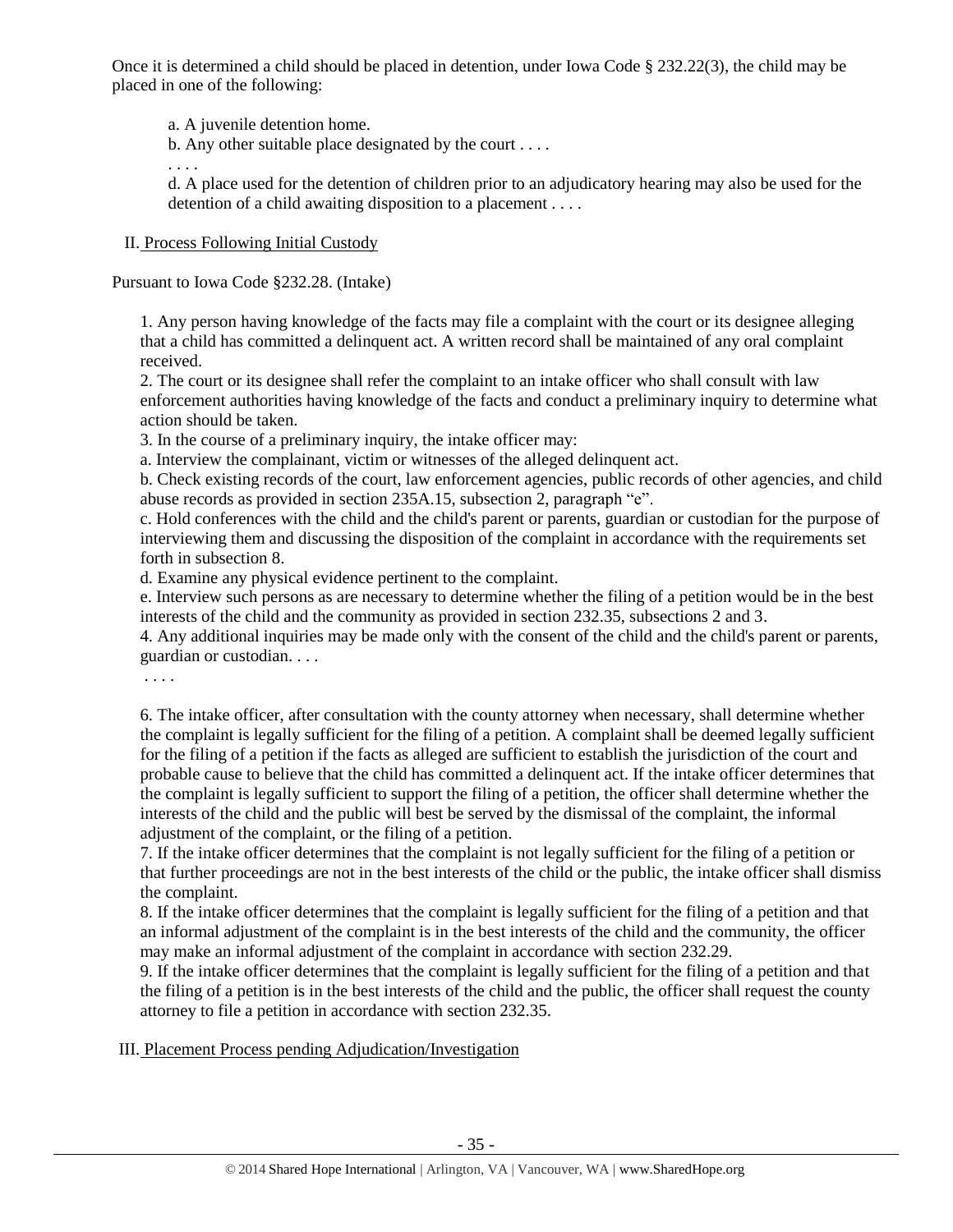For any child placed in a detention or shelter care facility pursuant to Iowa Code § 232.22 or § 232.21, a hearing pursuant to Iowa Code § 232.44(1) (Detention or shelter care hearing—release from detention upon change of circumstance) "shall be held within forty-eight hours . . . of the time of the child's admission to a shelter care facility, and within twenty-four hours . . . , excluding Saturdays, Sundays, and legal holidays of the time of a child's admission to a detention facility." After the hearing, the court will either find that release is proper or authorize either shelter care or detention. Iowa Code § 232.44(5), (6). Pursuant to Iowa Code § 232.44(8), "[a] child held in a detention or shelter care facility . . . may be released upon a showing that a change of circumstances makes continued detention unnecessary." However, Iowa Code § 232.44 "does not apply to a child placed in accordance with section 232.78 [Temporary custody of a child pursuant to ex parte court order], 232.79 [Custody without court order], or 232.95 [Hearing concerning temporary removal]." Iowa Code § 232.44(11).

# IV.Adjudication

a) Adjudication hearing

Pursuant to Iowa Code §232.47. (Adjudicatory hearing--findings—adjudication)

1. If a child denies the allegations of the petition, that child may be found to be delinquent only after an adjudicatory hearing conducted in accordance with the provisions of this section. . . .

. . . .

8. At the conclusion of an adjudicatory hearing, the court shall make a finding as to whether the child has committed a delinquent act. The court shall make and file written findings as to the truth of the specific allegations of the petition and as to whether the child has engaged in delinquent conduct.

9. If the court finds that the child did not engage in delinquent conduct, the court shall enter an order dismissing the petition.

10. If the court finds that the child did engage in delinquent conduct, the court may enter an order adjudicating the child to have committed a delinquent act. The child shall be presumed to be innocent of the charges and no finding that a child has engaged in delinquent conduct may be made unless the state has proved beyond a reasonable doubt that the child engaged in such behavior.

11. If the court enters an order adjudicating the child to have committed a delinquent act, the court may issue an order authorizing either shelter care or detention until the dispositional hearing is held.

b) Diversion or alternate process

Iowa Code § 725.1(b)<sup>109</sup> (Prostitution) provides an alternative to delinquency adjudication when a minor is charged with engaging in prostitution. It states,

If the person who sells or offers for sale the person's services as a partner in a sex act is under the age of eighteen, the county attorney may elect, in lieu of filing a petition alleging that the person has committed a delinquent act, to refer that person to the department of human services for the possible filing of a petition alleging that the person is a child in need of assistance.

If not diverted as a commercially sexually exploited minor, a victim may still be able to avoid a delinquency adjuciaction through the informal adjustmemt process. When a child has admitted his or her involvement in a delinquent act, the child can proceed under Iowa Code § 232.29(1) (Informal adjustment). A child may voluntarily enter into an informal adjustment agreement and sign the terms of the agreement to proceed through this informal procedure. Iowa Code  $\S 232.29(1)(c)$ , (d).

V. Outcomes

 $\overline{a}$ <sup>109</sup> *See supra* not[e 13.](#page-4-1)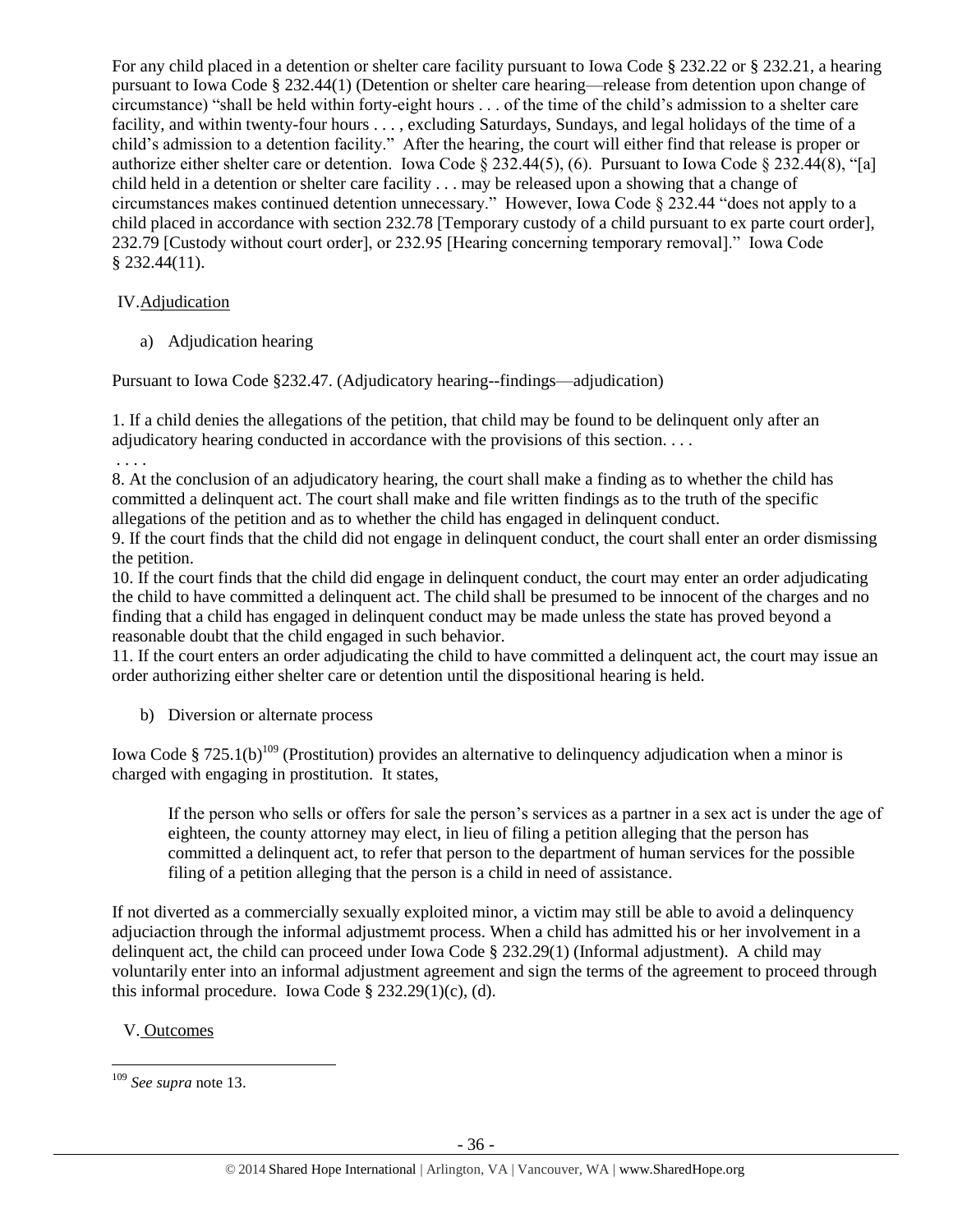If instead the child is formally adjudicated under Iowa Code § 232.47 (Adjudicatory hearing—findings—adjudication),<sup>110</sup> and found to have committed a delinquent act, a dispositional hearing must be held pursuant to Iowa Code § 232.50(1) (Dispositional hearing), and the court must "enter the least restrictive dispositional order appropriate in view of the seriousness of the delinquent act, the child's culpability as indicated by the circumstances of the particular case, the age of the child, the child's prior record, or the fact that the child has been placed on youthful offender status under section 907.3A [Youthful offender status]." Iowa Code § 232.52(1). Specifically, under Iowa Code § 232.52(2) (Disposition of child found to have committed a delinquent act), the court may order, among other things, the child placed on probation and released to the child's parents, the child to receive "special care and treatment required for the physical, emotional, or mental health of the child" and probation or other supervision pursuant to Iowa Code § 232.52(2)(c), or an order "transferring the legal custody of the child, subject to the continuing jurisdiction of the court" to, among others, "[a]n adult relative or other suitable adult and placing the child on probation," a private agency or facility, or foster care pursuant to Iowa Code  $\S 232.52(2)(d)(1)–(3)$ .

- 5.4.1 Recommendation: Ensure all minor victims of Iowa Code § 710A.2 (Human trafficking) are directed away from the juvenile justice system and into specialized services for sexually exploited children.
- *5.5 Commercial sexual exploitation is identified as a type of abuse and neglect within child protection statutes.*

Commercial sexual exploitation is identified as a type of abuse within Iowa's child protection statutes. As used within Iowa's laws related to children in need of assistance, Iowa Code  $\S 232.68(2)(c)$ , (e) (Definitions), defines "child abuse" or "abuse" as

c. The commission of a sexual offense with or to a child pursuant to chapter 709 [Sexual abuse] . . . or section 728.12 [Sexual exploitation of a minor], subsection 1, as a result of the acts or omissions of the person responsible for the care of the child. Notwithstanding section 702.5 [defines child as a person under 14 years of age], the commission of a sexual offense under this paragraph includes any sexual offense referred to in this paragraph with or to a person under the age of eighteen years.

. . . .

e. The acts or omissions of a person responsible for the care of a child which allow, permit, or encourage the child to engage in acts prohibited pursuant to section 725.1 [Prostitution]. Notwithstanding section 702.5 5 [defines child as a person under 14 years of age], acts or omissions under this paragraph include an act or omission referred to in this paragraph with or to a person under the age of eighteen years.

- 5.5.1 Recommendation: Amend the definitions of "child abuse" and "abuse" under Iowa Code §  $232.68(2)$ (c), (e) (Definitions) to include violations of Iowa Code § 710A.2 (Human trafficking).
- *5.6 The definition of "caregiver" (or similar term) in the child welfare statutes is broad enough to include a trafficker who has custody or control of a child in order to bring a trafficked child into protection of child protective services.*

As used within the child abuse reporting laws, Iowa Code § 232.68(7)(b), (d) (Definitions) defines a "person responsible for the care of a child" as

 $\overline{a}$ <sup>110</sup> Iowa Code § 232.47(1) (Adjudicatory hearing—findings—adjudication) states, "If a child denies the allegations of the petition, that child may be found to be delinquent only after an adjudicatory hearing conducted in accordance with the provisions of this section."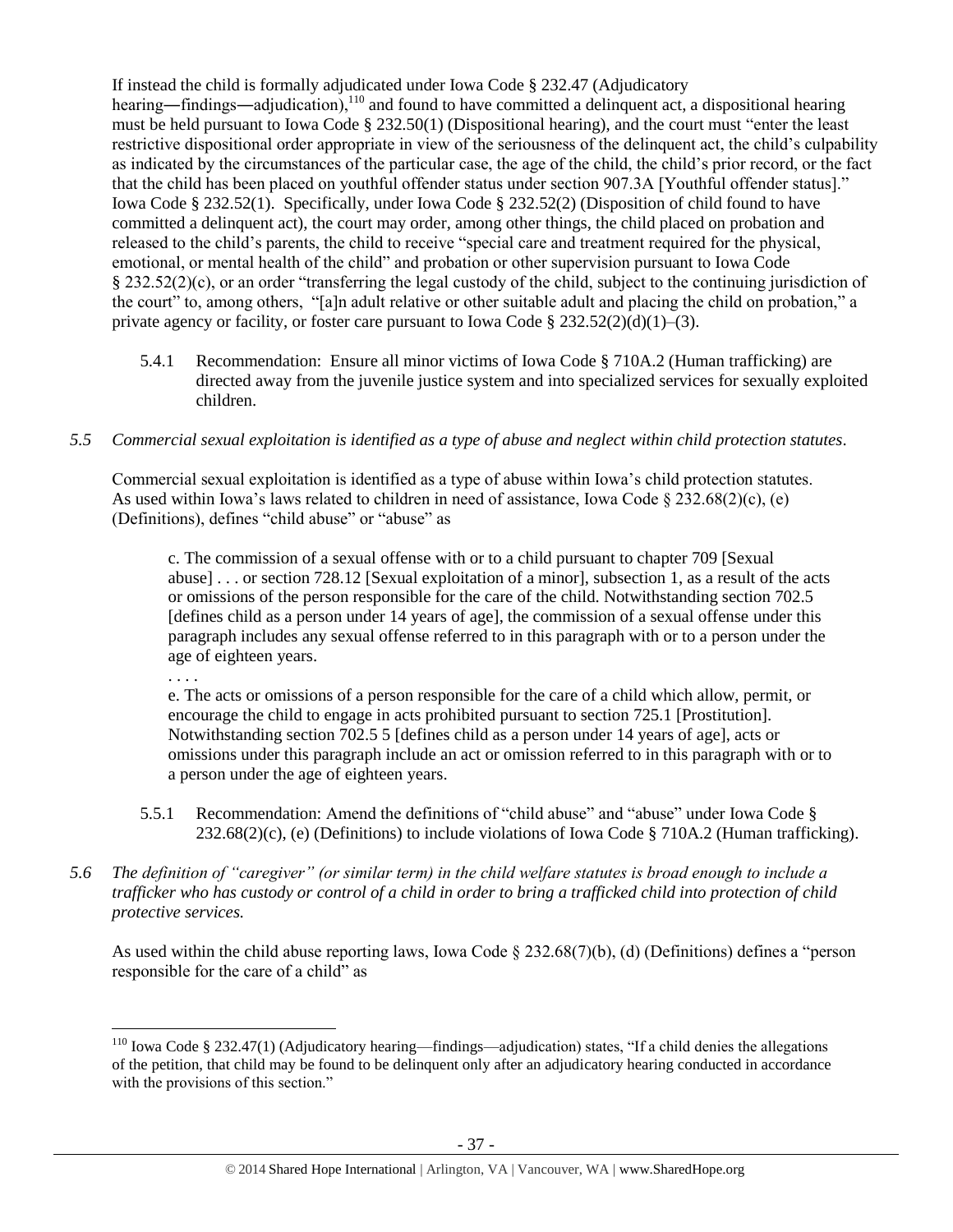b. A relative or any other person with whom the child resides and who assumes care or supervision of the child, without reference to the length of time or continuity of such residence.

d. Any person providing care for a child, but with whom the child does not reside, without reference to the duration of the care.

This broad definition should include situations in which a trafficker is in custody of a child.

*5.7 Crime victims' compensation is specifically available to a child victim of sex trafficking or commercial sexual exploitation of children (CSEC) without regard to ineligibility factors.*

Pursuant to Iowa Code § 915.94 (Victim compensation fund),

. . . .

A victim compensation fund is established as a separate fund in the state treasury. Moneys deposited in the fund shall be administered by the department and dedicated to and used for the purposes of section 915.41 and this subchapter. In addition, the department may use moneys from the fund . . . for the award of funds to programs that provide services and support . . . to victims under section 710A.2 [Human trafficking] ....

Victims of domestic minor sex trafficking who suffer personal injury<sup>111</sup> resulting from a crime<sup>112</sup> may apply for victims' compensation under Iowa Code § 915.84(1) (Application for compensation). However, minor victims who otherwise qualify for compensation still may face barriers to receiving crime victims' compensation due to certain ineligibility criteria in the laws. Iowa Code § 915.84(1) requires the application to be filed "within two years after the date of the crime, the discovery of the crime, or the date of death of the victim." Also, subsection (2) requires a report "to the local police department or county sheriff department within seventy-two hours of" the occurrence of the crime or of the time a "report can reasonably be made." In either case, the department of justice "may waive this requirement if good cause is shown." Iowa Code § 915.84(1), (2). Also, subsection (3) states,

Notwithstanding subsection 2, a victim under the age of eighteen . . . who has been sexually abused or subjected to any other unlawful sexual conduct under chapter 709 [Sexual abuse] or 726 [Protection of the family or dependent persons] or who has been the subject of a forcible felony is not required to report the crime to the local police department or county sheriff department to be eligible for compensation if the crime was allegedly committed upon a child by a person responsible for the care of a child, as defined in section 232.68 [Definitions], subsection  $7^{113}$ ... and was reported to an employee of the department of human services and the employee verifies the report to the department.

Other potential barriers to a child victim of sex trafficking receiving crime victims' compensation includes the requirement in Iowa Code § 915.84(6) that the victim "cooperate with reasonable requests by the appropriate law enforcement agencies in the investigation or prosecution of the crime." Also, victims face possible reductions in compensation claims if found to have "committed the crime or . . . [are] otherwise responsible for damages resulting from the crime." Iowa Code § 915.87(1)(a).

Iowa Code § 915.87(2) (Reductions and disqualifications) states that "[c]ompensation shall not be made when the bodily injury or death for which a benefit is sought was caused by any of the following: a. Consent,

<sup>&</sup>lt;sup>111</sup> Iowa Code § 915.80(6)(a) (Definitions) defines "victim" in part as "a person who suffers personal injury or death as a result of . . . [a] crime."

 $112$  Iowa Code § 915.80(2) (Definitions) defines "crime" in part as "conduct that occurs or is attempted in this state, poses a substantial threat of personal injury or death, and is punishable as a felony or misdemeanor, or would be so punishable but for the fact that the person engaging in the conduct lacked the capacity to commit the crime under the laws of this state."

<sup>113</sup> *See supra* Section 5.6.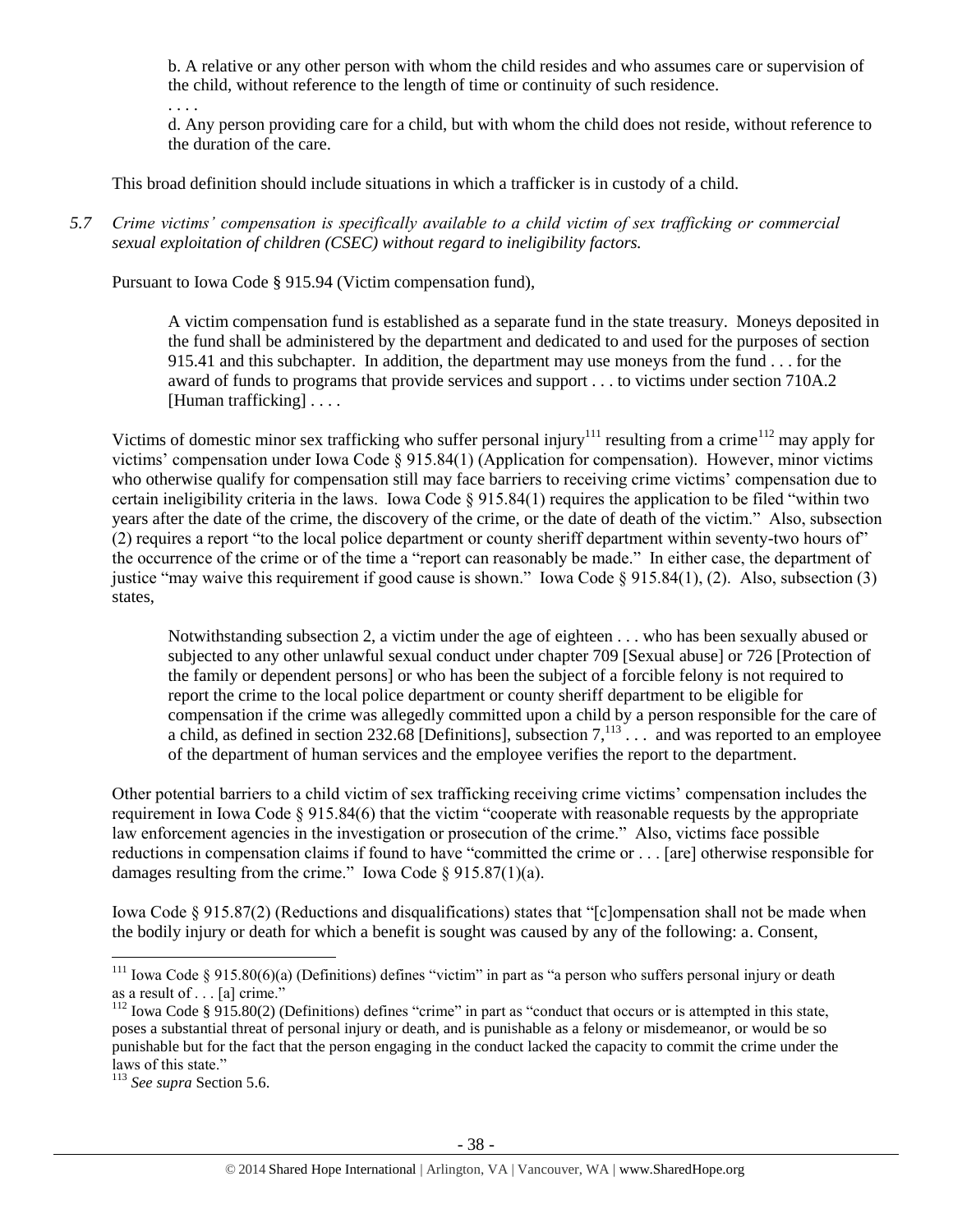provocation, or incitement by the victim, b. The victim assisting, attempting, or committing a criminal act. This paragraph shall not apply to a victim under the age of eighteen involved in commercial sexual activity as defined in section 710A.1.<sup>114</sup><sup>1</sup> Consequently, CSEC victims may not be ineligible for compensation on the basis of "assisting, attempting, or committing a criminal act," but may still be denied compensation on the basis of consent under subsection (a). Since consent is not expressly barred as a defense under the human trafficking or CSEC laws, this could constitute a barrier to compensation in some cases.

5.7.1 Recommendation: Amend Iowa Code § 915.87 (Reductions and disqualifications) to extend the exception for commercially sexually exploited children to the grounds for disqualification under subsection (a) as well as the filing and reporting time limits under subsections (1) and (2).

# *5.8 Victim-friendly procedures and protections are provided in the trial process for minors under 18.*

Child crime victims and witnesses are provided some protections through the trial process. Iowa Code § 915.37 (Guardian ad litem for prosecuting child witnesses) expressly authorizes the court to appoint a guardian ad litem for a child who is a victim of Iowa Code § 710A.2 (Human trafficking) or CSEC. Specifically, Iowa Code § 915.37(1) states in part,

A prosecuting witness who is a child, as defined in section  $702.5$ ,  $^{115}$  in a case involving a violation of chapter 709 [Sexual abuse] or 710A [Human trafficking], or section . . . or 728.12 [Commercial sexual exploitation of a minor], is entitled to have the witness's interests represented by a guardian ad litem at all stages of the proceedings arising from such violation. . . .

Children who are witnesses in criminal cases also may be allowed to provide testimony through closed-circuit television. Under Iowa Code § 915.38(1) (Televised, videotaped, and recorded evidence—limited court testimony—minors and others), the court may order a minor  $\hat{s}^{116}$  testimony taken outside the courtroom and broadcast by closed-circuit equipment to protect the minor "from trauma caused by testifying in the physical presence of the defendant where it would impair the minor's ability to communicate . . . . However, such an order shall be entered only upon a specific finding by the court that such measures are necessary to protect the minor from trauma." Pursuant to the section, "Only the judge, prosecuting attorney, defendant's attorney, persons necessary to operate the equipment, and any person whose presence, in the opinion of the court, would contribute to the welfare and well-being of the minor may be present in the room with the minor during the minor's testimony" and the minor shall be informed that "the defendant will not be present in the room in which the minor will be testifying but that the defendant will be viewing the minor's testimony through closed-circuit television."

 $\overline{a}$ 

. . .

 $114$  Iowa Code § 710A.1(1) defines "commercial sexual activity" as "any sex act or sexually explicit performance for which anything of value is given, promised to, or received by any person and includes, but is not limited to, prostitution, participation in the production of pornography, and performance in strip clubs."

<sup>115</sup> Iowa Code § 702.5 (Child) states "unless another age is specified, a 'child' is any person under the age of fourteen years.'

<sup>116</sup> Iowa Code § 915.38(1) refers to the definition of minor in Iowa Code § 599.1 (Period of minority—exception for certain inmates), which states,

The period of minority extends to the age of eighteen years, but all minors attain their majority by marriage.

A person who is less than eighteen years old, but who is tried, convicted, and sentenced as an adult and committed to the custody of the director of the department of corrections shall be deemed to have attained the age of majority for purposes of making decisions and giving consent to medical care, related services, and treatment during the period of the person's incarceration.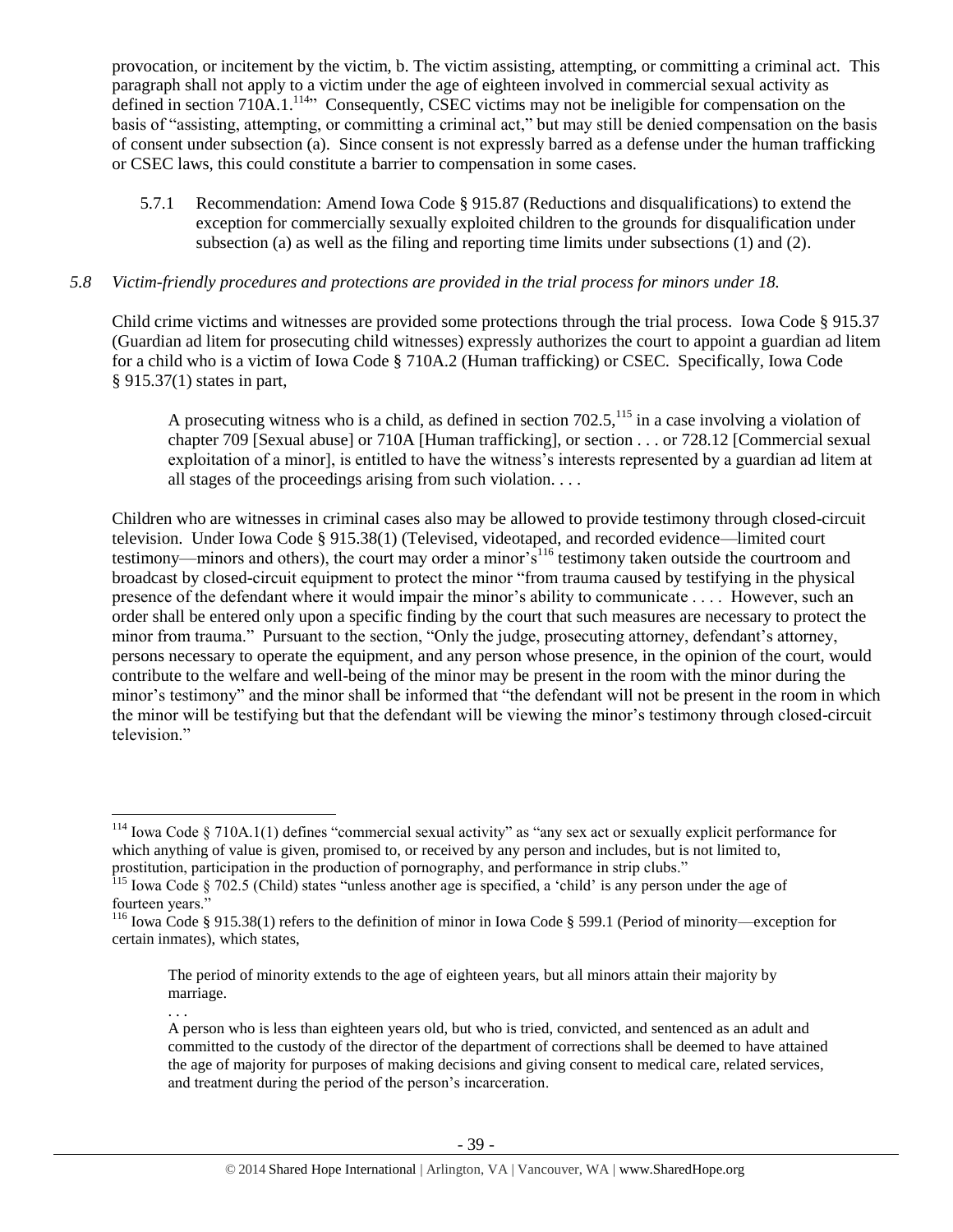## Additionally, under Iowa Code § 915.38(2)–(4),

2. The court may, upon its own motion or upon motion of a party, order that the testimony of a minor, as defined in section 599.1, be taken by recorded deposition for use at trial, pursuant to rule of criminal procedure 2.13(2)(b). In addition to requiring that such testimony be recorded by stenographic means, the court may on motion and hearing, and upon a finding that the minor is unavailable as provided in rule of evidence 5.804(a), order the videotaping of the minor's testimony for viewing in the courtroom by the court. . . .

3. The court may upon motion of a party admit into evidence the recorded statements of a child, as defined in section 702.5 [Child], describing sexual contact performed with or on the child, not otherwise admissible in evidence by statute or court rule if the court determines that the recorded statements substantially comport with the requirements for admission under rule of evidence 5.803(24)<sup>117</sup> or 5.804(b)(5).<sup>118</sup>

<span id="page-39-0"></span>4. A court may, upon its own motion or upon the motion of a party, order the court testimony of a child to be limited in duration in accordance with the developmental maturity of the child. The court may consider or hear expert testimony in order to determine the appropriate limitation on the duration of a child's testimony. However, the court shall, upon motion, limit the duration of a child's uninterrupted testimony to one hour, at which time the court shall allow the child to rest before continuing to testify.

Certain additional protections apply to domestic minor sex trafficking victims whose offenders are prosecuted under Iowa's sexual offense laws. Iowa R. Evid. 5.412(a) (Sexual abuse cases; relevance of victim's past behavior) states generally that "[n]otwithstanding any other provision of law, in a criminal case in which a person is accused of sexual abuse, reputation or opinion evidence of the past sexual behavior of an alleged victim of such sexual abuse is not admissible." However, pursuant to Iowa R. Evid. 5.412(b),

Notwithstanding any other provision of law, in a criminal case in which a person is accused of sexual abuse, evidence of a victim's past sexual behavior other than reputation or opinion evidence is also not admissible, unless such evidence is either of the following:

(1) Admitted in accordance with rules  $5.412(c)(1)$  and  $5.412(c)(2)$  and is constitutionally required to be admitted.

(2) Admitted in accordance with rule 5.412(c) and is evidence of either of the following: (A) Past sexual behavior with persons other than the accused, offered by the accused upon the issue of whether the accused was or was not, with respect to the alleged victim, the source of semen or injury.

(B) Past sexual behavior with the accused and is offered by the accused upon the issue of whether the alleged victim consented to the sexual behavior with respect to which sexual abuse is alleged.

Iowa Code § 915.36(1), (2) (Protection of child victim's privacy) states that in filings related to any violation of chapter 709 (Sexual abuse) or § 728.12 (Sexual exploitation of a minor), in which the child victim is under 14 years of age, "the name of the child and identifying biographical information shall not appear on the information or indictment or any other public record. Instead, a nondescriptive designation shall appear on all public records."

*5.9 Expungement or sealing of juvenile delinquency records resulting from arrests or adjudications for prostitution-related offenses committed as a result of, or in the course of, the commercial sexual exploitation of a minor is available within a reasonable time after turning 18.*

<sup>&</sup>lt;sup>117</sup> Rule 5.803(24) has been transferred to Rule 5.807 (Residual exception). Rule 5.807 states that "[a] statement not specifically covered by any of the exceptions in rules 5.803 or 5.804 but having equivalent circumstantial guarantees of trustworthiness is not excluded by the hearsay rule" if the requirements of the rule are met.

<sup>118</sup> Rule 5.804(b)(5) has been transferred to Rule 5.807 (Residual exception). *See supra* not[e 117.](#page-39-0)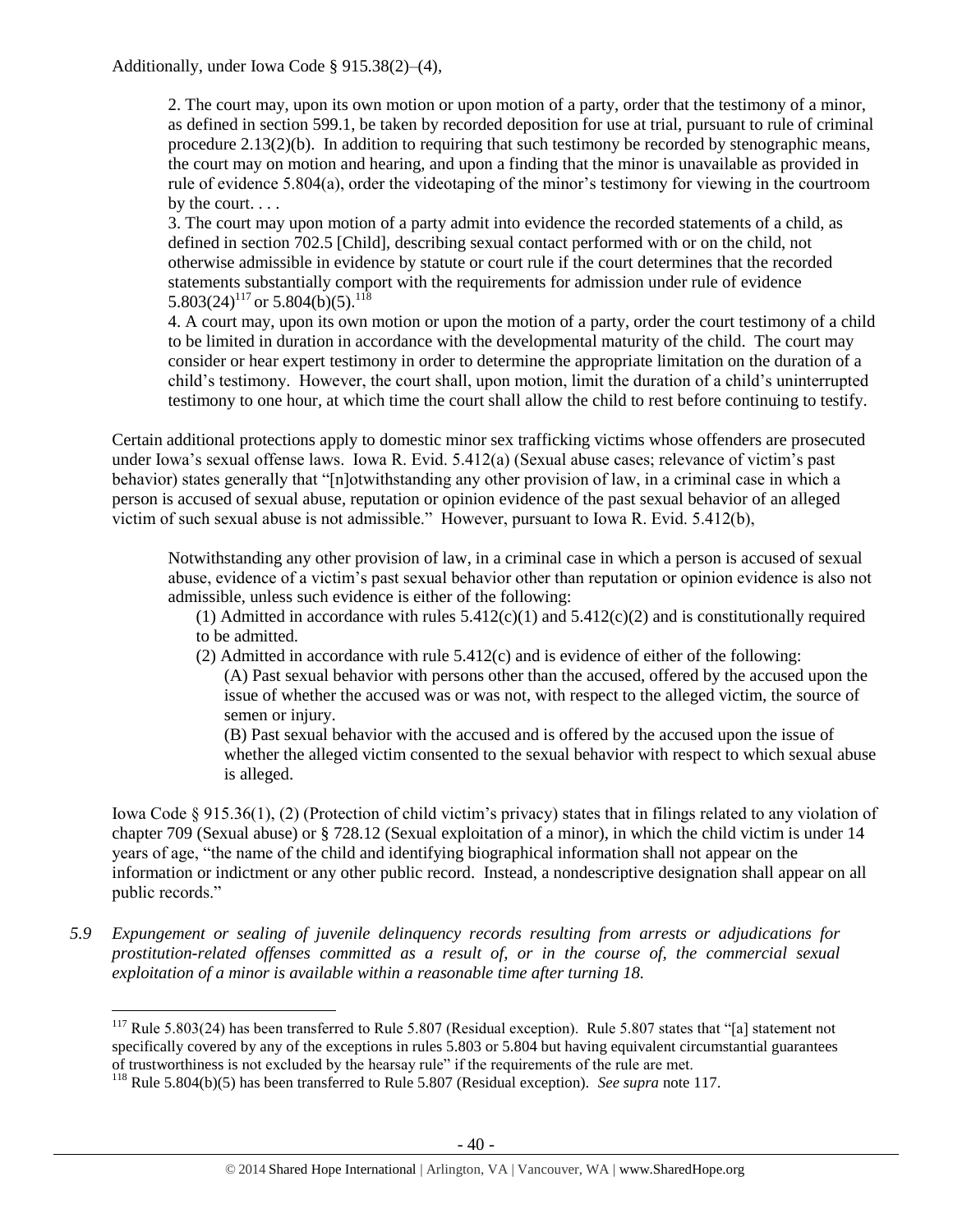Expungement is automatic for minor sex trafficking victims convicted of a prostitution offense, but not until two years after the conviction was entered. Iowa Code § 725.1(1)(c) (Prostitution)<sup>119</sup> provides,

If the person selling or offering for sale a person's services in a sex act is under eighteen, upon the expiration of two years following the person's conviction for a [prostitution] violation . . . the person may petition the court to expunge the conviction, and if the person has had no other criminal convictions, other than local traffic violations or simple misdemeanor violations . . . during the two-year period, the conviction shall be expunged as a matter of law."

Pursuant to Iowa Code § 232.150 (Sealing of records), juvenile records may be sealed as follows:

1. a. Upon application of a person who was taken into custody for a delinquent act or was the subject of a complaint alleging delinquency or was the subject of a delinquency petition, or upon the court's own motion, the court, after hearing, shall order the official juvenile court records in the case including those specified in sections 232.147 [Confidentiality of juvenile court records] and 232.149 [Records of criminal or juvenile justice agencies] sealed if the court finds all of the following:

(1) The person is eighteen years of age or older and two years have elapsed since the last official action in the person's case.

(2) The person has not been subsequently convicted of a felony or an aggravated or serious misdemeanor or adjudicated a delinquent child for an act which if committed by an adult would be a felony, an aggravated misdemeanor, or a serious misdemeanor and no proceeding is pending seeking such conviction or adjudication.

(3) The person was not placed on youthful offender status, transferred back to district court after the youthful offender's eighteenth birthday, and sentenced for the offense which precipitated the youthful offender placement.

b. If the person was adjudicated delinquent for an offense which if committed by an adult would be an aggravated misdemeanor or a felony, the court shall not order the records in the case sealed unless, upon application of the person or upon the court's own motion and after hearing, the court finds that paragraph "a", subparagraphs (1) and (2), apply and that the sealing is in the best interests of the person and the public.

When a juvenile's court records are not sealed in accordance with Iowa Code § 232.150, Iowa Code § 232.147 (Confidentiality of juvenile court records) provides that juvenile court records still are confidential and may not be inspected except as authorized under Iowa Code § 232.147.

- 5.9.1 Recommendation: Amend Iowa Code § 232.150 (Sealing of records) and Iowa Code § 725.1(1)(c) (Prostitution) to reduce the waiting period for victims of human trafficking and CSEC offenses.
- *5.10 Victim restitution and civil remedies for victims of domestic minor sex trafficking or commercial sexual exploitation of children (CSEC) are authorized by law.*

Iowa has enacted various statutes that provide for mandatory restitution and civil remedies for minors victimized through prostitution, pornography, or sexual performance. Iowa Code § 910.2(1) (Restitution or community service to be ordered by sentencing court)  $120$  states, "In all criminal cases in which there is a plea of guilty, verdict of guilty, or special verdict upon which a judgment of conviction is rendered, the sentencing court shall order that restitution be made by each offender to the victims of the offender's criminal activities . . . ." Iowa Code § 915.100(1) (Victim restitution rights) further states that "[v]ictims, as defined in section 910.1

 $\overline{a}$ 

. . . .

<sup>119</sup> *See Supra* note 15

<sup>&</sup>lt;sup>120</sup> *See supra* Section 2.8 for the provisions of Iowa Code § 910.2(1).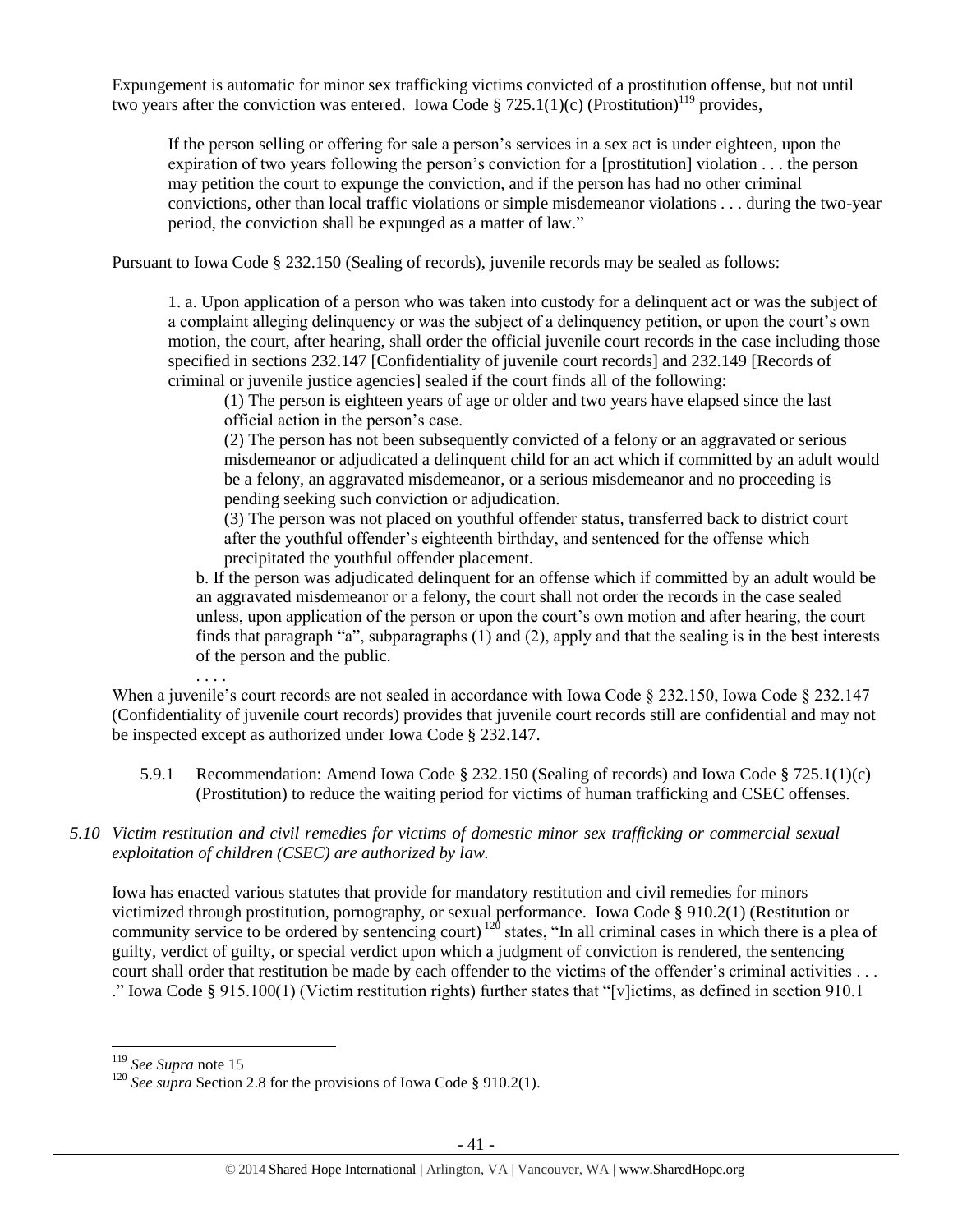[Definitions], have the right to recover pecuniary damages,  $^{121}$  as defined in section 910.1." Furthermore, Iowa Code § 915.100(2) specifies that,

a. In all criminal cases in which there is a plea of guilty, verdict of guilty or special verdict upon which a judgment of conviction is rendered, the sentencing court shall order that restitution be made by each offender to victims of the offender's criminal activities.

. . . .

e. Victims shall be paid in full pursuant to an order of restitution, before fines, penalties, surcharges, crime victim compensation program reimbursement, public agency reimbursement, court costs, correctional fees, court-appointed attorney fees, expenses of a public defender, or contributions to local anticrime organizations are paid.

. . . .

i. The right to victim restitution for the pecuniary damages incurred by a victim as the result of a crime does not limit or impair the right of the victim to sue and recover damages from the offender in a civil action.

Iowa Code § 710A.4 (Restitution) specifies that, with regard to a victim of Iowa Code § 710A.2 (Human trafficking), "[t]he gross income of the defendant or the value of labor or services<sup>122</sup> performed by the victim<sup>123</sup> to the defendant shall be considered when determining the amount of restitution."

Victims of Iowa Code § 706B.2 (Money laundering penalty — civil remedies) also may seek civil remedies. Offenders may be required to pay "a civil penalty of three times the value of the property involved in the transaction, in addition to any criminal sanction imposed." Iowa Code § 706B.2(3). Traffickers who violate Iowa Code § 706B.2 will also be "subject to forfeiture under chapter 809A [Forfeiture Reform Act]." Iowa Code § 706B.2(4).

Finally, victims of ongoing criminal conduct, pursuant to Iowa Code §706A may seek civil remedies. Iowa Code §706A.3 states, in part: "[A]n aggrieved person may institute civil proceedings against any person in district court seeking relief from conduct constituting a violation of this chapter or to prevent, restrain, or remedy such violation."

- 5.10.1 Recommendation: Enact a law to provide a civil remedy for victims of violations of Iowa's human trafficking and CSEC laws.
- *5.11 Statutes of limitations for civil and criminal actions for child sex trafficking or commercial sexual exploitation of children (CSEC) offenses are eliminated or lengthened sufficiently to allow prosecutors and victims a realistic opportunity to pursue criminal action and legal remedies.*

Under Iowa Code § 802.3 (Felony—aggravated or serious misdemeanor), violations of Iowa Code § 710A.2 (Human trafficking) and Iowa's CSEC laws are subject to a 3 year statute of limitations. Iowa Code § 802.3

<sup>&</sup>lt;sup>121</sup> Pursuant to Iowa Code  $\S$  910.1(3) (Definitions),

<sup>&</sup>quot;Pecuniary damages" means all damages to the extent not paid by an insurer, which a victim could recover against the offender in a civil action arising out of the same facts or event, except punitive damages and damages for pain, suffering, mental anguish, and loss of consortium. Without limitation, "pecuniary damages" includes damages for wrongful death and expenses incurred for psychiatric or psychological services or counseling or other counseling for the victim which became necessary as a direct result of the criminal activity.

<sup>&</sup>lt;sup>122</sup> Pursuant to Iowa Code § 710A.1 (Definitions), "services" is defined as "an ongoing relationship between a person and the actor in which the person performs activities under the supervision of or for the benefit of the actor, including commercial sexual activity and sexually explicit performances."

<sup>123</sup> *See supra* not[e 79](#page-22-0) for definition of "victim."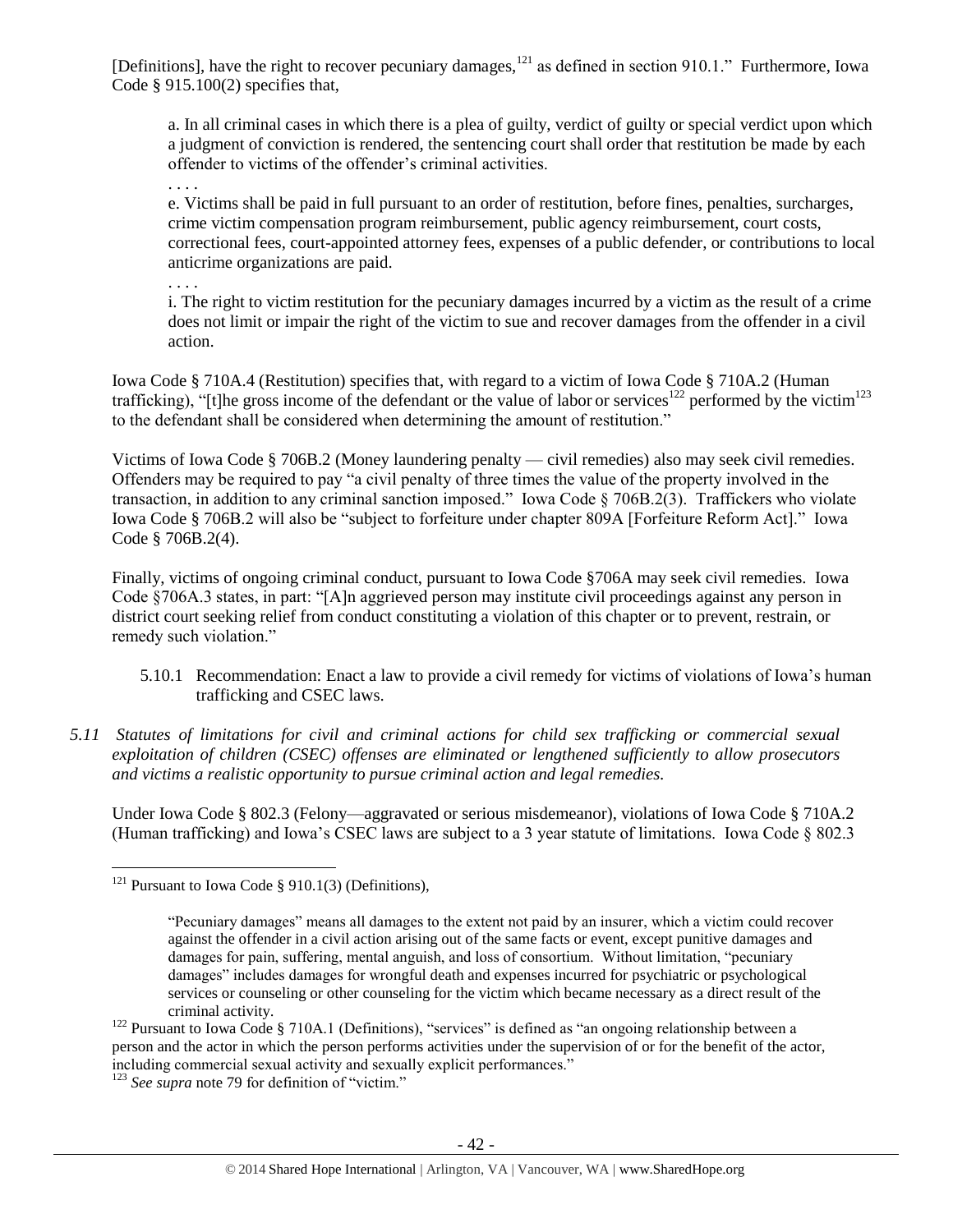specifies that "[i]n all cases, except those enumerated in section . . . 802.2 [Sexual abuse] . . . an indictment or information for a felony or aggravated or serious misdemeanor shall be found within three years after its commission." Iowa Code §  $802.2B^{124}$  (Other sexual offenses) establishes a ten year statute of limitations for a violation of Iowa Code § 728.12 (Sexual exploitation of a minor) and for some sexual offenses. The statute of limitations for sexual abuse and some sexual offenses is tolled until the defendant is identified through DNA profiling, and then extended to ten years. Iowa Code § 802.10(3) () states that

[A]n indictment or information shall be found against a person within three years form the date the person is identified by the person's DNA profile. If the action involves sexual abuse or another sexual offense the indictment or information shall be found as provided in section 802.2 or 802.2B if the person is identified by the person's DNA profile.

With regard to civil actions, Iowa Code § 614.8A (Damages for child sexual abuse—time limitation) states,

An action for damages for injury suffered as a result of sexual abuse which occurred when the injured person was a child, but not discovered until after the injured person is of the age of majority, shall be brought within four years from the time of discovery by the injured party of both the injury and the causal relationship between the injury and the sexual abuse.

To the extent that a civil claim by a CSEC victim does not fall within the exception provided in Iowa Code § 614.8A, the general 2-year statute of limitations for civil claims "founded on injuries to the person or reputation" would apply. Iowa Code § 614.1(2) (Period). However, Iowa Code § 614.8(2) (Minors and persons with mental illness) states,

Except as provided in section 614.1, subsection 9 [relating to medical malpractice], the times limited for actions in this chapter . . . except those brought for penalties and forfeitures, are extended in favor of minors, so that they shall have one year from and after attainment of majority within which to file a complaint pursuant to chapter 216, to make a claim pursuant to chapter 669, or to otherwise commence an action.

5.11.1 Recommendation: Amend Chapter 802 (Limitation of criminal actions) to allow offenses committed under Iowa Code § 710A.2 (Human Trafficking) and Iowa's CSEC laws to be commenced at any time, and amend and Chapter 614 (Limitations of actions) to toll the statute of limitations for civil actions by victims to recover for injuries resulting from these offenses.

 $124$  Here and elsewhere in this report that Iowa Code § 802.2B is quoted or cited, it has been updated to reflect the amendments added by the passage of Senate File No. 2311. S.F. 356, 85th Gen. Assemb., Leg. Sess. (Iowa 2014) (effective January 1, 2015).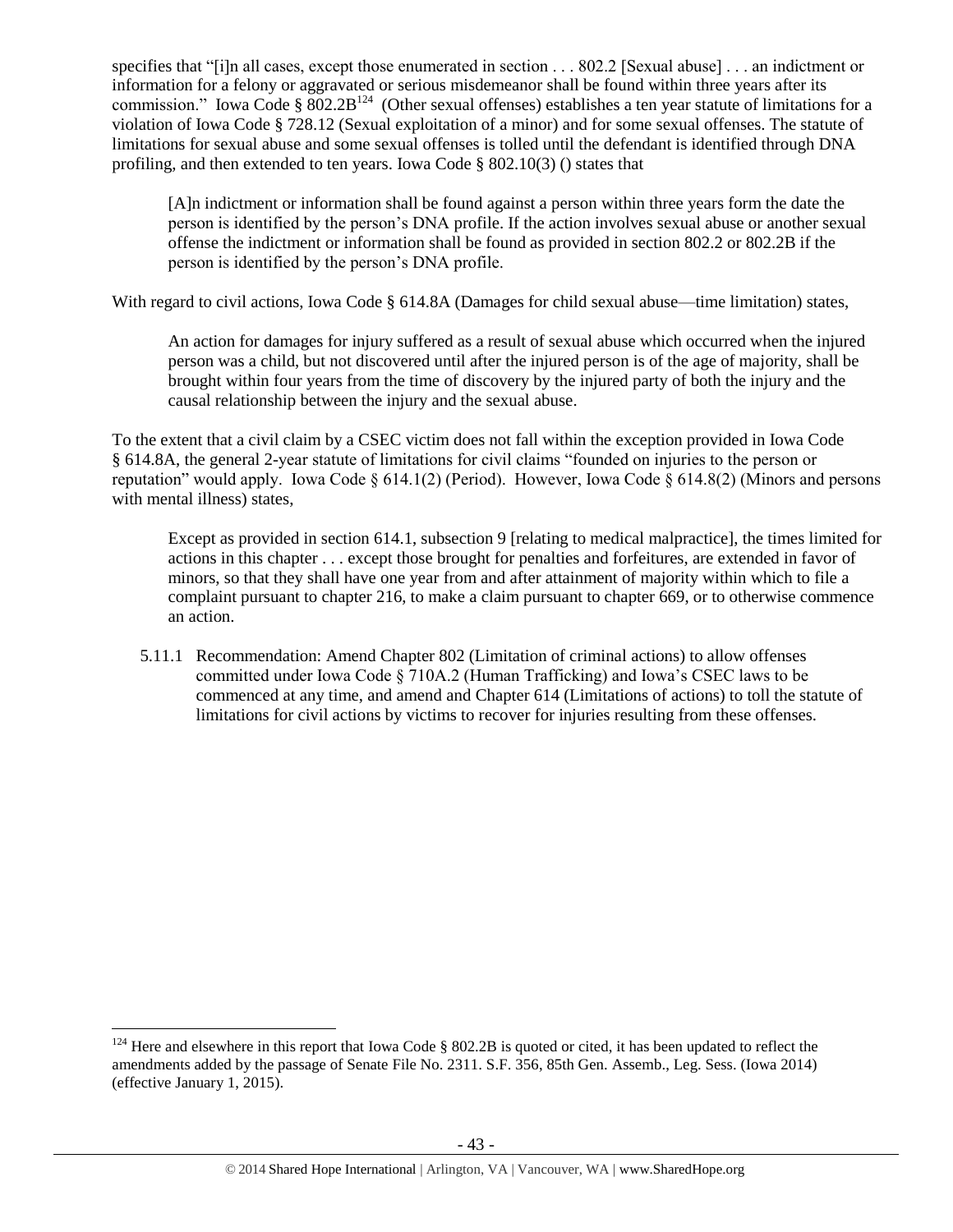#### **FRAMEWORK ISSUE 6: CRIMINAL JUSTICE TOOLS FOR INVESTIGATION AND PROSECUTIONS**

#### *Legal Components:*

- *6.1 Training on human trafficking and domestic minor sex trafficking for law enforcement is statutorily mandated or authorized.*
- *6.2 Single party consent to audio-taping is permitted in law enforcement investigations.*
- *6.3 Wiretapping is an available tool to investigate domestic minor sex trafficking.*
- *6.4 Using a law enforcement posing as a minor to investigate buying or selling of commercial sex acts is not a defense to soliciting, purchasing, or selling sex with a minor.*
- *6.5 Using the Internet to investigate buyers and traffickers is a permissible investigative technique.*
- *6.6 Law enforcement and child welfare agencies are mandated to promptly report missing and recovered children. \_\_\_\_\_\_\_\_\_\_\_\_\_\_\_\_\_\_\_\_\_\_\_\_\_\_\_\_\_\_\_\_\_\_\_\_\_\_\_\_\_\_\_\_\_\_\_\_\_\_\_\_\_\_\_\_\_\_\_\_\_\_\_\_\_\_\_\_\_\_\_\_\_\_\_\_\_\_\_\_\_\_\_\_\_\_\_\_\_\_\_\_\_\_*

#### *Legal Analysis:*

 $\overline{a}$ 

*6.1 Training on human trafficking and domestic minor sex trafficking for law enforcement is statutorily mandated or authorized.*

Iowa Code § 80B.11 (Rules) establishes the training standards applicable to law enforcement officers in Iowa, including minimum entrance requirements, basic training requirements, and advanced training requirements for law enforcement officers.

Iowa Code § 80B.11(1)(e) states,

The director of the academy, subject to the approval of the council, shall promulgate rules in accordance with the provisions of this chapter and chapter 17A, giving due consideration to varying factors and special requirements of law enforcement agencies relative to the following:

. . . .

e. Training standards on the subject of human trafficking, to include curricula on cultural sensitivity and the means to deal effectively and appropriately with trafficking victims. Such training shall encourage law enforcement personnel to communicate in the language of the trafficking victims. The course of instruction and training standards shall be developed by the director in consultation with the appropriate national and state experts in the field of human trafficking.

Iowa Code § 80B.10<sup>125</sup> (Rules) establishes that an annual report be given to the governor, attorney general, and commissioner of public safety which includes "pertinent data regarding standards established and the degree of participation of agencies in the training program." The report "shall specifically include data regarding academy resources devoted to training relating to human trafficking."

#### *6.2 Single party consent to audio-taping is permitted in law enforcement investigations.*

Iowa law allows for single party consent to audio-taping. Although Iowa Code § 727.8 (Electronic and mechanical eavesdropping) states, "Any person, having no right or authority to do so, who taps into or connects a listening or recording device to any telephone or other communication wire, or who by any electronic or mechanical means listens to, records, or otherwise intercepts a conversation or communication of any kind, commits a serious misdemeanor . . . ." The law carves out an exception, stating further that "the sender or recipient of a message or one who is openly present and participating in or listening to a communication shall

 $125$  Here and elsewhere in this report that Iowa Code § 80B. 10 is quoted or cited, it has been updated to reflect the amendments added by the passage of Senate File No. 2311. S.F. 2311, 85th Gen. Assemb., Leg. Sess. (Iowa 2014) (effective January 1, 2015).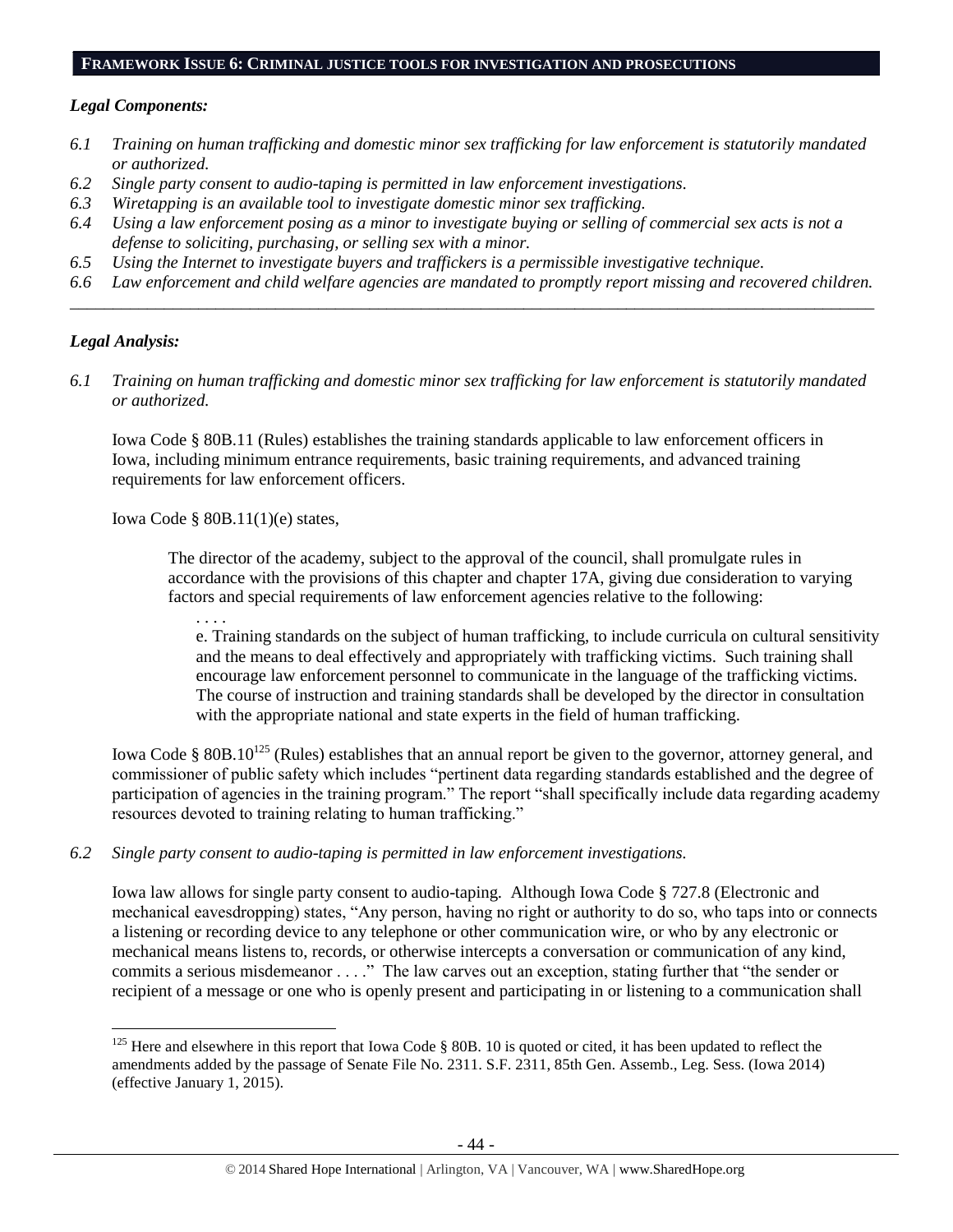not be prohibited hereby from recording such message or communication . . . ." Furthermore, Iowa Code § 808B.2(2)(c) makes it clear that it is not "unlawful under this chapter [Interception of communications] for a person not acting under color of law to intercept a wire, oral, or electronic communication if the person is a party to the communication or if one of the parties to the communication has given prior consent to the interception, unless the communication is intercepted for the purpose of committing a criminal or tortious act in violation of the Constitution or laws of the United States or of any state or for the purpose of committing any other injurious act." Additionally, Iowa Code § 808B.2(2)(b) states, "It is not unlawful under this chapter for a person acting under color of law to intercept a wire, oral, or electronic communication, if the person is a party to the communication or one of the parties to the communication has given prior consent to the interception."

#### *6.3 Wiretapping is an available tool to investigate domestic minor sex trafficking.*

Iowa Code § 727.8 (Electronic and mechanical eavesdropping) and Iowa Code § 808B.2 (Unlawful acts penalty) generally prohibit wiretapping. Iowa Code § 808B.3<sup>126</sup> (Court order for interception by special agents) allows the attorney general to "authorize and prepare any application for an order authorizing the interception of wire, oral, or electronic communications." Iowa Code § 808B.3 explains that the court may issue and order authorizing wiretapping by law enforcement investigating specified crimes, subject to the requirements of the chapter. Iowa Code § 710A (Human trafficking) is included among the specified crimes eligible for wiretapping, but not any of Iowa's CSEC laws (except to the extent they are forcible felonies).To the extent that a trafficker or facilitator is violating Iowa Code § 706B.2 (Money laundering penalty—civil remedies) or the statutes against ongoing criminal conduct, wiretapping may be authorized under Iowa Code § 808B. Iowa Code § 808B.3 states,

[T]he court may grant, subject to this chapter, an order authorizing the interception of wire, oral, or electronic communications by special state agents having responsibility for the investigation of the offense as to which application is made, when the interception may provide or has provided evidence of the following:

- 2. A forcible felony as defined in section 702.11 [Forcible felony]. $^{127}$
- 3. A felony offense involving ongoing criminal conduct in violation of chapter 706A.
- 4. A felony offense involving money laundering in violation of chapter 706B.

. . . .

. . . .

6. A felony offense involving human trafficking in violation of chapter 710A.

Pursuant to Iowa Code § 808B.4(2) (Permissible disclosure and use), "An investigative or law enforcement officer who, by any means authorized by this chapter, has obtained knowledge of the contents of a wire, oral, or electronic communication or has obtained evidence derived from a wire, oral, or electronic communication may use the contents to the extent the use is appropriate to the proper performance of the officer's official duties."

6.3.1. Recommendation: Amend Iowa Code § 808B.3 (Court order for interception by special agents) to specifically include Iowa's CSEC laws as crimes that are grounds for authorizing a wiretapping order, and make any resulting evidence admissible in investigations of domestic minor sex trafficking under Iowa Code § 710A.2 (Human trafficking) or Iowa Code § 728.12 (Commercial sexual exploitation of a minor).

 $\overline{a}$  $126$  Iowa Code § 727.8 is updated here and elsewhere in this report to reflect the changes and amendments added by Senate File No. 2311. S.F. 2311, 85<sup>th</sup> Gen. Assemb., Leg. Sess. (Iowa 2014) (effective January 1, 2015).  $127$  Iowa Code § 702.11 (1) (Forcible felony) defines "forcible felony" as "any felonious child endangerment,

assault, murder, sexual abuse, kidnapping, robbery, arson in the first degree, or burglary in the first degree."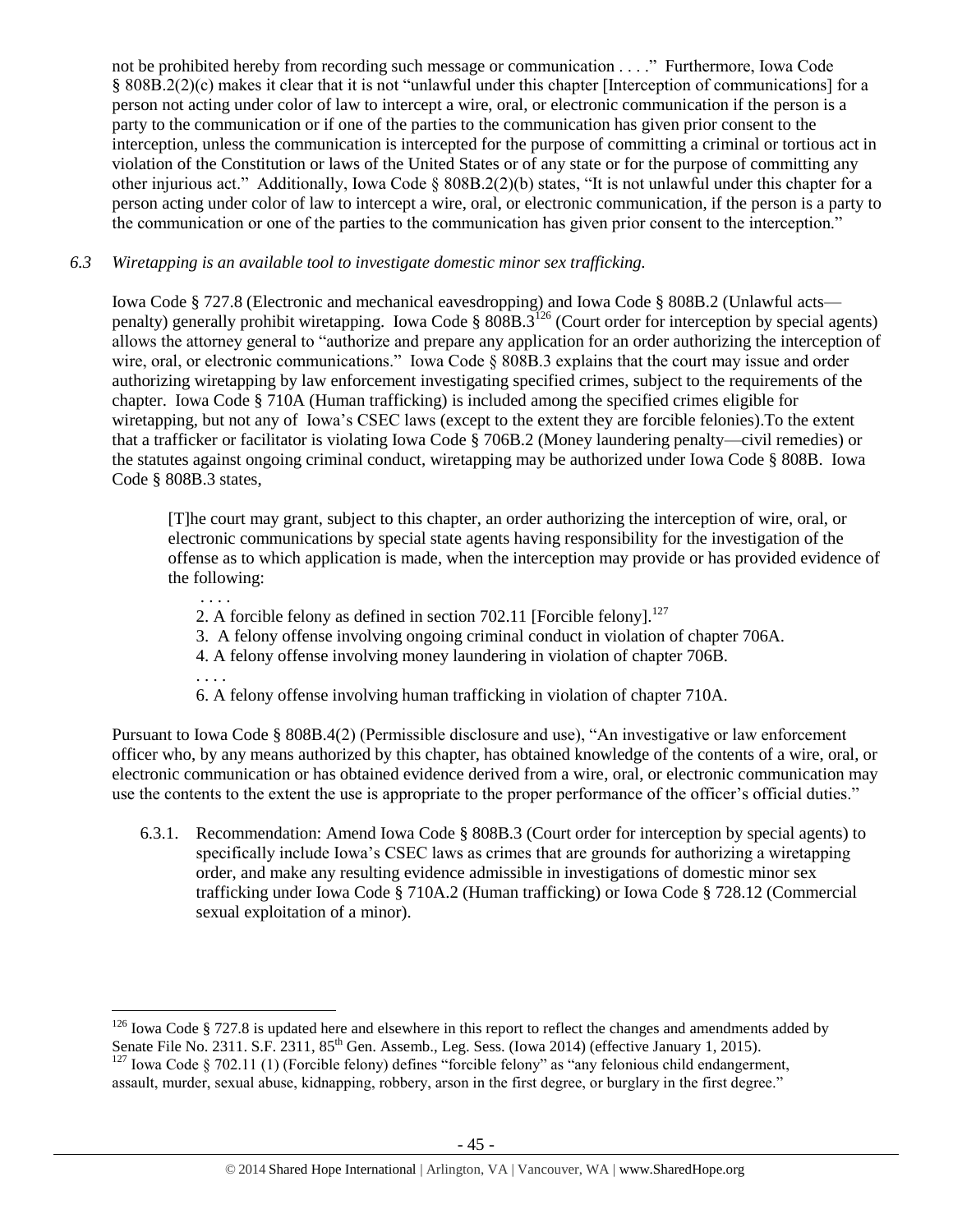*6.4 Using a law enforcement posing as a minor to investigate buying or selling of commercial sex acts is not a defense to soliciting, purchasing, or selling sex with a minor.*

Iowa Code § 710A.2A (Solicitation of commercial sexual activity) states, "[a] person shall not entice, coerce, or recruit, or attempt to entice, coerce, or recruit either a person who is under the age of eighteen or a law enforcement office or agent who is representing that the officer or agent is under the age of eighteen, engage in a commercial sexual activity. A person who violates this section commits a class "D" felony." Case law also indicates that undercover police officers have been employed in the investigation of buyers soliciting prostitutes. Moreover, Iowa Code § 710.10(2) (Enticing a minor) makes it a crime when a person "with the intent to commit an illegal sex act upon or sexual exploitation of a minor . . . entices or attempts to entice a person reasonably believed to be under the age of sixteen." The language "reasonably believed to be under the age of sixteen" suggests that Iowa Code § 710.10 may apply when a law enforcement officer acts as a decoy for the purpose of investigating a violation of Iowa Code § 710.10. Furthermore, Iowa Code § 704.11 (Police activity) states,

A peace officer or person acting as an agent of or directed by any police agency who participates in the commission of a crime by another person solely for the purpose of gathering evidence leading to the prosecution of such other person shall not be guilty of that crime or of the crime of solicitation as set forth in section 705.1 [Solicitation], provided that all of the following are true:

- 1. The officer or person is not an instigator of the criminal activity.
- 2. The officer or person does not intentionally injure a nonparticipant in the crime.

3. The officer or person acts with the consent of superiors, or the necessity of immediate action precludes obtaining such consent.

4. The officer's or person's actions are reasonable under the circumstances.

This section is not intended to preclude the use of undercover or surveillance persons by law enforcement agencies in appropriate circumstances and manner. It is intended to discourage such activity to tempt, urge or persuade the commission of offenses by persons not already disposed to commit offenses of that kind.

*6.5 Using the Internet to investigate buyers and traffickers is a permissible investigative technique.*

Iowa law expressly authorizes the use of the Internet to investigate buyers and traffickers. Iowa Code § 710.10(2) (Enticing a minor) makes it a crime when a person "with the intent to commit an illegal sex act upon or sexual exploitation of a minor . . . entices or attempts to entice a person reasonably believed to be under the age of sixteen." The language "reasonably believed to be under the age of sixteen" suggests that Iowa Code § 710.10 may apply when a law enforcement officer uses the internet to investigate a violation of Iowa Code § 710.10. "Enticement" is defined under Iowa Code § 710.10(7) to include "personal contact and communication by any means including through the mail, telephone, internet, or any social media, and include[s] text messages, instant messages and electronic mail."<sup>128</sup>

*6.6 Law enforcement and child welfare agencies are mandated to promptly report missing and recovered children.* 

Iowa Code § 694.2 (Complaint of missing person) states that "[a] person may file a complaint for a missing person<sup>129</sup> with a law enforcement agency having jurisdiction," and the report will be circulated "to all law

 $\overline{a}$ 

. . . .

- c. Is missing under circumstances indicating that the disappearance was not voluntary.
- d. Is an unemancipated minor.

<sup>128</sup> *See supra* not[e 38.](#page-12-0)

<sup>&</sup>lt;sup>129</sup> Pursuant to Iowa Code § 694.1(1) (Missing persons), "missing person" is defined as a person who is missing and meets one of the following characteristics:

b. Is missing under circumstances indicating that the person's safety may be in danger.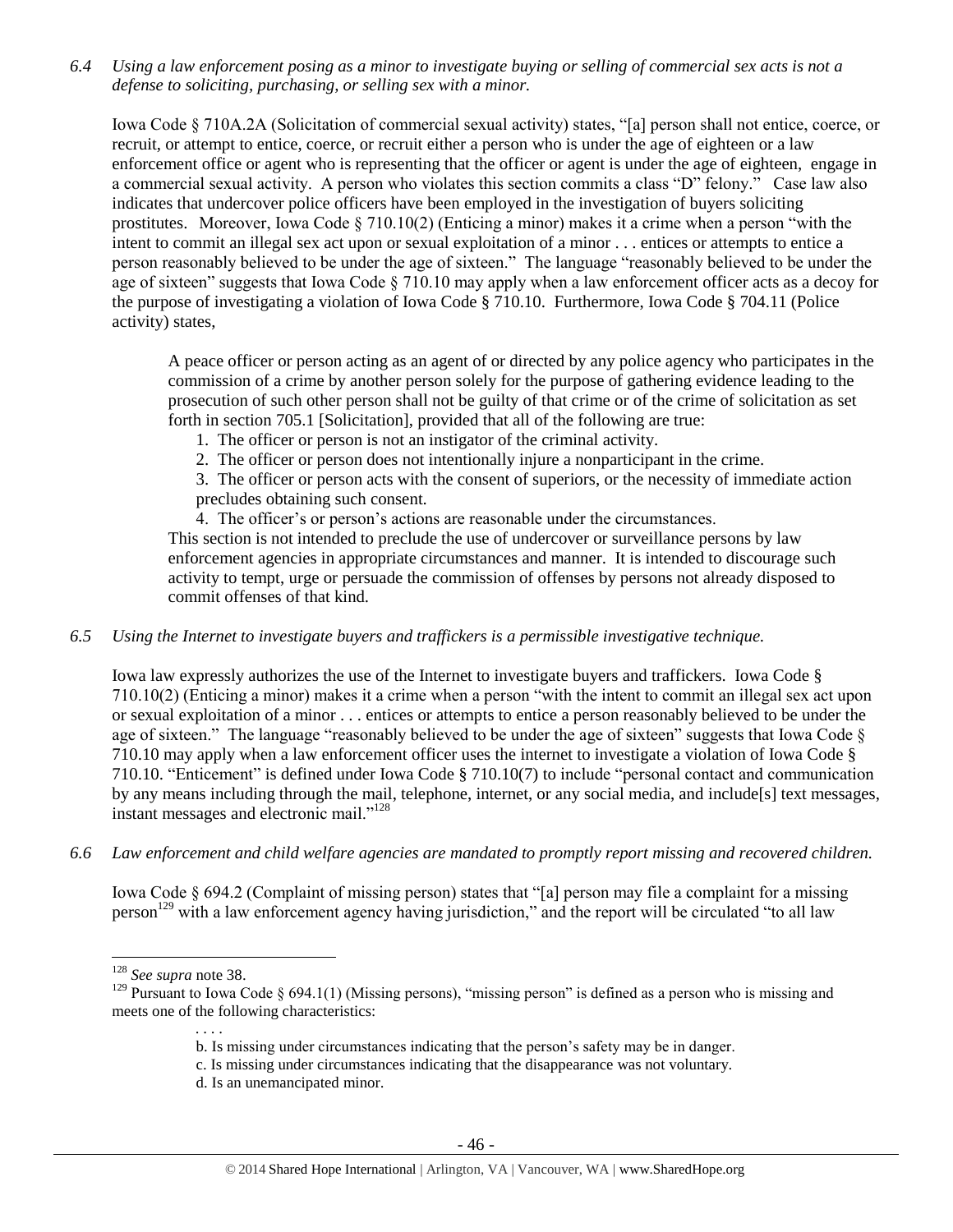enforcement personnel currently on active duty for that agency through internal means and over the law enforcement administration network immediately upon its being filed." Law enforcement agencies who have received a complaint of a missing person "shall prepare, as soon as practicable, a report on the missing person," which must include information from the complaint, any evidence gathered through any investigation, any statement by law enforcement officers in charge, and an explanation of the next steps that will be taken by the law enforcement agency. Iowa Code § 694.3.

Pursuant to Iowa Code § 694.4 (Dissemination of report), once the report is completed, a copy must be forwarded to various other law enforcement agencies. Iowa Code § 694.5(1) (Unemancipated minors) states that when "a report of missing persons involves an umenancipated minor, the law enforcement agency shall immediately transmit the proper information for inclusion in the national crime information center computer." Furthermore, "a law enforcement agency shall not prevent an immediate active investigation on the basis of an agency rule which specifies an automatic time limitation for a missing person investigation." Iowa Code  $§ 694.5 (2).$ 

Iowa Code § 694.10(2)–(6) (Missing person information clearinghouse) specifies the duties of Iowa's department of public safety (department) regarding missing persons.<sup>130</sup> Iowa Code § 694.10(2) directs the department of public safety to establish a "statewide missing person information clearinghouse" and to perform various duties related to training and investigations of missing persons. Included among these duties, the department is required to "[d]istribute monthly bulletins to all local law enforcement agencies and to media outlets . . . containing . . . the names of person reported missing whose locations have been determined and confirmed." Iowa Code § 694.10(2)(g). Pursuant to Iowa Code § 694.10(3), "A law enforcement agency shall submit all missing person reports compiled pursuant to section 694.3 and updated information relating to the reports to the clearinghouse." Iowa Code § 694.10(4) further states, "Subsequent to the filing of a complaint of a missing person with a law enforcement agency pursuant to section 694.2, the person filing the complaint may submit information regarding the missing person to the clearinghouse. If the person reported missing is an unemancipated minor, any person may submit information regarding the missing unemancipated minor to the clearinghouse."

Iowa Code § 694.10(5) states, "A person who has filed a missing person complaint with a law enforcement agency shall immediately notify that law enforcement agency when the location of the missing person has been determined." Pursuant to Iowa Code § 694.10(6), "All information relating to a missing person in the clearinghouse shall be purged when the person's location has been determined and confirmed, except that information relating to a missing child shall be purged when the child reaches eighteen years of age and the child's location has been determined and confirmed."

- © November 29, 2012 Shared Hope International. All rights reserved.
- © November 7, 2013 Shared Hope International. All rights reserved.
- © November 6, 2014 Shared Hope International. All rights reserved.

 $\overline{a}$ 

2."Unemancipated minor" means a minor who has not married and who resides with a parent or other legal guardian.

<sup>130</sup> "'Missing person' means a missing person as defined in section 694.1 whose temporary or permanent residence is in Iowa, or is believed to be in Iowa, whose location has not been determined, and who has been reported as missing to a law enforcement agency." Iowa Code  $\delta$  694.10(1)(a).

<sup>©</sup> January 31, 2012 Shared Hope International and the American Center for Law and Justice. All rights reserved.